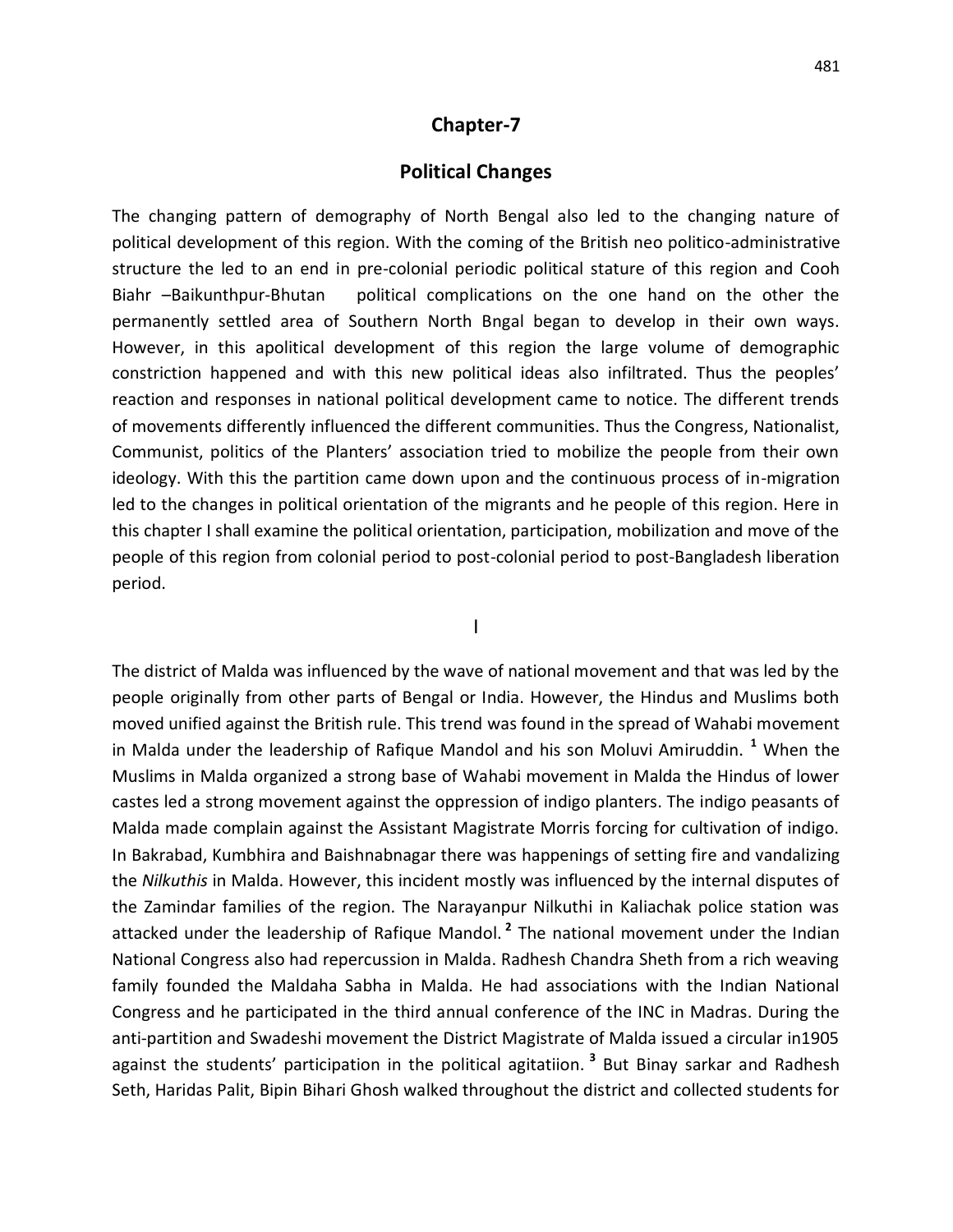the national education and established number of secondary and primary national schools in the district. **<sup>4</sup>** Both the Hindus and the Muslims in the district participated in the anti-partition movement and Nur Bakhsh presided in a few ant-partition meetings. **<sup>5</sup>** The Anushilan and Jugantar samiti also worked in the district. Jiban Krishna Sanyal, Hangsa Gopal Agarwal, Harimohan Jha, Pashupati Jha, Narayan Chandra Saha, Kalikinkar Ghosh, Gopal Jha, Bhupendranath Jha, Deben Jha, Kaji Ajaharuddin Ahmed, Narottam Das, Dwarika Das, Giriaja Mukherjee, Satyaranjan Sen, Sourindra Mohan Misra, Digindra Narayan Bhattacharya, Saryu Prasad Bihani originally from Rajputana and silk trader of Malda and many other had great contribution in the national movement in Malda. Beside the revolutionary movements the Gandhian Non-Cooperation, Civil Disobedience and Quit India Movements also had great repercussion in the district. During the Civil Disobedience movement a very important move was taken by Jitu Sardar unifying the Santals in 1932. **<sup>6</sup>** The communist movement also took hold in the district under the leadership of Manik Jha establishing Krishak Sabha in 1939. The Hinduized leader of Santals, Jitu Santal , the deciple of Kashiswar Chakraborty brought the Santals Hinduized and led a mvemtn in 1932. The Quit India Movement in Malda in 1942 was led by Sri Subodh Kr. Misra of Pipla, Harishchandrapur assisted by Sri Bibhuti Bhusan Chakraborty. **<sup>7</sup>** So the national movement in Malda was organized mainly by the people of upper castes who in different times came into the district for different purpose. Even the non-Bengali origin people of the district also contributed greatly in the movement.

The Dinajpur district had also significant contribution in the national movement of India. Since the Sannyasi-Fakir movement in each and every movement against the British the people of the district had taken part. Under the leadership of Raghunandan Giri Goasain of Raiganj Bandar and Pir Buran Sayed of Ukilpara and Bindol (Baliagram) many of the Hindus and the Muslims participated in the Sannyasi-Fakir movemetnn. It is also known that they fought against the British soldiers in Santoshpur of the district under the leadership of Darpadeb (Darpanaryan). The trend national movement in the line of INC was begun with the foundation of the Congress Committee in the district by Jogindndra Chandra Chakraborty with association of Kuladakanta Ghosh of Ukilpara of Raiganj. Mr. Kuladakanta Ghosh participated in the annual conference of the INC in 1904 at Bombay. Under his guidance the mass non –cooking day and fasting were carried on in Raiganj in the same line of the anti partition movement in Dinajpur and Balurghat. **<sup>8</sup>** Meetings were held against the partition move and Lal Mohan Ghosh, Maharaja Girija Nath Roy of Dinajpur took leading role. A National School was opened and the *Bratee Samiti* and the *Anusilan Samiti* were formed at the down of Dinajpur within 1908. **<sup>9</sup>** During Non-Cooperation Movement of 1921-22 Jogindra Chandra Chakraborty, Nishith Nath Kundu, Sureshranjan Chatterjee, Nalinikanta Adhiakari (Bagchi) took important role. During the famine of 1928 in the district Upendranarayan Basu, Upendranath Majumdar, Sukumar Guha, Nirmal Ghosh, Anchalbhushan Basu, Arunchandra Ghosh, Gopinath Saha, Kishanlal Ghosh played significant role in relief work. During the CDO movement important role was played by Sukumar Guha,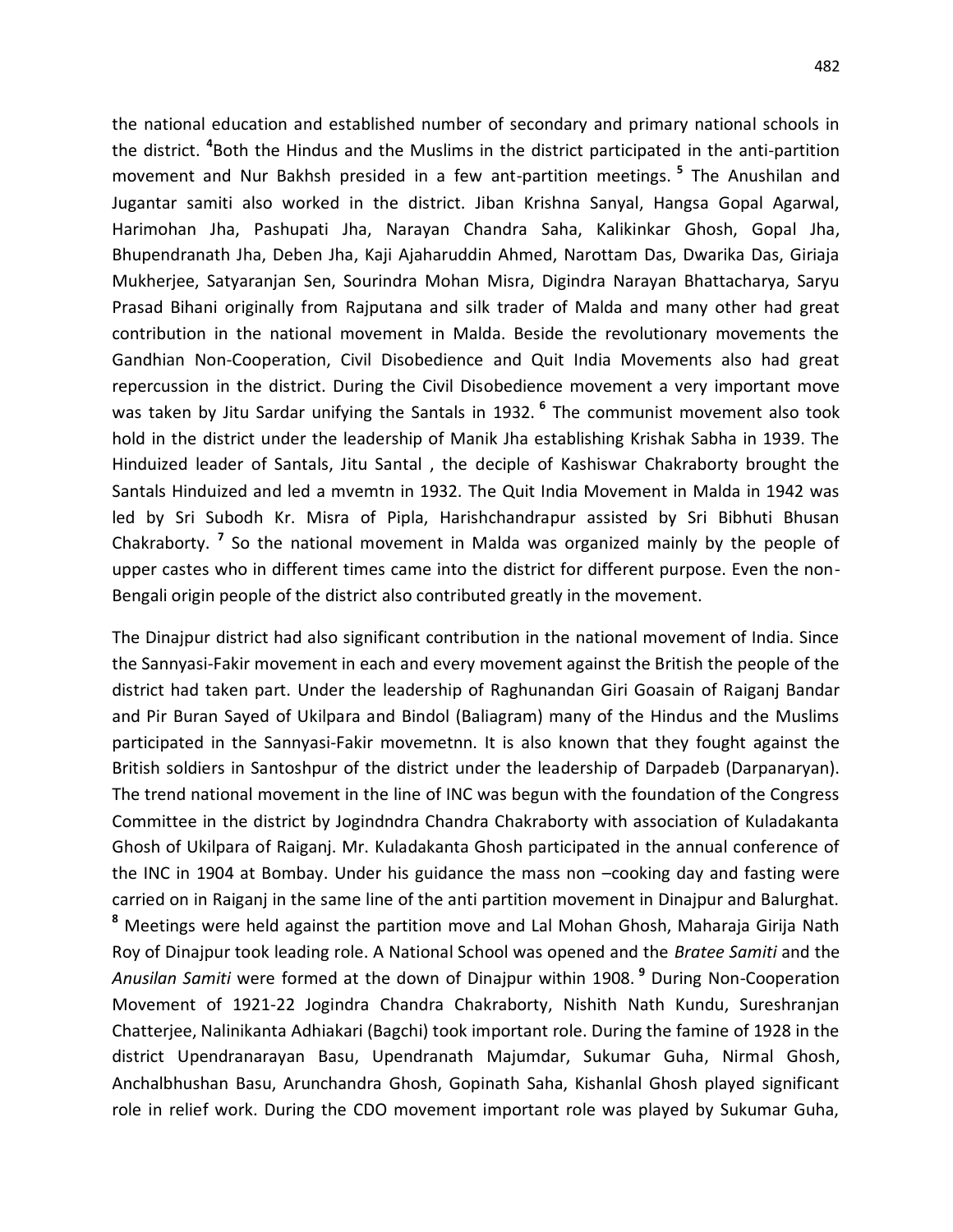Umeshchandra Bhowmic, Shashadhar Bhowmic, Sudhamoy Pramanik, Banamali Das, Kuilchandra Mitra, Durgapada Sarkar, Basanta Sidhanta from Raiganj and Sharatchandra Majumdar, Mahendra Bhadra, Taraprasanna Chakrabarti, Mahadeb Mairtra, Anchal Bhushan Basu, Arunchandra Ghosh and others. Bimal Chatterjee of Bindol, from Itahar Radhikajiban Basu, Naresh Basu, Barku Tudu, Durga Tudu, Kalipada Majumdar, Annadacharan Das, Ashutosh Das, Fanibhushan Mitra, Bamapada Acharya, Kamini Jha, GopiBrahma Acharya, Sushilkumar Acharya, Nani Acharya were involved in the Swadeshi Movement and many of the were associated with the Anushilan and Jugantar dal. During the *Biyallisher Andolan* Harinarayan Bhadra, Manoranjan Das and Sharatchanddra Majumdar of Kaliaganj played important role. **<sup>10</sup>** It is important to mention here that a mahila samiti, a Natiional School, an Arbitration Board, A National Sub-Registrar's Office were founded in Balurghat in 1920s. Another important phenomenon in the district was the success of the Swarajya Party having seats in the Balurghat and Dinajpur local bodies. **<sup>11</sup>** During the *Rin Mukub* (Debt repeal) movement the Jotdar, Zamindar and the money lenders tried to occupy the land of the cultivators. This led to the sharp economic movement. In 1940 when the Floud Commission about to acknowledge the demand of '*tebhaga*' of the *Bargadars* the peasant movement became stronger. They also moved against the extra tax imposed by the *zamindars.* Basanta Lal Chatterjee played significant role in this movement. Mahi Bagchi of Dinajpur and Basantalal Chatterjee of Itahar gave leadership of this movement. There 22 peasants became martyrs male female together in the police firing at Khapur of Balurghat.<sup>12</sup>] According to Bibhuti Guha Samiruddin, the Muslime peasant and Shivram, the Santal Adhiar was first peasant martyrs in Tebhaga Movement of Dinajpur. **13** In1942 Basantalal Chatterjee joined the Communist Party and played important role in *Tebhaga* movement. It should be mentioned here that he was elected as MLA of West Bengal State from Itahar. On the other the revolutionary organization Srisangha and the Raiganj Branch of Forward Bloc were founded by Sukumar Guha, Anil Nag and Rabindra Kumar Bhowmic and Sukumar Guha became the secretary of the Raiganj Forward Bloc Committee. Gradually Manoranjan Saha, Kalyankumar Goswami, Narendranath Das, Subas Guha, Rabi Gangopadhyaya, Anil Maitra, Chuni Chakaraborty, Abinash Datta, Satyaranjan Das, Manik Chakraborty and many others joined it. The student organization of the FB party was founded in Raiganj in the name of 'Chhatra Federation' and Satyaranjan Das was in the leading of the student organization for a long time. **<sup>14</sup>** There was an effort from the Muslim Jotdars of Parbatipur police station to communalize the peasants to turn the direction of the Tebhaga movement. But the communist leadership, the solidarity among the Hindu-Muslim peasants could not make the plan possible. **<sup>15</sup>** It is very important that in 1946 the North Bengal conference of the INC was conferred in Raiganj with the great efforts of Sumumar Guha, Rabi Bhowmic and Anil Nag in assistance of NIsith Nath Kundu. The secretary of the welfare committee of this conference was Brajendra Lal Banerjee, the lawyer. It was presided by the revolutionary leadership Leela Roy. Among the other leaders who were present in the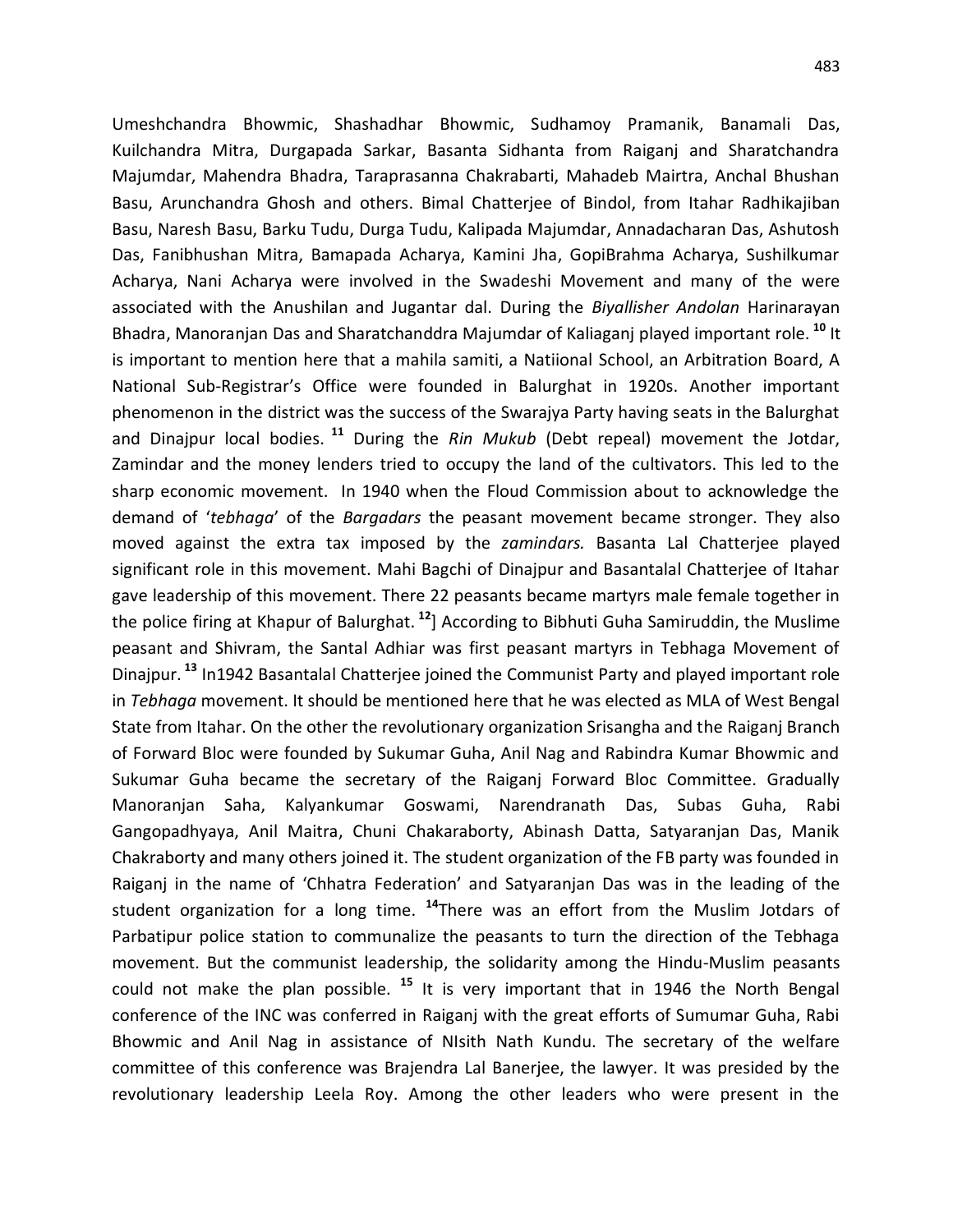conference important were Dr. Atindranath Basu, Khagen Dashgupta, Deben Jha (Maldah), Shashadhar Kar, Jyotish Joardar, Prafulla Tripathi, Malabika Datta, Labanyaprabha Dashgupta etc. **<sup>16</sup>** The Santals, during the months of June and July 1932, in Gangarampur police station of Balurghat under the leadership of Kashiswar Clhakrabarti, as the secret government records say, took important role in CDO movment stopping paying tax and defying the authority of the government. They, even resisted arrest some of their co-villagers in which the police opened fire. **<sup>17</sup>** A committee of the Muslim League was established in 1937 in Raiganj. The members of this committee were Hamidur Rahaman (Lawyer), Afuj Ali, Gani Mohommad, Raj Mohammad. They continued their activities up to 1947. However, after the independence there was no existence of this party or committee. Many of the members joined the Congress later on. . **<sup>18</sup>**

It is well known that as the State of Cooch Behar was the feudatory state under the British so there was no possibility of national movement in the State. However the State was the hide out and shelter of revolutionists of the British Indian land. **<sup>19</sup>**On the other for various privileges large number of students from different parts of Bengal, particularly of North Bengal and eastern Bengal used to admit in the Victoria Collage of the State. Many of them were influenced by the nationalist activities of their homeland and responded with the happenings of the national incidents in different times in the State as they were studying there. Besides, good number of nationalist leaders and revolutionists also tried to organize their movements against the British Raj in the State. Thus Charuchandra , Pulin Bihari Das, Dr. Suresh Ch. Bandyopadhyaya, Kalimohan Ghosh were associated with Anushilan Samiti of Cooch Behar. **<sup>20</sup>**In fact, with the foundation of Victoria College in 1888 the State was opened for the national awareness. With this in the Northern part of Bengal including Eastern India the State was turned into the heart of secret revolutionary movement. <sup>21</sup> The swadeshi movement had influence on the study, teaching and learning of Jenkinse School and Victoria College. Satyendranath Majumdar, the editor of Ananda Bazar Patrika was influenced by the idea of Swdeshi in his student life. Revolutionist Taraknath Das was the student of the Victoria College at the time. The political activists such as Shym Sundar Chakrabarty, Satish Chandra Das also became associated with the Swadeshi movement during their study in Jenkinse School. An important aspect of the influence of swadeshi movement among the students of Cooch Behar was most of them were from the British districts of Barishal, Dhaka, Maymansingh, Pabna, Rangpur, Jalpaiguri where the movement was in higher phase.

During this time a number of revolutionary groups worked in North Bengal and the State of Cooch Behar was not out of their activities. Even the interior area of Mathabhanga was also witnessed by the revolutionary activities. The writings of Jogendranath Gupta on Matsini and biography of Gariboldi and the 'Sipahi Bidroher Itihas' by Rajanikanta Gupta were traced in Mathabhanga. Upendra Nath Barman in his boyhood at Mathabhanga joined the Anushilan Samiti. **<sup>22</sup>** Mathabhanga School Boarding became the center of secret political activities. This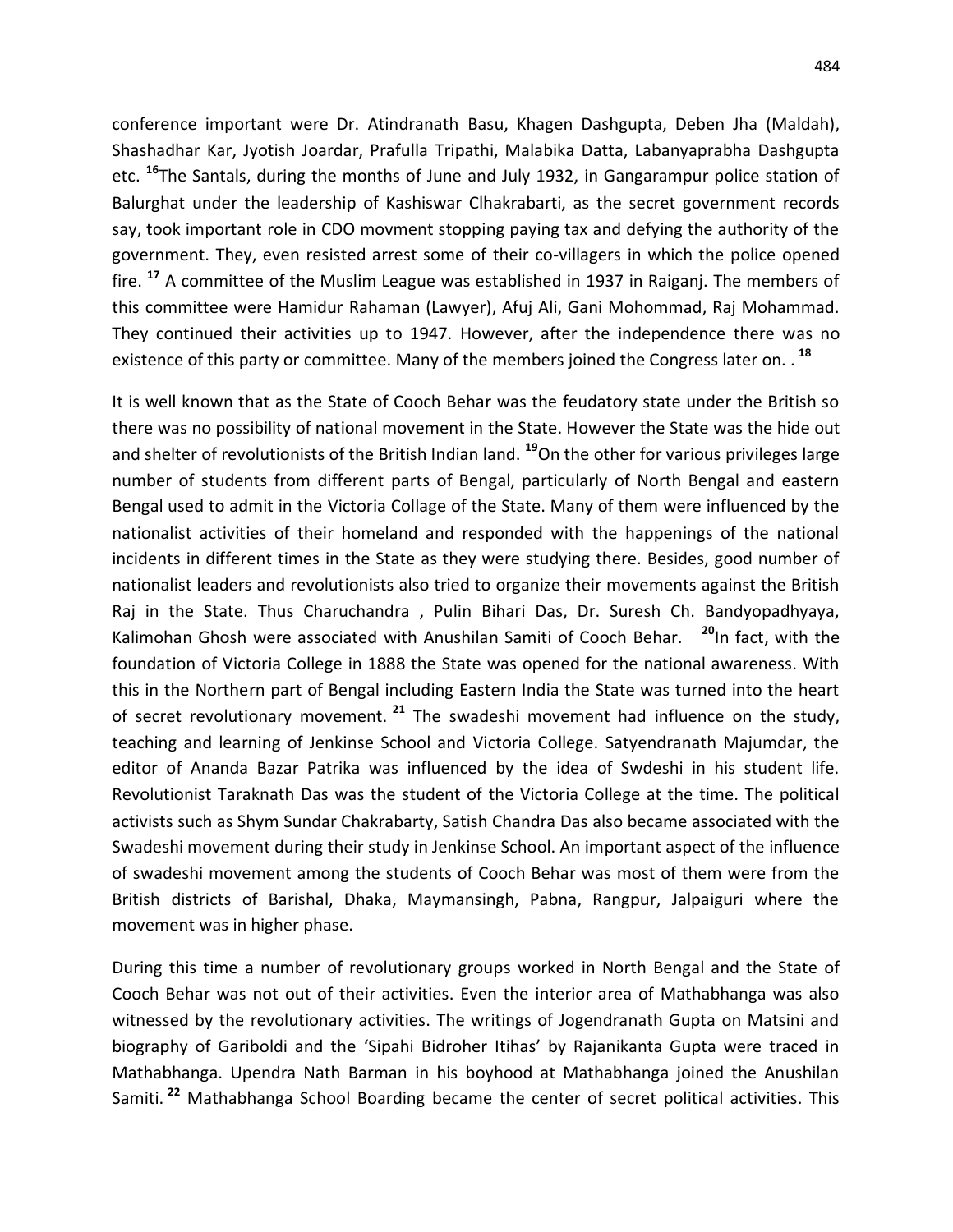was because it was easy to run away to Rangpur or Mayngauri, Falakta of Jalpaiaguir district if the State police approached them. The Maharajas of the State, though did not permit any national movement in the State, various incidents reflected their sympathy towards nationalist movements and the nationalist leaders. **<sup>23</sup>** Kamal Guha, Jiban De, Arun Maitra, Arun Kr. Bhattacharya, Durgesh Niyogi, Souring Bhattacharya were involved with various political activities in the State. The Cooch Behar Peoples Association and The Great Swadeshi Emporium shortly known as G.S. Emporium became the center of political ideas leading to the growth of national thought in the State of Cooch Behar. **<sup>24</sup>** In the district of Jalpaiguri a new picture of politically aware demography is observed from the records of the participation of the people of the district in the national and political movements. The district Gazetteers is of opinion that the movement in the district was an urban middle class movement and led by the lawyers, doctors and teachers and the students belonged to these families. **<sup>25</sup>** A good number of Rajbansi people , the tribal people, the non Bengali immigrant people, Bengali immigrant people and others responded to the national repercussion in the district and also against the oppressive measure of the tea planters and the government in the district. However, of many of them there is no written records in history and do not have the honour of national fighters. On the other among the pensioners of freedom fighters mostly were born of present day Bangaladesh and most of them came into the district after independence. This is not to disrespect or making any division among the nationalist patriots but to highlight of the historicity of the demographic changes in the district in post partition period with a new political culture.

In 1883 the Land Holders' Society was set up in the district by the Jotdars who also were of nationalist minded and provided fund to the Congress. There was an effort by Umagati Ray to found the Branch of the INC in 1893 in the district. In the annual conference of the INC or the year of 1886 Dr. Tamijuddin Ahmed represented the district of Jalpaiguri. In the Calcutta Conference of the INC in 1896 Jagadindradeb Raikat, Umagati Raoy and Tarinipraasad Ray attended. They were also present in the Calcutta Conferences of the Congress in 1909.With the founding of National Muhammedan Associatiion in 1878 Abdual Wahab, the Magistrate of Jalpaiguri district and Safiuddin; the Collector of Alipurduar joined the organization. In 1904 the Swadeshi Institution Aryanatya Samaj was founded in Jalpaiguri.The Kshatriya Samity of the Rajbanshis was also founded in the district in 1910. Jagadindradeb Raikat, Madhusudan Ray were the members of the Samiti who were also the supporter of the Congress in the district. Another important feature of the political demography of the district was that the upper caste Hindus, the indigsenous Muslims, the Marwari community and even the tribal community all were united under the banner of INC in national struggle in the district. **<sup>26</sup>** However, in response to the all national repercussion in Bengal and India level there was good response from the district of Jalpaiguri. In 1905 in Beneras Conference of the INC Trailokyonath Moulik and Annada Charan Sen attended from Jalpaiguri district. During this time the anti-partition movement with swadeshi was led by Srinath Hore, Makhanlal Bhowmic, Kishori Moulik, Akshay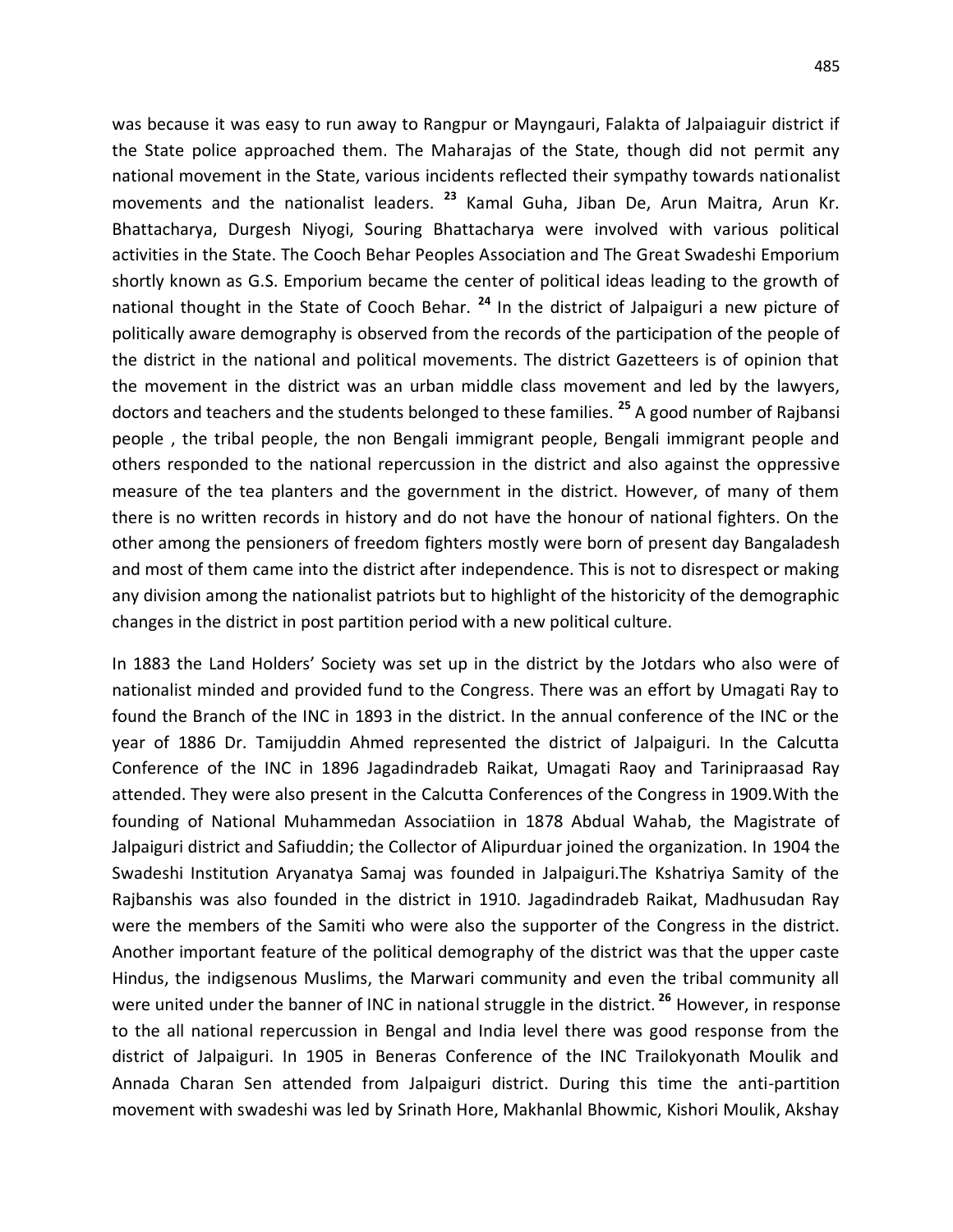Moulik, Ramesh Chandra chakraborty, Chunilal Pramanik, Jyotirindranath Sing, Munsi Md. Sonaullaha, Priyanath Goswami, Chandi Chakraborty, Adyanaath Misra, Annyada Biswas, Jogesh Chandra Ghosh etc. The national sentiment grew greatly among the youth which was reflected in arranging of different cultural practices in the district by the youth. In 1907 the National School was established in Arya Natya Samaj by Sahsikumar Niyogi, Tarini Prasad Roy,

Joychandsra Sanyal, Trailokyonath Moulik and Sureshwar Sanyal. Jatin Singha Roy, Kishori Moulik from Faridpur and Chunilal Pramanik, Panchanon Chakraborty, Bankubihari Das and later on Jyoutish Chandra Sanyal took the duty of teaching. **<sup>27</sup>** The district gazetteer reported thus that the middle class Hindu gentry of the Jalpaiguri town set up a National School. Even some of those 'gentlemen' planned of opening of a swadeshi textile mill in the town. **<sup>28</sup>** Durgadas Chakrborty and Adynath Misra were arrested for burning the Biliti Kapad (foreign cloth). During this time the armed revolutionary trend in North Bengal was joined by Panchanan NIyogi, Stish Ghosh, Purna Das, Annada Biswas, Mahendra Sarkar, Dhirendra Chandra Gupta, Durgadas Chakraborty, Sitanath Pramank, Jogendra Dasgupta, Madhab Sanyal, Annada Charan Sen and Jogesh Ghosh. It should be mentioned here that Jagadindra Raikat denounced the title 'Honorary Magistrate' given by the British in opposition to the Jalianwalabag Massacre. **<sup>29</sup>** He also made an informative discussion on the role of the Rajbansis in the national movement.

The trend of revolutionary movement also reached in Duars region. In the tea gardens 'kurukh dharam' was preached to start the purified practices among the Oraons. The anti-British songs, slogans were raised in Duars. KhagendranathDasgupta and Abani Goswami went to Duars to hide their arms. The movement was so strong that the garden owners were directed not to recruit the Oraon labourers. A procession was made in the district against him Jalianwalabag massacre. The Non-cooperation movement in the district led to the emergences of great national awakening. The armed revolutionists also became active. The district Congress Committee was established with Jagadindradeb as President and Jyoutish Chandra Sanyal as the Secretary. In Boda, Debiganj, Pachagqar, Tetulia, Dhupguri, Maynaguri, Madarihat, Falakata and Alipurduar regional level leaders were selected and given responsibility of the Party activities. In 1929 the district Studentes' Conferences was held in which secretary were Charu Chandra Sanyal and the Secretary of the Welcome Committee was Atul Chandra Sen. the CDO movement led by M.K. Gandhi had great repercussion in the distridt of Jalpaiguri. In June, 1930 Sriram Uroan Ganga was arrested from Ramsai during picketing. Soma Vagat and Gatharu Vagat were also arrested from the same place. In July, 1930Bhagi Das, Bikhani Das, Kshekuram Das, Dheku Das, Ekao Das, Khutia Das, Gedhang Das, Satyaram Das, Basanta Das, Dakua Das, Samaru Das, Asaru Das, Atiya Das Manua Das, Baithaya Das, Dheku Das were arrested during disobeying the civil laws at the hat of Pachagar. From the same place 27 Rajbansi youth were arrested. Form Jagaddal hat Pandit Rajan Misra, Puran Das and fourteen other Satyagrahis were arrested. In August, 1930 four tribal youth from Dhupguri and Karabasa Barman, Dhairya Narayan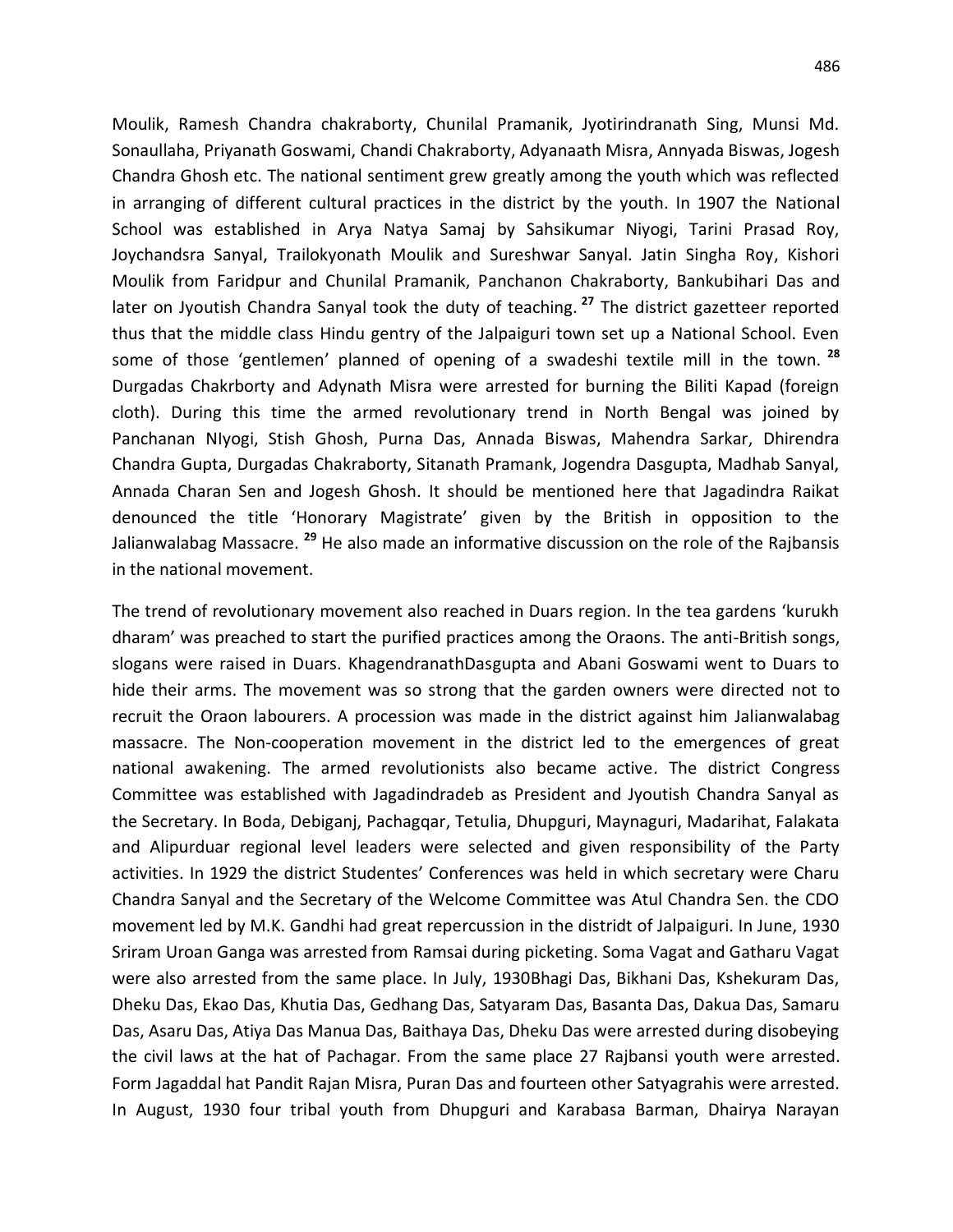Barman, Tilak Barman, Kashinath Barman, Darpa Narayan Barman, Paniya Barman from Pachagar were arrested. Besides, large numbers of persons from the different places of the district were arrested during the CD movement. **<sup>30</sup>** The congress movement is regarded as the movement of the urban upper caste and it was after Gandhiji's advent in the Indian political scene the necessity was felt for the support of the masses and with this realization the leaders of the Jalpaiguri Distirct Congress Committee went to the villages and the plantations to having the support of the peasants, plantation workers and the Muslims. But till then those mass people were apathetic towards the politics of the Hindu educated gentry of the urban areas. **<sup>31</sup>** However, in 1928 the Congress Party in the district became deemed as her local leaders acknowledged it. **<sup>32</sup>** In Jalpaiguri town the CDO movement had great repercussion. A great numbers of movmenteers were arrested for 'rajdroha' (movement against the government). They were Biren Datta, Ajit Chakraborty, Charu Chandra Sanyal, Sashadhar Royk, Sachin Datta, Swaprakash Datta, Bhupati Chanda, Jatin Roy, Anil Bagchi, Bijay Hore, Rajat Guhathakurata, Bhabaranjan Ganguli, Khagendranath Dasgupta, Satishchandra Lahiri, Jogesh Datta, Niren Bagchi, Bhawani Chakraborty, Aghore Sarkar, Nripeb Moulik, Niren Sanyal, Sachin Dasgupta, Arun Chakrabroty, Satyagopal , Dablu Basu, Satrughna singha, Asutosh Das, Biren Basu, Shankar Sanyal, Berendra Krishna Bhowmic, Narendra Krishna Bhowmic, Akhilesh Sanyal, Deben Deb, Keshab Datta and many others. Swedshi trend with national sentiment grew rapidly and spread everywhere in the district. **<sup>33</sup>** The conference of Bengal Provincial Congress in 1932 was an important incident in the district. The Amrita Bazar wrote (February,4) that 'Dr Charuchandra Sanyal, Chairman of the Reception Committee welcomed the delegates. His welcome to Sj. Subhas Chandra Bose, the President-elect of the Indian National Congress was loudly cheered by the entire assembly.' **<sup>34</sup>**

The peasant movements also began in the district agains 'tola-gandi' collection in which all the peasants both from the Hindus and the Muslims joined the movement. There was demand of half of the produce, to collect the crops in the peasants' kholan (home-yard) and against the interest of the money lendses. In 1938 the Congress Socialist Party was established and the Krishak Sabha was formed. The president of the Samiti was Chunilal Basu and the General Secretary was Gurudas Roy. In the Annual Conference of the Bengal Provincial Congress Committee in 1939 in Jalpaiguri town the provincial leaders of Krishak Sabha spoke about agrarian problems and planted the seed of left-wing politics among the young workers leading to the formatioin of the district committee of the CPI. Then the leaders began to organize the peasants , plantation workers and the students. **<sup>35</sup>** Thus the Adhiar movement began and spread in Haribhasa, Garalbari, Belakoba and other regions. Mukulesh Sanyal gave a long list of the communist workers in the district. **<sup>36</sup>**Meanwhile, the Congress won the Jalpaiguri Municipality and the District Board was also in the hand of the Congressmen. But during the QIM the Congressmen resigned from the Municipality and District Board. At the time in 1940 the district committee of the Muslim League came into being in Jalpaiguri with Nawab Mosarraf Hossain as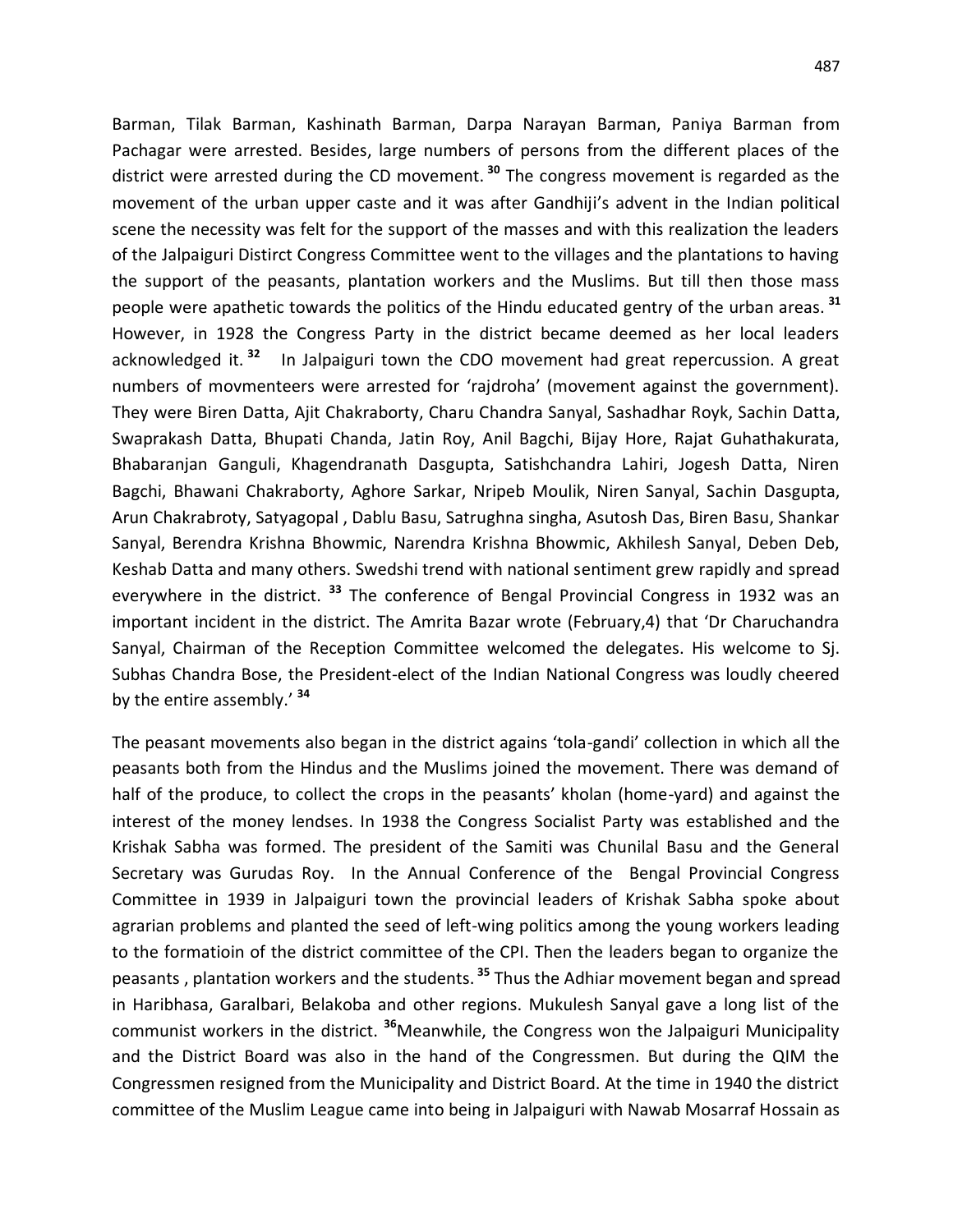the leader. There was at least one member of the League in each Muslim house of the district. **<sup>37</sup>** In the same year the district committee of the Hindu Mahasabha was also formed in Jalpaiguri with a few old Congressmen at the leadership. It should be mention here that the Swarjist trend of nationalist movement had hold in the district and Jyotish Chandra Sanyal upheld the Sawarajya Party view point in his Janamat, the Bengali weekly in the district. **<sup>38</sup>** In this situation the socialists and the communist took the advantages and the tebhaga took a revolutionary form in the district. Huge number of women participated in the movement. Professor in an article elaborated the issue of the tebhaga movement in Dooars. **<sup>39</sup>** In 1942 the District Committee of the Forward Bloc party was formed with Shashadhar Kar as president and Sushil Basu as secretary. The district Congress Office turned into Bloc office. Rabindranath Sikdar etc. the congressi followers of FB became ousted Congressmen in the district. **<sup>40</sup>**During this time Jogendranath Mandol was humiliated by the Bloc activists during his sabha with the scheduled caste people. During this time of Second World War Duars became hotbed of anti-British national movement with procession, sabhas and picketing. The Marwari community also came ahead participated by Tansukhlal Mahesri, Sheudeo Sharma, Babulal Sharma, Indarajmal Agarwala, Ramdin Daga, Satyanarayan Kanodia, Naren Daga, Sitaram Kalyani with leading role. Though the wave of the Hindu-Muslim riot of 1946 created disorder in the district but the Forward Bloc activists preached against communal riots. Nalinikanta Chakraborty, Nirmal Basu, Sachin Lahiri, Ajit Chakraborty, Prabhat Basu, Mani Nag, Rathin Roy, Amarendra Kundu, Mukulesh Sanyal, Ramapada Bandyopadhyay, Mohit Sanyal, Badal Samajdar, Manas Sanyal, Arun Sanyal, Ranjit Basu, Milu Datta, Prativa Chakraborty, Reba Sanyal, Kumud Ghosh, Sadhan Bandyopadyay, Prabhat Dasgupta, Jagadish Dasgupta and Niranjan Datta were the members of the Forward Bloc party. **<sup>41</sup>** The demography of the hill tract was constituted by the Nepali migrants initially by the landless laborers. They were mostly under the control of the teaplanters. Educational backwardness and economic uncertainty did not give them space for growing national sentiment. Geo-administrative separation from the main stream Indian culture also prevented to grow national movement in the region. Most importantly the socioeconomic structure in other parts of India constituted by the Jamindary or Jotdary system, ownership of land and the land-man relationship could not be emerged in the Darjeeling hill region. Thus the absence of this socio-economic-demographic structure due to the tea-garden centric socio-economic morphology prevented for the emergence of strong middle class. So when the national trend of movement in other parts of India was emerging in relation to the middle class participation in the movement could not be happened in this hilly tract of Darjeeling district. In spite of this instances are found of engagement of hill people in the national movement from the district though much from the Terai and Plains of Siliguri.

During the turning of the nineteenth century when anti-partition and swadeshi movement took challenging form in different parts of Bengal then Darjeeling was totally out of its track with only exception of Khagendranath Roy who made efforts to influence the hill Nepali people to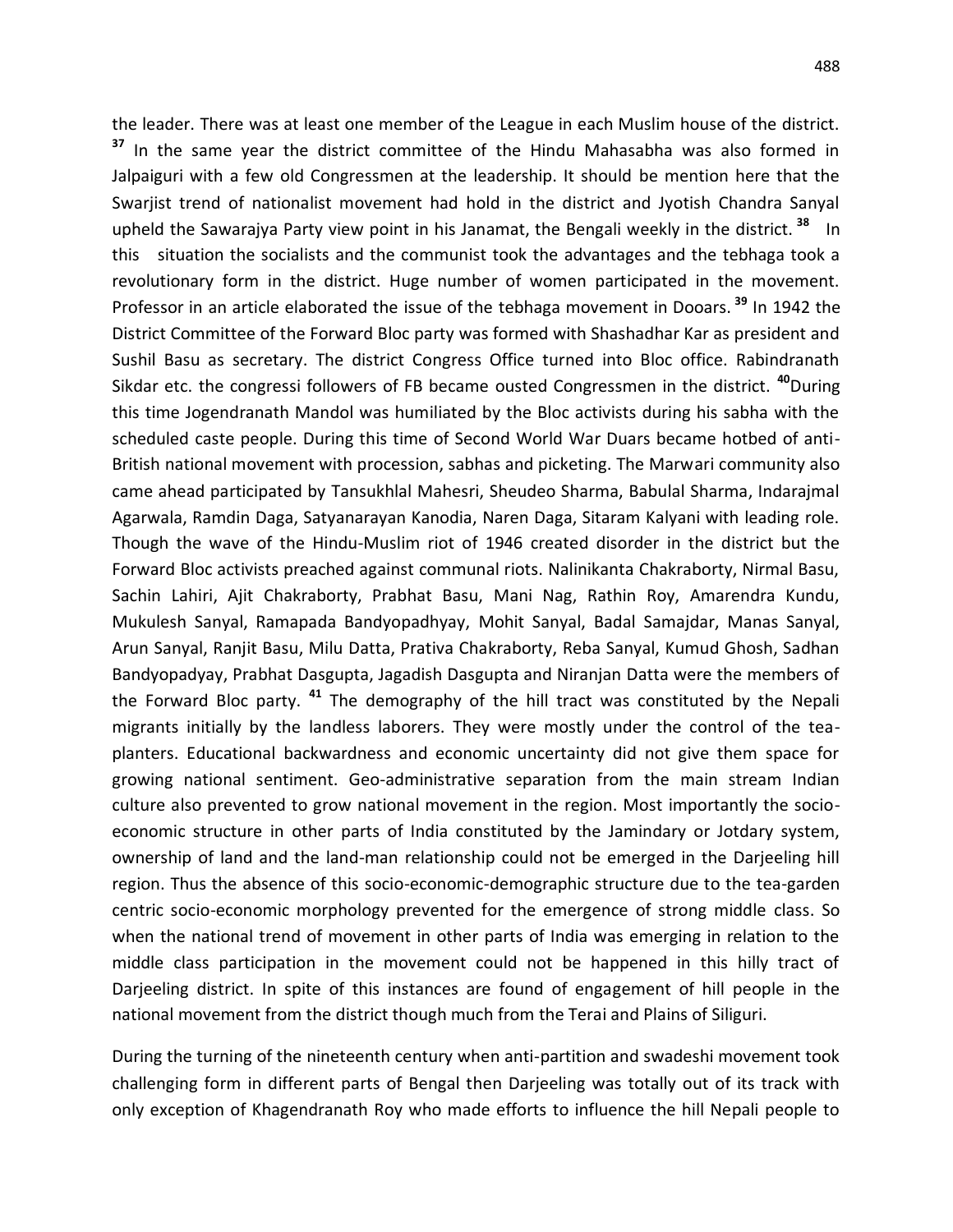use of native products instead of foreign products. Denouncing the foreign cigars many of the workers showed their response to the Swadeshi. In this context the Amritaibazar wrote 'The Swadseshi spirit has penetrated into the very heons of Nepaulese of the remote interior and it would…one day penetrate into Nepal itself. **<sup>42</sup>** Some local political associations also were formed in the district. In 1917 'Hill Men's Association was formed under leadership of S.W. Ladenla. In the second decade of the twentieth century the Gorkha Samiti was formed in Darjjeling which was renamed as Gorkha Association under the secretary ship of Agam Sing.

However, the national movement in its true form began in 1920 with the leadership of Dalbahadur Giri. With his sole efforts the national movement in Darjeeling hill region got tremendous support. He participated in the annual conferences of INC at Amritasar in 1919 and at Nagpur in 1920. Being inspired by M.K. Gandhi he established the Kalimpong branch of INC in 1921. Sabiri Devi, nicknamed as Helen Lepcha, was greatly influenced by him and joined the Congress National Movement. Bhakata Bahadur tamang, Prtiman sing Lama, Agam Sing Giri, Manbahadur Giri assisted him to run the national movement in Darjeeling. Bhaktabir Lama, a follower of Dalbahadur Sing propagated for non-cooperation movement in different parts of Mirik. Jangbir Sapkotar, another follower of Dalbahadur, was engaged in organizing the tea laborers against the British tea planters. After death of Dalbahadur he continued the Congress movement in Darjeeling. He made khadi movement here during the Quit India Movement of 1942. Gaga Chhiring and Putali Maya Devi played important role in the movement. However, there was no armed revolutionary movement in the hill of Darjeeling as the part of the national movement. After Dalbahadur another eminent political activist in Darjeeling was Dmbar Sing Gurung who won in the election of 1937 for the Bengal Provincial Legislative Assembly even defeating the British missionary and Lepcha supported candidate of Peoples' Social Union. He founded the Akhil Bharatiya Gorkha League in 1943 with the assistance of Ranabir Subba, Rupnarayan Sinha, Abibahadur Gurung, Jangbir Thapa etc. In its third annual conference in 1946 they expressed their support on the Congress leadership. **<sup>43</sup>** There was also the communist movement in the district at the time. During 1945 under the leadership of the Jalpaiguri District committee the communist activist Sushil Chatterjee from Nadia was engaged in spreading communist ideology in the hill tract of Darjeeling. With the assistance of Ratanlal Brahman he organized workers' movement in the tea gardens of Darjeeling. At the same time the drivers' union, municipal workers' union, Students Federation were also formed. To implement various workers' acts and trade union acts the Darjeeling Chia Kaman Majdur Union was formed in 1945 with Ratanlal Brahman as President and Bhadra Bahadur Hamal as the secretary. **<sup>44</sup>** In the election of Legislative Council in 1946 Ratan Lal was given candidature. Bhadrabahadur Hamal, Ganeshlal Subba, Madan Chhetri and Bhim Bahadur worked with him. Satyen Masjumdar, Pangmal Chhetri also organized the tea workers' unions. Thus Ratan Lal won the election even defeating the candidates supported by the Tea planters. The Congress leader Saryu Prasad Poddar also tried to form workers' Union but with not much success. However, the Gorkha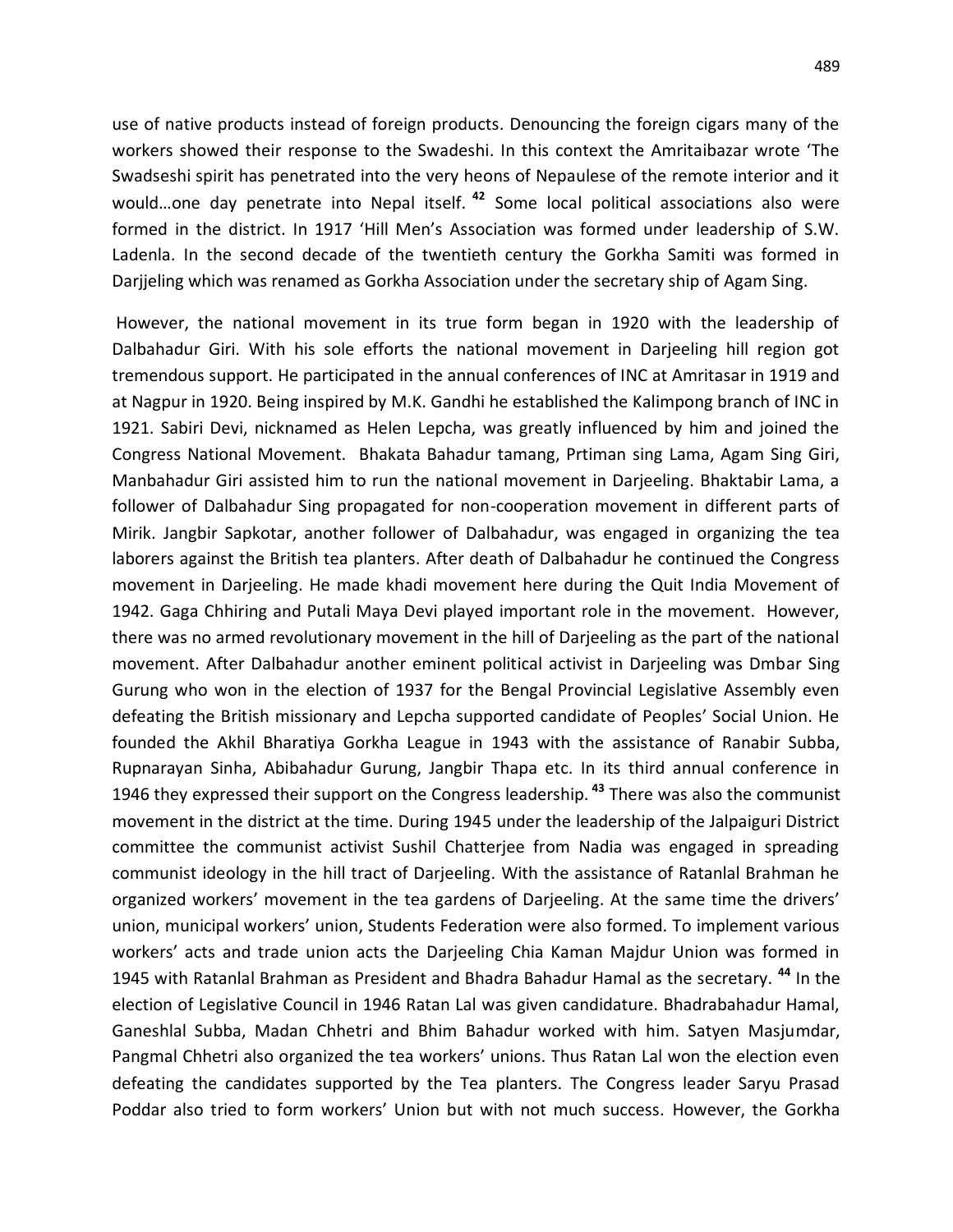League could influence the workers to some extent. Taking the privilege the Planters followed the divide and make weak policy and supported the Gorkha League. This led to the conflictual relation between the Gorkha League and the Communists in the district. **<sup>45</sup>** Siliguri was influenced by the national movement under Indian Association during 1880s. During antipartition movement an attempt of repercussion was taken in Siliguri under the leadership of Khagesndranath Roy, a Rajbansi youth. An organization for the interest of the Nepali, Lepcha and other workers of hill was formed under presiding of Lt. Gobardharn Gurung. It was also against oppression of the British tea planters. A general strike was organized in Siliguri in 1919 on the occasion of Briish Duke of Kent's India visit. At the time Shiu Mangal Sing and Sabitri Sengupta were arrested. Basudeb Ojha, S.S. Lama, Dilbahadur Brahman, Jagadihs Gupta, Umadata Sharma moved ahead the national movement in the district. Duirng 1930s Siliguri greatly responded in CDO movement under the leadership of Brjendra Kumar Basu Roychoudhury. Many youths participated in the movement in Siliguri. In 1940s the Congress movement became strong under Shiu Mangal Sing, Brajendra Kr. Basu Roy Choudhury, Bireshwar Majumdar, Dhirendranath Roy, Biren Roy Sarkar, Sharnakamal Dasgupta, Pratul Maitra and others. The communist movement in Siliguri was also strengthened by Sushil chatterjee, Satyendra Naryan Majumdar, Nripen Basu, Atin Basu, Bhupen Bhowmic, Charu Majumdar, Biren Basu who organized the tea-garden workers in union. In the Uttarbanga Jatiya Mahasabha of 1947 people belonged to the tribes and all others irrespective of race, sect and creed joined in it. **<sup>46</sup>** The people of Darjeeling gradually began to support the partition in objective of forming Hindu majority State with the Bengali linguistic people. The Darjeeling Bar Association on  $26<sup>th</sup>$  March, 1947 took the decision that as the Muslim League in Bengal had been determined to separate Bengal from the next of India, then the Bar Association might have full support the demand for the creation of a separate province comprising the Hindu majority areas in Bengal to be constituted as an integral unit of the All India Union. During this time the Uttarbanga Jatiya Mahasabha was formed and the Rajbansis, the Gorkhas, the Santals, the Meches, the Garos, the Oraons joined. Though initially they were not in support of partition but in circumstances they began to support partition later on. The Bengali Association of the district also supported the proposal of Hindu majority Bengali linguistic State. **<sup>47</sup>** The tea planters never wanted the spirit of nationalism infiltrate into the Darjeeling hill area. For economic profit they never permitted nationalist upsurge or any demands as the workers of the other parts of India by the tea labourers. On the other initially the elite class Bengali people who and the highly posted Bengali Babus looked the hill people down upon. Taking this social division between the Bengalis and the Nepalis of the hill the Tea planters tried to separate the Darjeeling hill area from the rest of Bengal. So the Plantesrs' Associatiion and the European Association in 1907 forming the 'Citizesns of Darjeeling Hills' made the demand of separation of Darjeeling from Bengal. Even in the name of Hillmen Association in 1917 they again demanded to form 'North Eastern Frontier State' with northern part of Darjeeling-Jalpaiguri and some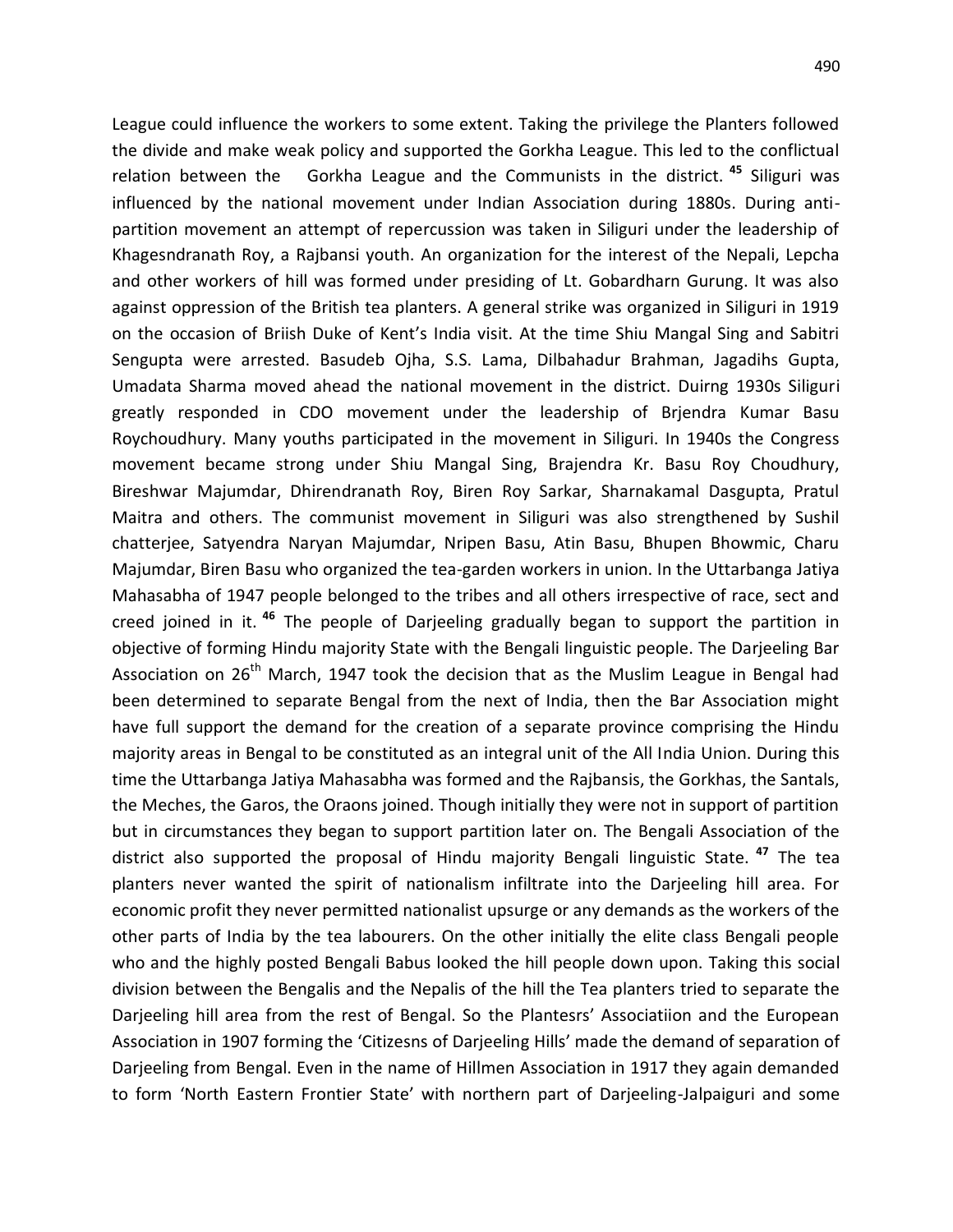parts of Assam. In 1929 also they raised the same demand. But due to the national and international political condition such as 'Russo-phobi', phobia of Tibeto-Nepali alliance, rise of communist radicalism in India the British Government did not dare to take a step like portioning of Bengal. So the planters' demand could not be meet up with. In fact if we scrutinize the linguistic table of Darjeeling hill area for the census year of 1901.1931 and 1941 then it will be apparent that the people purely belonged to Nepali language, though in Majority as single linguistic community, was in minority in compare to the people of other languages together. On the other the new Bengali professional classes with national spirit in their pockets tried to spread it among the mountainous area. In recognition of Nepali language as the medium of education by the Calcutta University in 1916 there were the influences of the Bengali intellectuals. So in this within this new social atmosphere the move of the planters for separation the hill from the plains could not become success.

II

During the post-partition period there was open conflict between the Communists and the Congress followers in the districts of North Bengal. In the communist meeting at Birnagar of Raiganj in 1950 there was a clash with the opponents. In the incident the populist leaders such as Manas Roy, Jamini Majumdar, Shasthi Ghosh (Anil Ghosh) were wounded. When the communist leader Jyoti Basu came to preach against the incident in Raiganj the opponents also created problems in arranging his meeting Sabha. However, in spite of this the incidents increased the popularity of the communist movement in the district. **<sup>48</sup>** The movement of the refugees aggravated it more.

The movements for the refugees in the district of West Dinajpur went on in two fold ways. One was led by the 'Udbstu Kalyan Samiti' under the Congress and the Peoples' Socialist Party for 'dry dole' to the refugees. The stream of the movement was led by Dr. Prafulla Mukherjee, the Chairman of Raiganj Municipality of the period, advocate Jogesh Dash and the PSP leaders Nishith Nath Kundu, Krishnalal Ghosh and Dr. Brindaban Bagchi and others. On the other under the banner of UCRC the communist leaders Biren Bhatacharya, Jatin Kar, Jagajjiban Chakraborty, Jiban Biswas, Manas Roy, Asit Ghosh led the second stream of the movement for the right and interest of the refugees in the district. However, at the time of anti-Banga-Bihar merger movement the communists, the PSPs and the Congress men came together for the interest of the district. In district level it was led by the PSP leader Dhiren Banerjee and the Communist leader Jamini Majumdar. Besides the communist leaders Biren Bhatacharya, Manas Roy, Jatin Kar and the Congress leaders Prafulla Mukherjee, Sudhir Moulik, Nilkamal Debnath, Gopal Majumdar joined together in the struggle. **49**In 1950s the Krishak Sabha movement was getting much importance in the districts of North Bengal. Pijush Das, Asit Ghosh, Shanti Das, Nani Gopal Roy and Krishna Barman began to organize the peasants. This initiative got a momentum during the scarcity of rice all over Bengal. So the food movement 1959 broke out and repercussion in all the districts of North Bengal was found heavily. The movement was mainly led by the Communists against the Congress Government's failure to meet up with the problem. The elaborative scrutiny and documentation of the movement may be studied in Suranjan Das's 'Food Movement of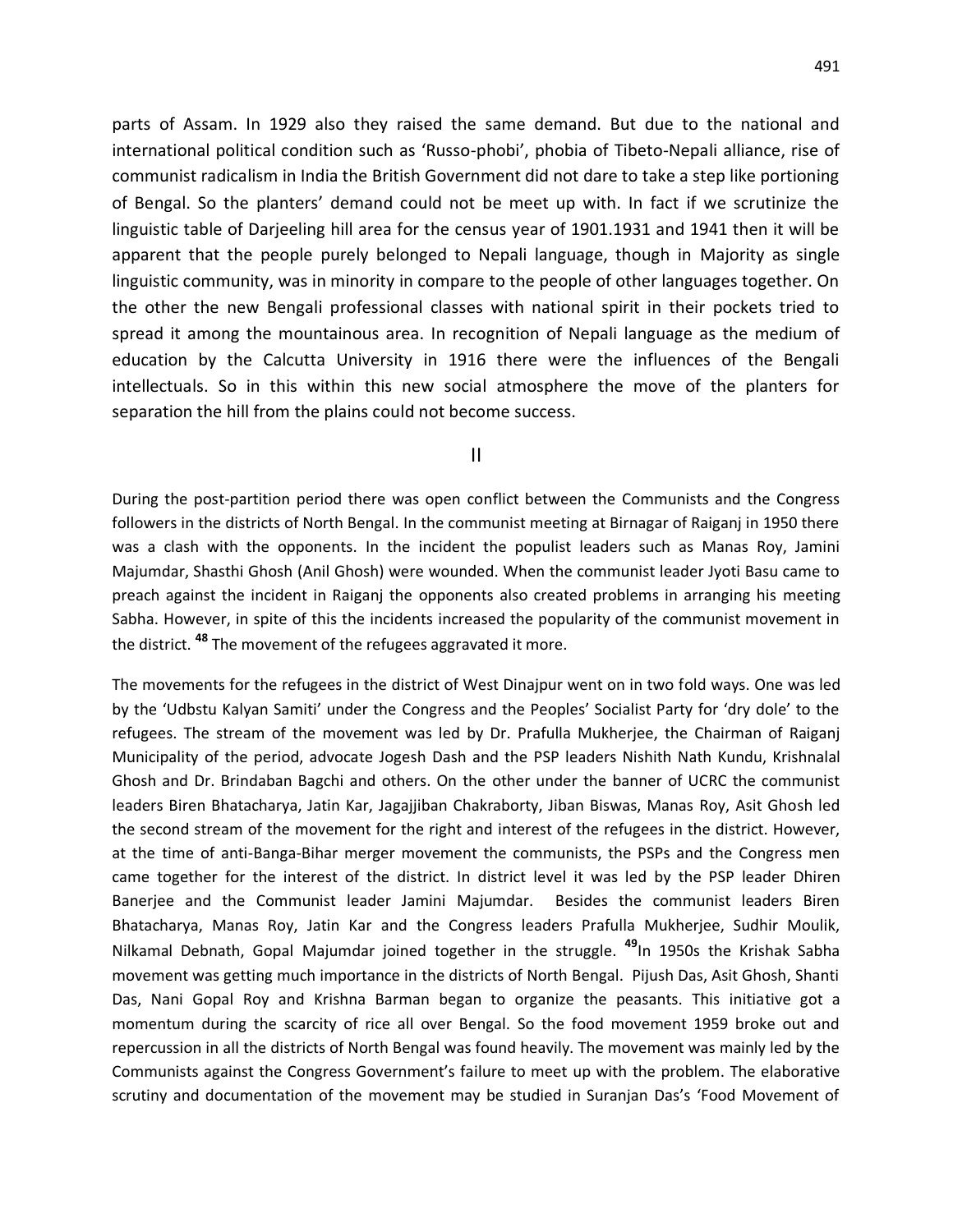1959' **<sup>50</sup>** Rabindra Nath Bhowmic, Sudhir Sarkar, Kshitish Chandra Majumdar, Subrata Majumdar, rabi Putatundu, Sona das, Manas Roy, Pijush Das, Khukudi, Aswini das , Swadeshi Chaki orgainized and participated the food movement disobeying the laws in different parts of the district of Dinajpur. There were committees of Operation Food, Famine Prevention and Prevention of Price Hike temporaritly. **<sup>51</sup>** Even in 1966 movement large number of people participated in the against the food scarcity. The students such as Kisan Chatterjee, Dilip Bagchi, Pabitra Pani Saha, Harisadhan Ghosh, Prabodh Sarkar, Ranjit Chattopadyay, Ashok Nanda, Amit Sen, Kumkum Bhattacharya and many others joined the movement. **<sup>52</sup>** The students' movement also was geared up during 1960s. The workers' movement also got momentum during this time. The State Transport Employees movement became example in the line of employees' movement. The political parties were trying to dominate over the movement. In Cooch Behar the Congress and the Forward Bloc and in Raiganj the Communist became dominated in the Transport Employees' movement. The Bus Owners' Syndicate was formed in Balurgahat and Kaliaganj. In 1966 Biren De Sarkar organized the State Transport Employees and in Dinajpur it was done by Manas Roy and Jnanaranjan Chattopadhyay. In 1967 the West Dinajpur Jute Bailing and Processing Workers' Union was formed under the leadership of Sahadeb Jadab and Shyamal Chakraborty. In 1967 and 1969 twice the United Front Government was formed in West Bengal but for a short time. Durng 1968 the communist leaders of North Bengal were being humiliated and attacked. With the formation of CITU in 1970 the NBSTEA was included with it. **<sup>53</sup>** The movement for recovering the benami lands from the Jotedars and Jamidars achieved greater form in North Bengal and the communist leaders played the leading role in it. In Islampur Bachcha Munsi, Sherketu Sing, Nandmohan Sing led the land occupation. During the second United Front Government the movement expanded in Sonapur, Handiagachh, Majhiali, Lakshmipur, Sujali, Chutia Khor, Daspara, Ghirnigaon areas. In occupation of Benami land of P.C. Lal and other Jotedars in Islampur Sunit Kr. Chakraborty, Adhir Biswas, Deben Roy, Jainuddin took the leading role. **54**However, the movement led to the loss life of people from both the sides of Jotedars and peasants. In 1970 the occupied land was distributed to the peasants. In 1977, after the forming of the Left Front Government in West Bengal the programme of Operation Barga was taken and spread all over North Bengal districts under the leadership of the Communists.

During post-partition period huge number of displaced and refugees came into the district of Darjeeling, specifically in the plains and terai region of the district. This affected the balance of political organization. There emerged conflict among the old members and the new comers for the domination in the Congress. On the other taking the issue of national sovereignty conflict arose in the communist party of the district leading to the division among the youth members of the party. However, it may be mentioned here that communal conflict did not happen in Siliguri. Barring the Government officials did not leave Siliguir. A few rich Muslims went to Pakistan by exchanging their properties. **<sup>55</sup>** However, during the post-partition period the ethnic issue got momentum in the district. Because very importantly in the general election of 1952 the Gorkha League won in the two seats of hill and one seats of Siliguri and on the other the Congress won the reserved seat in Siliguri. In Kalimpong though initially the communist candidate got the seat but in by election the Gorkha League Candidate won it. However, in Terai tea gardens area the communist expanded their influence and in 1955 in 55 gardens strike happened on different claims for the tea workers. The Gorkha League also supported the strike. After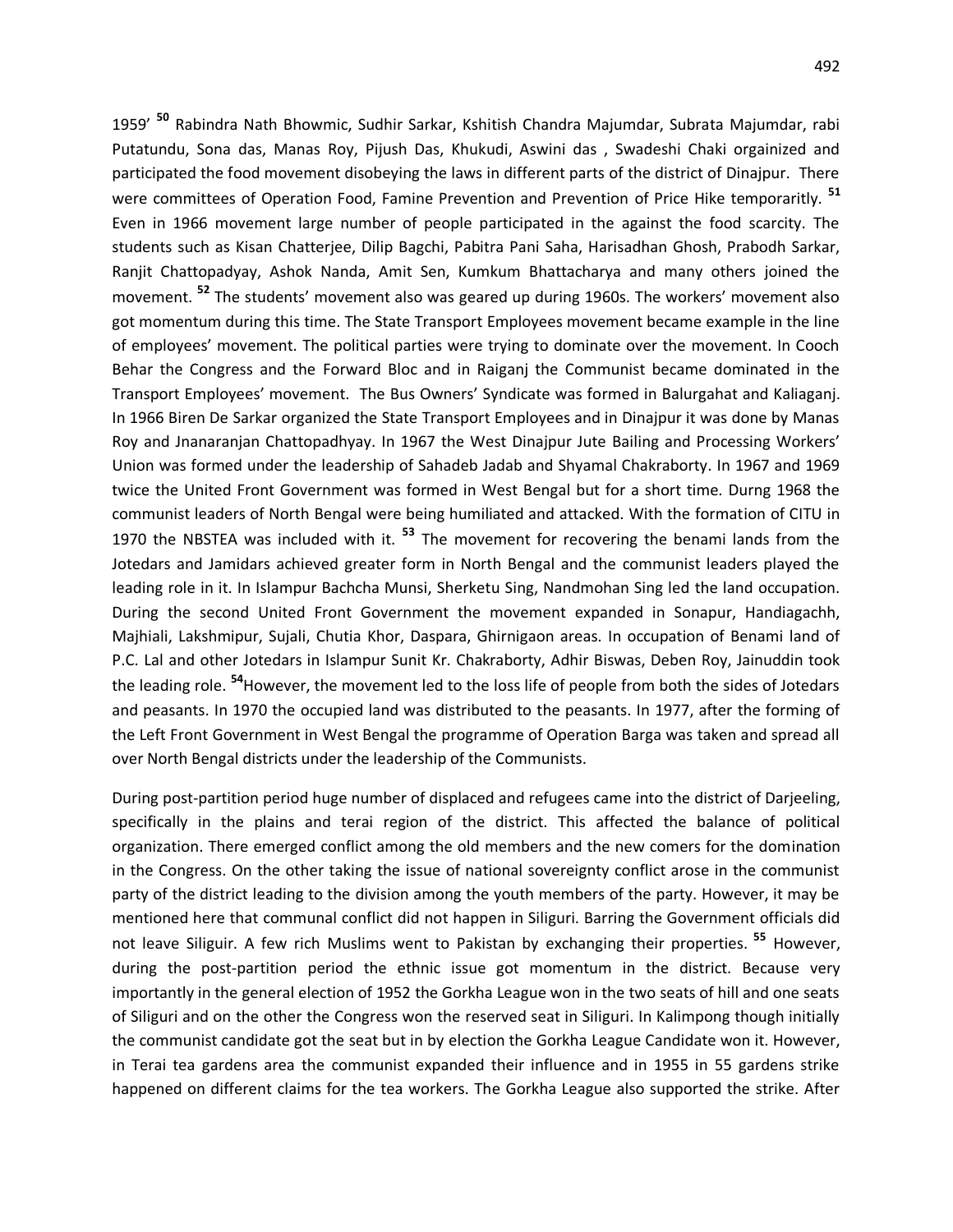the acts of 1953, 1955 and 1959 the communist began to move for rescuing land of benami. During the Indo-China war of 1962 most of the communist leaders were arrested. During 1964 in time of the division of the CPI, the members of the communist party of Darjeeling remained in the Communist Party of Marxist line (CPI(M). Meanwhile a radical line of the movement began in the district in 1967 popularly known as Naxal Movement. But the armed movement with government suppressive policy could not survive long. **<sup>56</sup>** On the other hand on the question of national self-determination, the only anti-Bengali preaching of the Gorkha leaders, the joining of the Gorkha League MPs in Congress, the Gorkha League Secretary's joining in United Front Government as a minister led to the alienation among the emerging educatedmiddle class Nepalese. Thus in 1970s the Gorkha League became disintegrated and 'Prantiya Parishad' and 'Nilo Jhanda' appeared. The emergence of GNLF under Subas Ghishing thus occurred and within 1980 all the political organizations came under the banner of Gorkha National Liberation Front. **<sup>57</sup>** After the formation of the Left Government in the State of West Bengal the first Panchayet election was held in 1978. The Zila Parishad of Darjeeling district was formed by the Congress, Gorkha League and the Independent party. The Leftists were in oppositioin. Pancharatna Pradhan was the Sabhadhipati and P.P. Rai was the Saha-SabhadhiPati. In 1983 election in the same way the Board was formed with Panchartna Pradhan as the Sabhadhipati and Tapan Sinha of Congress as Saha-Sabhadhipati. But the difference between the Gorkha League and the Congress led them away and the League-Left Bord was formed with Panchartna as the Sabhadhipati and Anil Sinha from CPI (M) as the Saha-Sabhadhipati. Meanwhile in 1986 the violent movement of the GNLF began and the P.R. Pradhan resigned from the Board leaving it in the hands of the left. In 1988 the Panchayet election could not be held in Darjeeling district. Finally in a tripartite discussion among the movementeers of hill, the Central Government and the State the 'Darjeeling Gorkha Hill Coauncil" with Subhash Ghising as the Chairman and 'Siliguri Subdivisional Council' or 'Siliguri Mahakuma Parishad' with Anil Saha as Sabhadhipati were formed.

After the independences of India there was some dichotomy in the State of Cooch Behar in relation to its joining with Indian Union and later on with the States of West Bengal. The most of the members of the State Council were of the opinion to continue the independences of the State. The Hitasahdani Sabha, consisted mainly by the elected members of the Council and Dowager Maharani Indira Devi were against the merger of the State with the Indian Union. **<sup>58</sup>**But the Maharaja Jagddipendra Narayan Bhupbahadur signed the Instrument of Accessiion and merged the State with the Indian Union. Again the Muslim members of the Sabha were in support of joining with Pakistan. Khan Choudhury Amanatullah and Satish Singha Roy gave speech on keeping the State out of Indian Union and to destroy the State Congress. **<sup>59</sup>** During this time the Praja Mandal of Cooch Behar and the Cooch Behar Peoples' Associatiion led a movement for joining the State of Cooch Behar with the State of West Bengal. But the members of the Hitasahdani Sabha were in effort to join with the State of Assam or Pakistan. However, finally with the moves of the Praja Mondal, the Peoples' Associaton and the State Congress, Communist Party, Forward Bloc and with the effort of Sharat Chandra Basu finally the State was merged with State of West Bengal. **<sup>60</sup>**As post-partition period witnessed a large volume of landless immigrants into North Bengal, so the Rajbansi Kshatriya Samiti claimed the Government Acquisition and ceased land to be distributed Amon the landless Ranjbansi people. **<sup>61</sup>** But it did not hppen fairly and the land was going in the hands of 'outsiders' more than the Ranjbansis. This alienated them and the ethno-based movement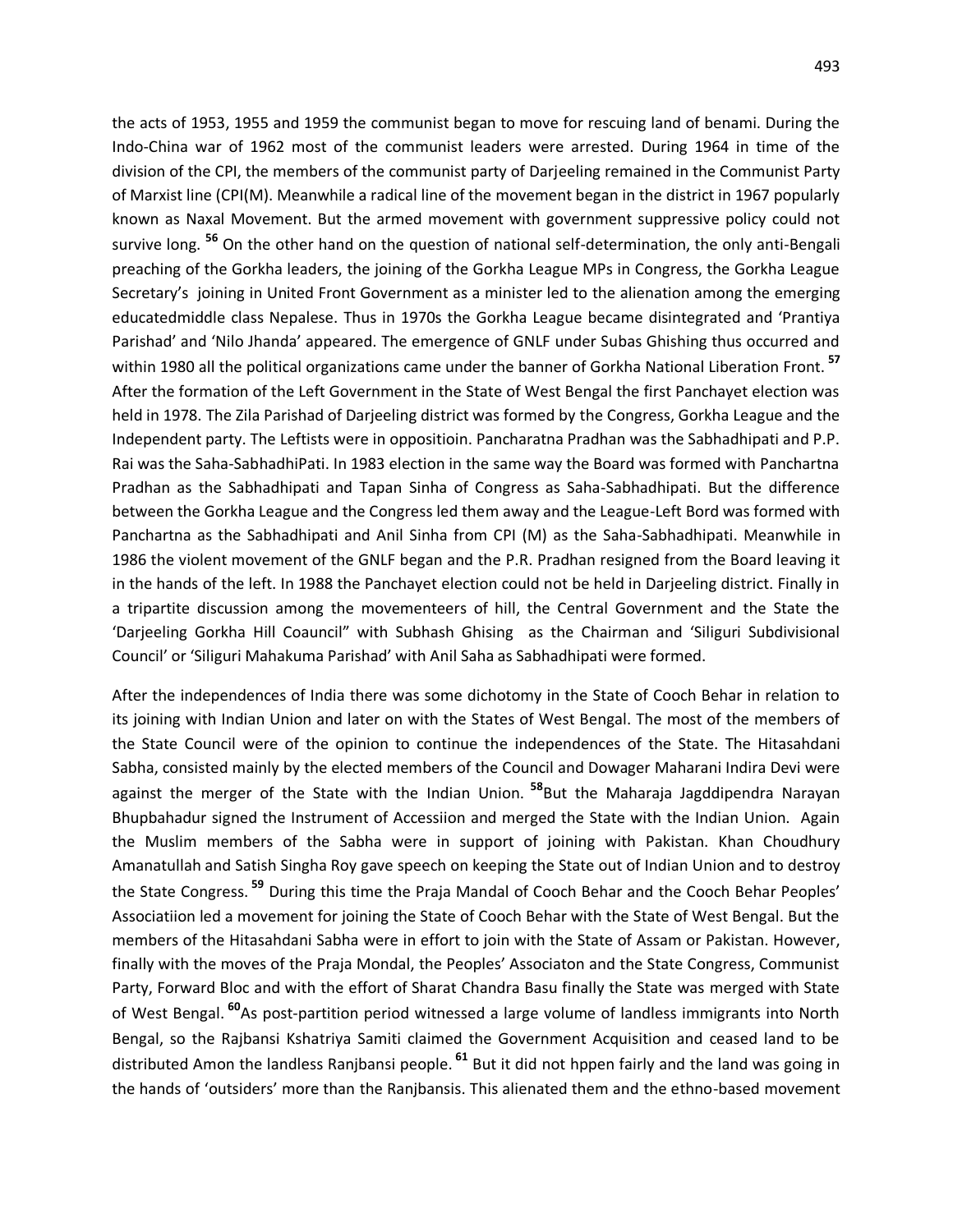was organized by forming 'Uttarakhand Dal' in 1969. It also claimed the members of the 'Uttarkhand Dal' to be included in the North Bengal Development Council which the Congress opposed. **<sup>62</sup>** This led the Uttar Khand Dal to participate in the State Assembly Election of 1972 and 1977 but only in defeat due to the Changing position of demographic scenario of North Bengal. Then they turned to move aligning with the Scheduled Tribe people of the region forming UTJAS or Uttarbanga Tapashili Jati O Adibasi Sangsthan against the domination of the scheduled caste refugees in the government privileges of caste in compare to the so called indigenous scheduled caste and tribe people and they demanded for special safeguards from the Government. This trend of movement later on took the radical shape under the Kamtapur Peoples Party (KPP) movement.

An important aspect of the political demography of North Bengal during post-partition period was the political orientation of the refugees. In fact the people living in Eastern part of Bengal had mixed affiliation to the political trends of the period. There was little existence of the leftists there before 1938, though the middle class people influenced by the Yuganar and Anushilan groups had pro-left inclination during the pre-partition period. **<sup>63</sup>** However the tebhaga movement and some peasant discontentment led to little room for the leftists. Thus some pockets of communist influence in Noakhali, Susang area of Mymensingh, Jessore, Khulna, Chittagong, Dinajpur and Rajshahi districts were there in East Bengal. But during immediate post-partition period the East Pakistan's oppression to the Communist Cadres and Party's decision for the followers not to migrate and single party for both the sides led the communist influence diminish. The displaced, naturally being lost every things became dependent on the Government help coming into Indian side of Bengal and the Congress's assurances of careful treatment to the partition affected evicted people from East Pakistan turned to the pro-Congress political orientation. But the changing attitude of the Congress under the leadership of Nehru treating the Bengali refugees as foreigners turned the partition affected East Bengali Hindu immigrants from 'dependence' to 'disillusioned.' The Communists of the State of West Bengal took the advantage and infiltrate the leftist trend among the refugees in a planned way and the incidents like TFERC movement of 1953, the Food Movement of 1959 and 1966 paved the way of rising of the left in association with the Refugee movement. Prof. Chakrabarti has nicely presented the plot of the rise of the Left in power in these circumstances in his monumental work. **<sup>64</sup>** However, unlike the other parts of Bengal the communists had strong hold in North Bengal districts as we have seen in previous discussion based prepartition demography and the post-partition political scenario also developed with post-partition demographic development. That may be seen from the proceeding discussion.

#### III

Prior to the Act of 1919 (Montagu-Chelmsford Reforms) the provincial councils had been playing the role of advisory body the provincial Government. With the passing of the Act the firs general election was held in 1920, the first Council (1921-23) election being fought without any party candidature. In the Muhammadan constituency Maulvi Yakunuddin Ahmed was elected from Dinajpur and Maulvi Shah Muhammad Chaudhuri was elected from Malda-cum-Jalpaiguir constituency. In regards to the non-Muhammadan constituency Mr. Prasanna Deb Raikat came from Jalpaiguri and Rai Sahib NIlmani Ghatak from Malda. The second Council (1924-26) became more influential and larger in number of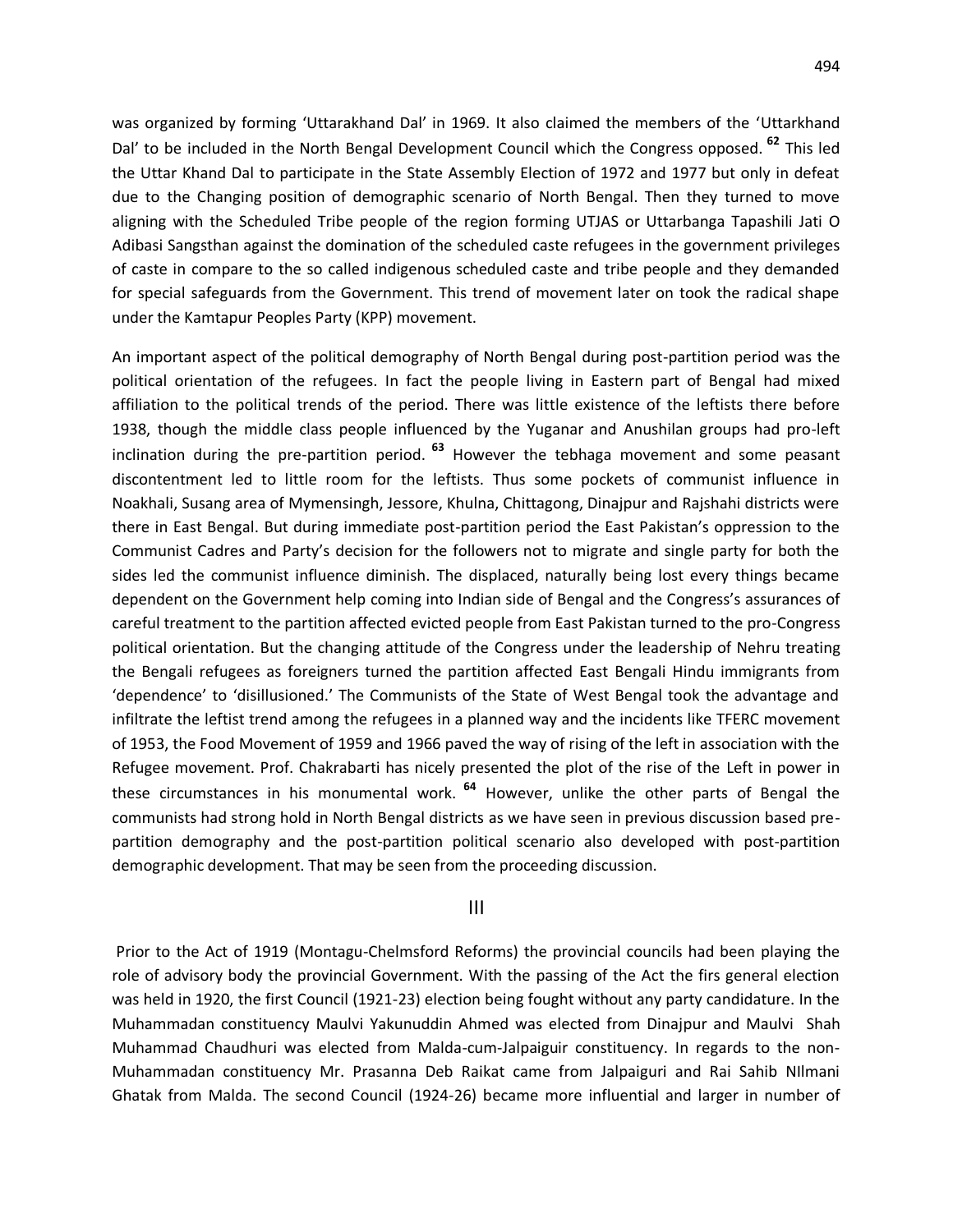elected members with 52 out of 75 in numbers in the candidature of Swarajjya Party within the Congress. Among the members of the Muhammadan Constituency, Maulvi Kader Baksh came from Dinajpur and Maulvi Musharruf Khan Bahadur from Malda-cum-Jalpaiguri. Regarding the member of the the Nnon-Muhammadan constituency Babu Jogindra Chandra came from Dinajpur, Mr. Prasanna Deb Raikat from Jalpaiguri and Babu Ramesh Chanddra Bagchi from Malda.

After the death of C.R. Das the Hindu-Muslim rupture in Bengal came to an end and the Muslims of Bengal were moving away from the Congress. At the time the Bengal Muslim Council Association was formed by A.K. Fazlul Haq. Another three Muslim Parties were formed under the leadership of Akram Khan, A.K. Ghuznavi and H.S. Suhrawardy. At the time in the Third Council (1927-29) the members of Muslim constituency were Maulvi Kader Baksh from Dinajpur, Nawab Musharruf Hossain Khan Bahadur from Malda-cum-Jalpaiguri and from Non-Muhammadan constituencies there were Babu Jogin Chakrabaortty from Dinajrpur, Mr. Prassanna Deb Raikat from Jalpaiguri and Babur Romes Chandra Bagchi. In 1929 the Nikhil Banga Praja Samiti was formed under the presidentship of Sir Abdur Rahim. In the fourth Council (1929-36) members from the Muhammadan Constituencies were Maulvi Hassan of Dinajpur and Nasab Musharuf Hossain Khan Bahadur and from Non-Muhammadan constituencies were Babu Jogindra Chandra Chakraborti, succeeded by Baby Premhari Burman and Maharaja Jagidhsh Narth Ray; Mr Prosanna Deb Raikat of Jalpaiguri and from Malda was Babur Romes Chandra Bagachi succeeded by Mr. Narendra Kr. Basu and Mr. Shanti Shekhareswar Roy. The succession was due to the vacancy for resignation during CDO movement.

Up to 1935 the Bengal Legislative Council was a mixed body with elected representatives of the people and the nominated officials. But the Government Act of 1935 enacted only the elected representatives as the members of the Legislative Council. Thus the general election was held for 250 members of the Bengal Legislative Council in 1937 with new allocation of reserved seats for the Scheduled Castes (30). The Legislative Assembly was formed by the members from North Bengal Municipal as General-urban Surendra Mohan Moitra of Congress(G), as General Rural from Malda Atul Chandra Kumar of Congress, Tarini Charan Pramanik (SC) as Independent, from Dinajpur Premhari Barma (SC) as Congress (G), Nisith Nath Kundu as Congress (G), Shamaprasad Barman (SC) as Independent, from Jalpaiguir-Cum-Siliguri Khagendra Nath Dasgupta as Congress (G), Upendra Nath Barman (SC) as Indipendent and Posanna Deb Raikat (SC) as independent, from Darjeeling Dambarsingh Gurung as Independent. On the other from the Muhammadan constituencies members were Moulvi Mofiguddin Choudhury of KPP from Balurghat, Moulvi Hafizuddin Chowdhury as Independent from Thakurgaon, Moulavi Abdul Jabbar of M.L. form Dinajpur Central East, Mahatabuddin Ahmed Khan Bahadur of M.L. from Dinajpur Central-West, Nawab Musharruf Hossain Khan Bahadur of Independent from Jalpaiguir-cum-Darjeeling, Zohur Ahmed Choudhury of M.L. from Malda North, Idris Ahmed Mia of KPP from Malda South and most importantly as the Trade Union-Labour from Tea Garden Labour of Bengal Dooars (Western) Sardar Babu Lita Munda Oraon of Indpendent party. In the General Election held in between 17-23 March of 1946 the members for Legislative Assmebly of Bengal from North Bengal constituencies were as follows: from Dinajpur Nishith Nath Kundu of Congress (G), Rup Narayan Roy (SC) of Communist and Harendra Nath Roy (SC) of Congress (G); From Jalpaiguri-cum-Siliguri Mohini M. Burman (SC) of Congress (G) and Pasanna Deb Raikat (SC) of Indpendenet; in Muhammadan Rural from Balurghat Mozaffar Rahman Chowdhury of ML;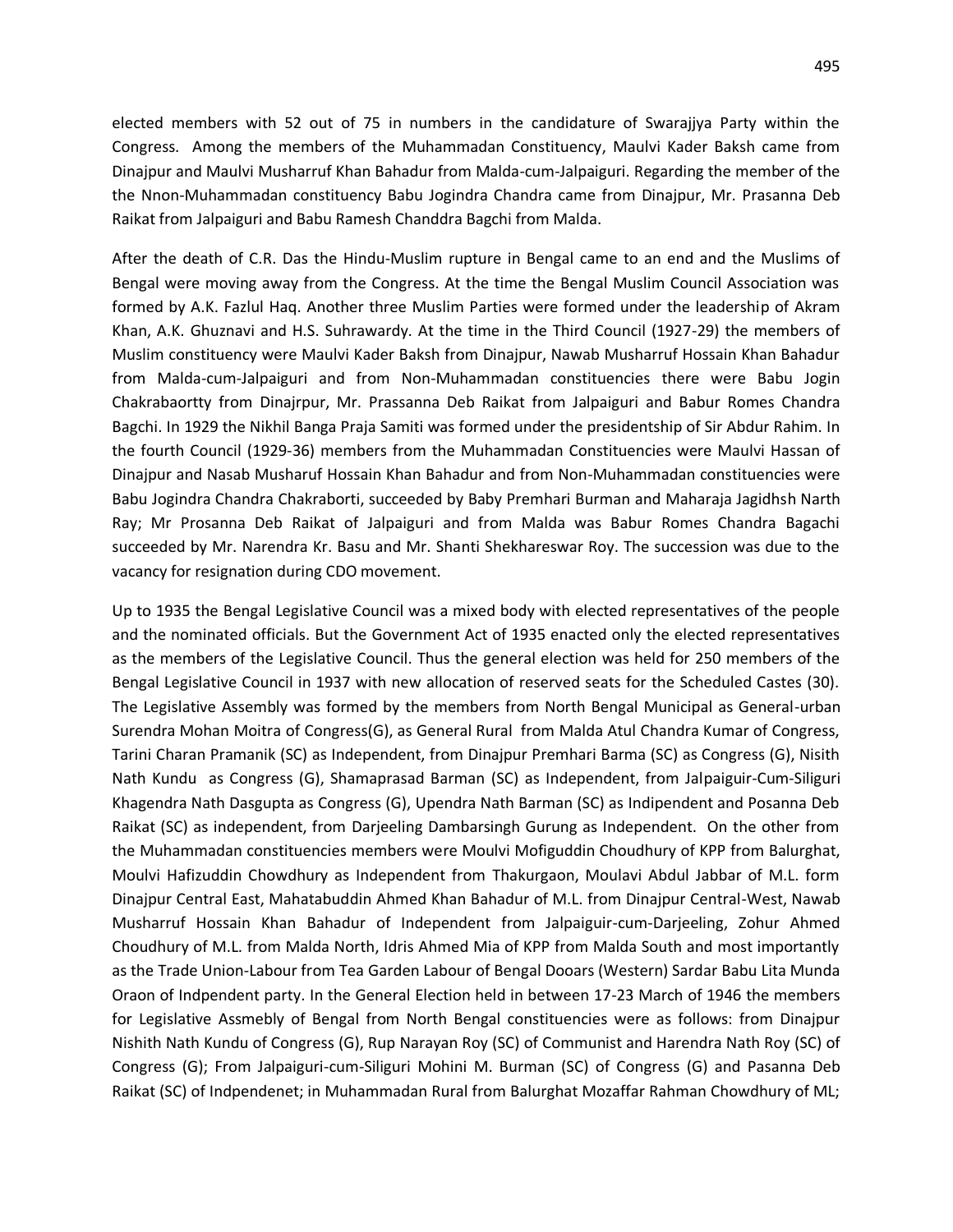form Thakargaon Moulvi Hafizuddin Chowdhury of ML; from Jalpaiguri-cum-Darjeeling Nawab Mussaraf HOssain of ML; from Malda North Mohammad Sayeed Mia of ML; from Malda South Zahur Ahmed Chowdhury of ML and from Tea Garden (Labour) Darjeeling Ratanlal Brahmin of Communist. This is important that during this time the Muslim League members were dominant in North Bengal districts and two members came on the votes of the communists in North Bengal.

During immediate post-partition and post-independent period the West Bengal Legislative Assembly became consisted of 90 members of 72 constituencies. The members of North Bengal in the Assembly with their political orientation were as follows: for General Seats from Jalpaiguri-cum-Siliguri Khagendra Nath Dasgupta and Janeswar Roy who was succeeded by subsequently Mohini Mohan Burman and Birendra Nath Roy Sarkar; from Darjeeling Damber Singh Gurung subsequently succeeded by Sheo Kumar Rai,; from West Dinajpur-cum-Malda Shyama Prasad Barman (SC), Kiran Sanakar Roy succeeded by Sourindra Mohon Misra; in Muhammadan Seats from Jalpaiguri-cum-Darjeeling Musharruff Hossain; from Malda Md. Sayeed Miah; from Darjeeling Tea Garden Tatan Lal Brahman of Communist. As per the States Merger order of the Governor two representatives of the people of Cooch Behar Satish Chandra Roy Singh Sarkar and Umesh Chandra Mandal were nominated in the Assmebly.

After independence the first general election for parliamentary House of the People ,Lok Sabha, was held in 1952. In the election from North Bengal districts there were five seats for Lok Sabha three from North Bengal constituency comprising Cooch Behar, Jalapiguri and Darjeeling, one from the district of West Dinajpur and one from Malda. In the three seated constituency seats were reserved one each for the SC and the ST. From North Bengal constituency all the three seats were occupied by the Congress party the Candidates being Upendra Nath Barman (having 20.60 % polled vote) as SC candidate, Birendra Nath Katham (having 18.98 % polled vote) as ST candidate and Amiya Kanta Basu (18.40 % of polled vote) as General candidate. In both the constituencies of West Dinajpur and Malda the seats were won by also the Congress party respectively by Sushil Ranjan Chattopadhyay (having 59.45 % polled vote) and Surendra Mohon Ghosh (having 56.09 % polled vote). The FBR (8.96 %) and the KMPP (7.79 %) achieved good proportion of polled votes. From the following table descriptions of total electors and total votes polled may be observed in North Bengal constituencies. On the other in State Assembly election of 1952 there were six seats for the SC, five seats for the ST out of total 36 seats in North Bengal districts. In Darjeeling district out five seats three were won by the Independent Party namely Dalbahadur Singh from Darjeeling, Shiv kumar Rai from Jore-Bunglow and Gerog Mahbert. In Kalimpong the CPI candidate Lalit B. Kharga got the seat and the general seat of Kurseong Siliguri was taken by Congress candidate Tenjing Wangdi. However, in by-election for the seat of Darjeeling Lalit B. Kharga was replaced by Nar Bahadur Gurung from Independent Party. So in Darjeeling both the Congress and the CPI lost their foot hold and the hill people in the name of the Independent party were politically becoming dominating. The voting acquaintance may be observed from the following table.

In Jalpaiguri district in 1952 there were 10 seats for State's Assembly in which 2 for SC and 3 for ST. in all the ten seats the candidates from Congress Party became the winners. The winners were Khagendra N. Das Gupta, Asrumati Devi, Sasadhar Kar, Surendra N. Roy, Rabindra N. Sikdar, Pijush Kanti Mukherjee, Bhirendra Brahma Mondal, Bhagat Mangal Das and Jajneswar Roy. However, the leftists in the form of Communists, Socialists, KMPP, FBR, RSP got good hold in the district. In the district of Cooch Behar out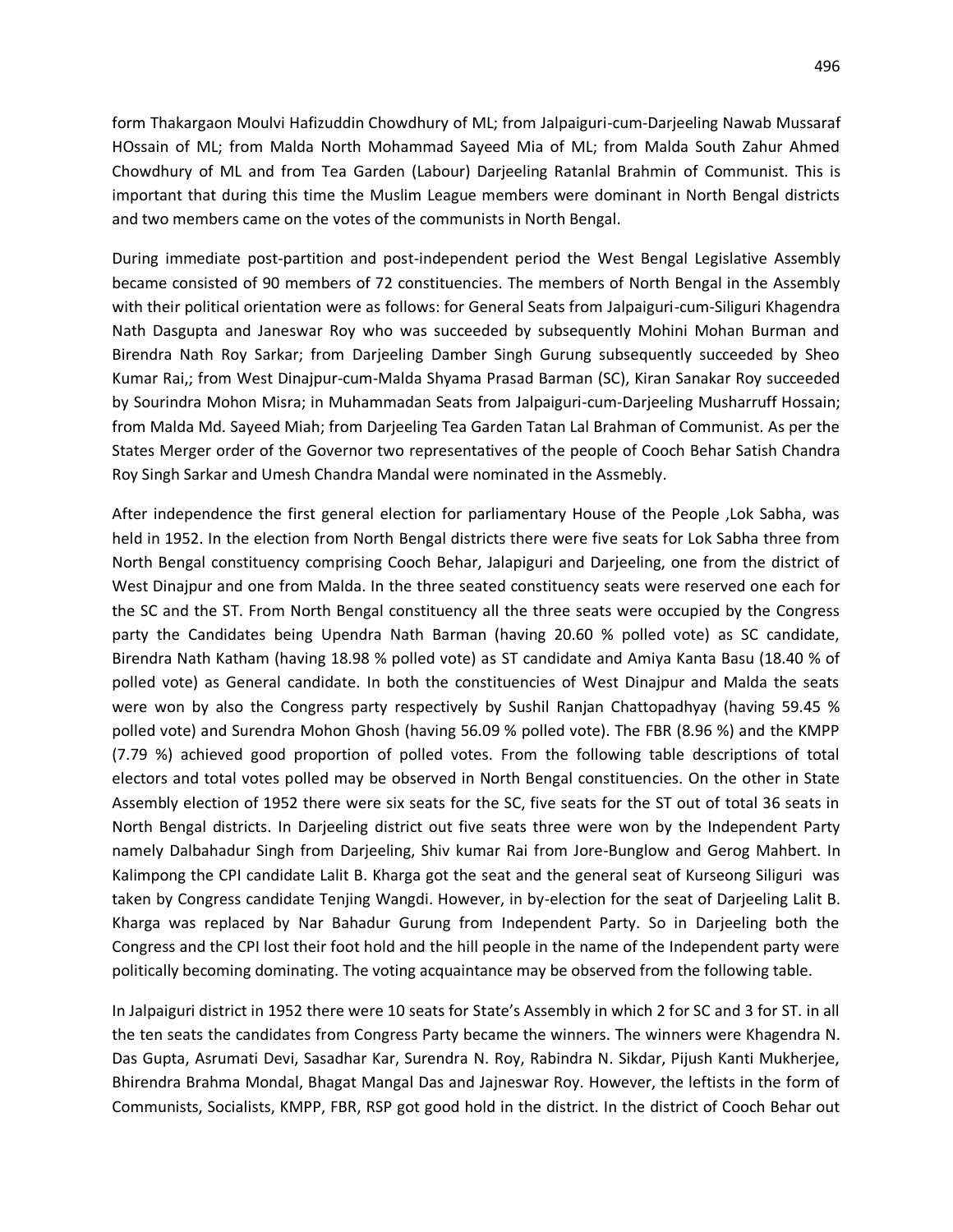of six seats two were reserved for the SC candidates. In all the six seats the Congressmen S.P. Chatterjee from Mekhliganj, Sarada Prasad Pramanik from Mathabhanga, Umesh Chandra Mondal and Satish Ch. Roy Singha from Dinhata and Maziruddin Ahmed and Jatidnranath Singha Sarkar from Cooch Behar Sadar were elected. In Dinhata and CoochBehar Sadar the left in the form of CPI, KMPP and FBM achieved good score. In the West Dinajpur district there were one SC and One ST seats out of total six seats. Following the same line in all the seats the Congressmen were elected such as Shyma Prasad Barman and Gulam Haraidur Rahaman from Raiganj, Banamali Das of Itahar, Satindra N. Basu fo Gangaampur, and Saroj Ranjan Chattopadhyay and Lakshman Hasda from Balurghat. In this district also the left ideology in the form of FBR, CPI, KMPP, RCP, RSP, FBM got good hold. It is important that in Itahar constituency the vote of the CPI and FBR together was above the Congress Candidate. In district of Malda out of nine seats only one was reserved for the SC. Here the CPI got one seat in Gazole, the Independents got two seats in Malda and Kaliachak North. In other six seats the Congress candidates were elected.

From the detail record of the candidature of the political parties both in Parliamentary constituency and in Legislative Assembly no Muslim candidate was given for contesting the election in the district of Darjeeling, Jalpaiguri and West Dinajpur. In Cooch Behar legislative constituency one candidate of the Congress from Cooch Behar Sadar and in Malda Congress Muslim candidate in Kharba, in Ratua Independent Muslim candidate were elected. But the Independent Muslim candidate in Gazole, KMPP Muslim candidate of Kharba, KMPP Muslim candidate in Harishchandrapur, Congress Muslim candidate in Kaliachak North could not become elected. Another important thing is that barring Cooch Behar and Malda in other districts there was no candidate belonged to SC or ST community to contest the election in general seats during the 1952 General Election in the State of West Bengal.

During the parliamentary election of 1957 there were two seats in Cooch Behar together with Jalpaiguri, One two seats in West Dinajpur, One in Darjeeling and one in Malda. In all the six constituencies Congressmen were elected. Thus Santaosh Banerjee (32.21 % vote) and Upendra Nath Barman (SC, 28.67 % vote) from Cooch Behar Constituency, T. Manen (43.27 % vote) from Darjeeling, Salku Mardy (ST, 29.12 % vote) and Chapalakanta Bhattacharya (26.18 % vote) from West Dinajpur, Sm. Renuka Ray (46.47 % vote)from Malda were elected. Votes were polled 47.34 % in Cooch Behar, 41.67 % in Darjeeling, 41.28 % in West Dinajpur and 51.11 % in Malda. One Indpendent candidate was given in Malda from Muslim community.

During the State's Assembly election of 1957 there were one ST seat out of total five seats in the district of Darjeeling. Very importantly one Independent candidate Narbahadur Gurung in Kalimpong, one GL candidate Deo Prakash Rai, two CPI candidates Bhadra Bahadur Hamal from Jore-Bunglow and Satyendra Naryan Majumdar from Siliguri and one Congress candidate T. Wangdi (ST) from Siliguri were elected. In Jalpaiguri there were two SC and two ST constituencies out of total nine. Among those the seven seats were occupied by the Congress candidates such as Khagendra Nath Dasgupta and Sarojendra Raikut (SC) from Jalapiguri, Budhu Bhagat (ST) from Mal, Janjneswar Roy (SC) from Mainaguri, Debendra Nath Brahma Mondol (ST) and Smt. Anima Hoare (W) from Kalchini and Pijush Kanti Mukherjee from Alipur Duars. On the other one seat was acquitted by the CPI Candidate Mangru Bhagat (ST) from Mal and one by the PSP candidate Jagadananda Roy from Falakata. In Cooch Behar out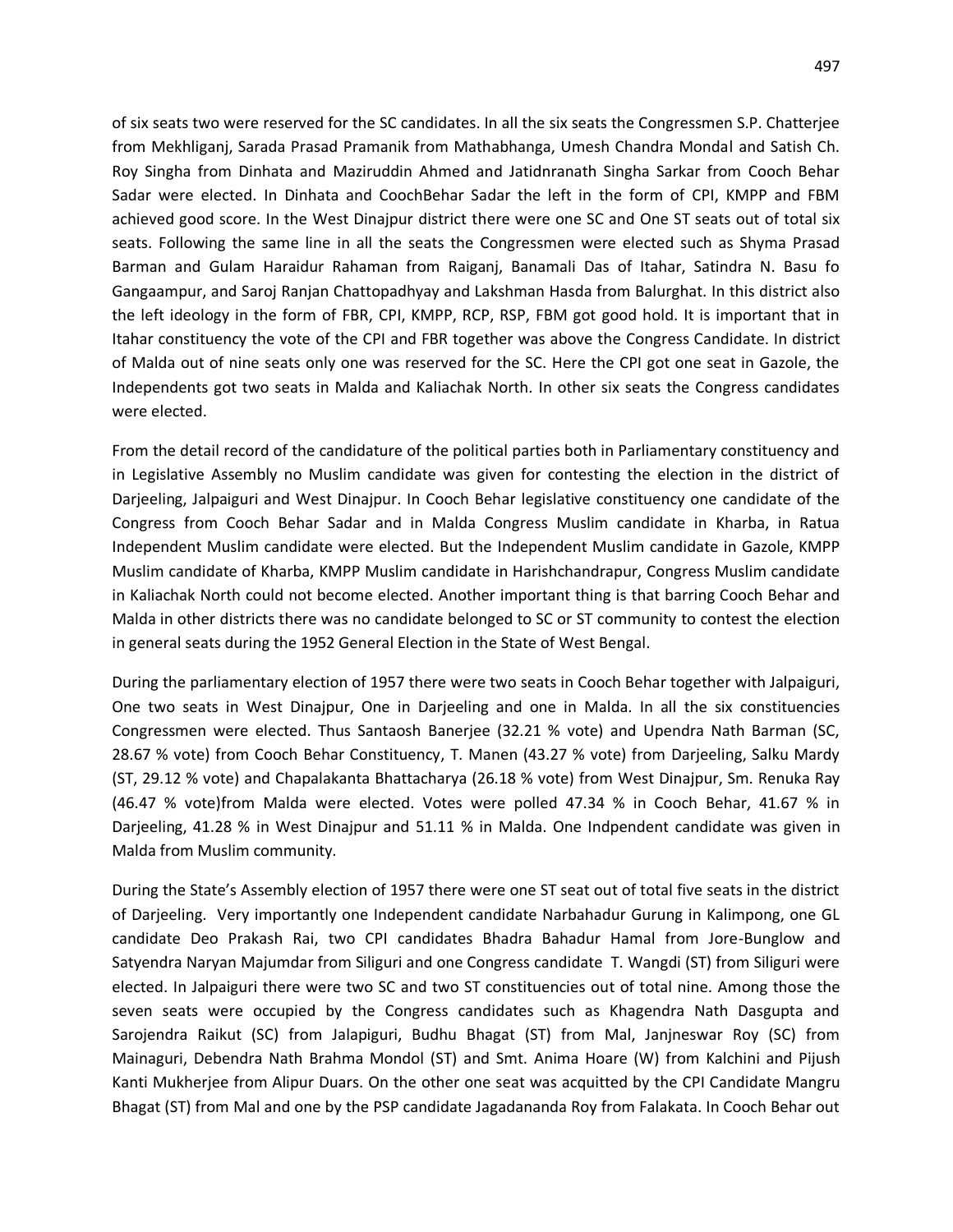of total seven seats three were reserved for SCs. In all the seats the Congress candidates were elected. In all cases the communists were the good contestants of the Congressmen in the district. In West Dinajpur taking one SC and two ST there were ten constituencies for Legislative Assembly. Among them in eight constituencies the Congress candidates got elected, in one RSP from Balurghat and one CPI from Ithar were elected. In Malda out of nine seats one for the SC and one for the ST were reserved. Among them one was elected from WPI in Harishchandrapur , one was from Independent Party from Sujapur and remaining seven candidates of Congress party were elected.

It is important that in 1957 Parliamentary election from Malda one Independent Muslim candidate (S. Rahaman) and one HMS candidate ((Hariprasanna Misra) were given though failed to achieve success had good share of votes (28.66 % and 11.08 % respectively). In case of Legislative Assembly GL directly achieved a seat in Darjeeling hill area. As the HMS got hold in Malda in 1952 it got foothold in 1957 Assembly election in Mekhliganj constituency of Cooch Behar. On the other in Kalimpong, Darjeeling and Jore-Bunglow all the Parties like the Congress, CPI and PSP gave candidature exclusively to the hill men and good number of hill people stood as Independent candidate there. One Rustam Ali was an Independent candidate of Jore-Bunglow and got 1317 votes in the election. There was no Muslim candidate from Jalpaiguri district. In Cooch Behar the Congress candidate Maziruddin Ahmed was from Muslim community. In West Dinajpur Majedar Rahaman, an Independent candidate from Gangarampur General seat secured 15.26 % of the polled vote and remained in third position among the nine candidates. The congress candidates Hazi Badiruddin Ahmmad, Mahammad Affaque Choudhury, Muzzafar Hussain were elected respectively from Raiganj, Chopra and Goalpokhar constituencies. There were Indpendent Muslim candidates in Itahar and Karandighi and PSP Muslim candidates in Goalpokhar and Karandighi of West Dinajpur. In Malda CPI supported Independent Candidate Golam Yazdani from Kharba, WPI candidate Elias Razi in Harishchandrapur Congress Muslim candidate Mahibur Rahaman Chowdhury from Kaliachak were elected. Besides, there were Congress Muslim candidate in Harishchandrapur and in Sujapur and Independent Muslim candidate in Ratua, Sujapur and Kaliachak. Another important aspect of the political demography during this time was the aboriginal SC domination in candidature in Cooch Behar- Jalpaiguri belt whereas non-aboriginal SC domination in Malda-Dinajpur belt.

During the 1962 Parliamentary election of India Dibendra Nath Karjee (56.32 % vote), the FB candidate from Cooch Behar SC constituency, Nalini Ranjan Ghosh (45.40% vote), the Congress candidate from Jalpaiguri, T. Manaen (35.03 %), the Congress candidate from Darjeeling, Chapala Kanta Bhattachary (42.51% vote), the Congress candidate from Raiganj, Sarkar Murmu (51.85% vote) the CPI candidate from ST constituency of Balurghat, Sm. Renuka Roy (43.74% vote), the Congress candidate from Malda were elected. Votes were polled in Cooch Behar 48.62 percent, in Jalpaiguri 51.95 percent, Darjeeling 46.97 percent, in Raiganj 43.88 percent, in Balurghat 57.79 percent and in Malda 52.51 percent. Hazi Abdus Sattar, an Independent Muslim candidate got 28.28 percent vote in Malda constituency.

During 1962 Legislative Assembly election in the State of West Bengal there were three SC seats out of total seven seats in Cooch Behar district. Very interestingly in six of the seven seats were won by the left candidates such as FB candidate Aamarnedra Nath Pradhan from Mekhliganj, FB candidate Bejoy Kumar Roy from Sitalkuchi (SC), FB candidate Kamal Kanti Guha from Dinhata, FB candidate Sunil Basunia from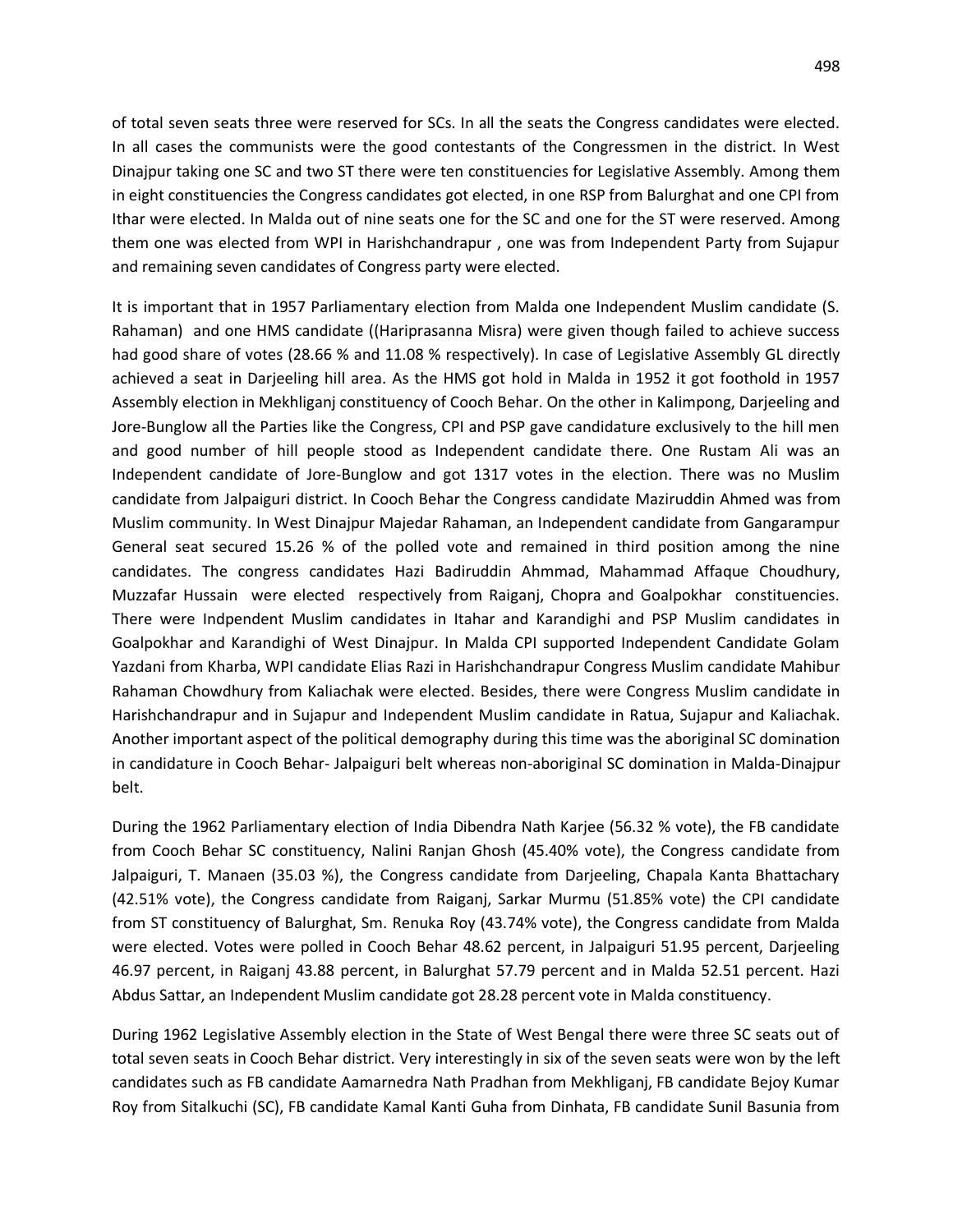Cooch Behar South (SC), FB candidate Sunil Das Gupta from Cooch Behar North and CPI candidate JIban Krishna Dey from Tufanganj. On the other the only Congress candidate Mahendra Nath Dakua won the seat of Mathabhanga (SC). In Jalpaiguri there were two Seats for SC and two for ST out of total nine in Jalpaiguri. Among them in seven seats of Alipurduars, Falakata, Mainaguri (SC), Kharia (SC), Jalpaiguri, Nagrakata (ST) and Mal the Congress candidates were elected. In Kalchini and Madarihat (ST) the RSP candidates were elected. In Darjeeling among the five seats one was reserved for ST. Importantly in four of the five seats the GL candidates contested and in Kalimpong and Darjeeling hill the GL candidates Lakshmi Ranjan Josse and Deo Prakash Rai respectively were elected. In Jore-Bunglow the CPI candidate Bhadra Bahaur Hamal and in Siliguri and Phansidewa (ST) the Congress candidates Jagadish Chandra Bhattacharjee and Tenzing Wangdi respectively secured the win. In West Dinajpur out of ten seats one for the SC and two for the ST were reserved. Among them the Congressmen were elected in Chopra, Karandighi, Raiganj, Kaliaganj (SC), Balurghat and Itahar. On the other the lefts like the PSP won in Goalpokhar, the CPI in Kushmundi and Gangarampur (ST) and the RSP in Tapan (ST). In Malda out of nine one each for the SC and ST were reserved. Among them the Congress candidates were elected in Harishchandrapur, Ratua (SC), Manikchak, English Bazar and Sujapur. The Independent candidates were elected from Kharba and Kaliachak. The CPI candidates were elected from Habibpur (ST) and Malda.

From Cooch Behar there was only one Muslim Candidate in Cooch Behar North. In Jalpaiguri and Darjeeling there was no Muslim candidature. In the district of West Dinajpur there were five Muslim candidates among the seven contestants in Chopra, all the four Muslim contestants in Goalpokhar, one in Karandighi, two among four in Kushmandi one in Ithar. Among the Muslim candidates Md Afaque Choudhury of Congress in Chopra, Mohammad Hayat Ali of PSP in Goalpokhar, Khalid Sayed of CPI in Kushmandi and Joynal Abedin of Congress from Itahar were elected. Like the previous election most of the SC candidates were of aboriginal people in Cooch Behar and Jalpaiguri distrcts. But in West Dinajapur-Malda most were of non-aboriginal. In case of Darjeeling hill most of the candidates were of hill people and in plains of the district most were of Plains people.

In the election of Parliamentary Constituency in 1971 from Cooch Behr(SC) Benoy Krishna Das Chowdhury (having 43.38 % vote) of Congress (R), from Jalpaiguri (ST) Tuna Oraon (having 39.17% vote), from Darjeeling Ratanlal Brhaman (having 33.19 percent vote) of CPI(M), from Raiganj Siddartha Sankar Roy (having 49.55 percent vote) of Cong (R), From Balurghat (SC ) Rajendra Nath Barman (having 47.58 % vote)and from Malda Dinaesh Chandra Joardar (having 58.61 % vote) of CPI (M) were elected. It is very important that from Darjeeling GL candidate Dr. G.S. Gurung shared 28.36 % of the polled vote. There were Muslim candidates of Congress (O) and PSP from Raiganj and Congress (O) and CPI Muslim Candidates from Malda in the election. In the election in Cooch Behar 63.60%, in Jalpaiguri 62.66%, in Darjeeling 53.53%, in Raiganj 54.83%, in Balurghat 70.42% and in Malda 69.11% vote was polleld.

During the 1967 election of Legislative Assembly there were four SC seas in total of eight seats in Cooch Behar. Among them the Congressmen were elected in five sears of Cooch Behar from Cooch Behar West (SC), Sitai, Cooch Behar North, Cooch Behar South and Tufanganj (SC). Rests of the three seats were won by the left from Mekhliganj (SC) by the FB Amarendra Nath Roy Pradhan, MathaBhanga by CPIM Dinesh Ch. Dakua and Dinhata by the FB Kamal Kanti Guha. Very importantly during this election out of 11 seats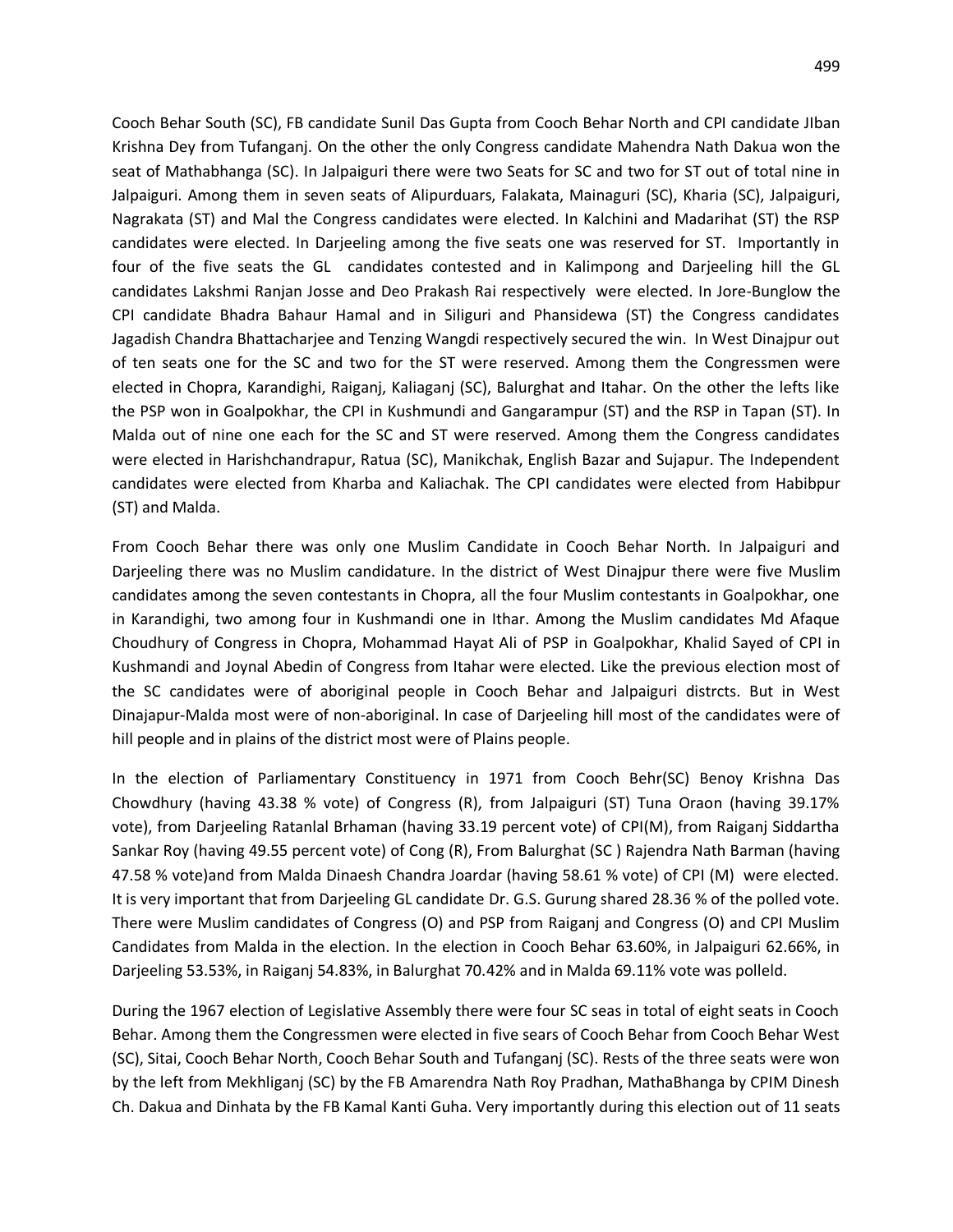three were reserved fro SC and four were reserved for ST. Among the total seats the Congress got seven from Kumargsram, Kalchini (ST), Madarihat (ST), Nagrakata (ST), Moinaguri (SC), Mal (ST) and Jalpaiguri. In other seats the RSP in Alipurduar and PSP candidate from Falakata (SC) and SSP from Dhupguri. In Darjeeling among the five seats including one of ST in three the Congress men were elected and in two the GL came forwarded. In Kalimpong, Siliguir and Phansidewa (ST) the Congress and in Darjeeling hill and Jore-Bunglow the GL won. In West Dinajpur among 11 seats two were of SC and one of ST reserved. The Congress acquired the seats of Chopra, Kaliaganj (SC), Itahar, Kushmundi (SC), Gangarampur and Kumaganj. On the other the PSP got seats in Goalpokhar, Karandighi and Raiganj and the RSP in Balugghat and Tapan(ST). In Malda out of total ten seats including two ST, the Congress owned in Habibpur (ST), Gazol(ST), Ratua, Malda, Sujapur.

There were two Muslim candidates in Sitai constituency of Cooch Behar and one in Cooch Bhear South independently. In Jalpaiguir there was only one Muslim candidate in Dhupguri independently securing a few votes. In West Dinajpur there were Muslim candidates three in Chopra, five in Goalpokhar, two in Karandighi, one in Raiganj, one in Itahar, one in Gangarampur and one in Kumargunj. In Malda there were two Muslim candidates from Kharba, one from Harischandrapur, one from Ratua, one from Malda, one from English Bazar, one from Manikchak, three from Sujapur(Including winning candidate) and one from Kaliachak (the winning candidate). Like the previous election there was aborigainal SCs more in SC constituencies of Cooch Behar-Jalpaiguir and less in West Dinjapur-Malda. In Darjeeling hill area the hill people's candidature and in Siliguri-Phanisidewa non-hillmen candidature is noticeable. There were also non-Bengali candidates in few of the constituencies of North Bengal during this time such as Janaklal Agarwala and Jainsuraj Karan from Siliguri, Vauralall Bothra in Karandighi and Saraf Durgaprasad from Ratua.

In 1969 Assembly election In Cooch Behar the Congress had six seats, the left tow under the FB; in Jalpaiguri the Congress six, the Left two under RSP, One under SSP and one under CPI; in Darjeeling The GL four the Congress one; in West Dinajpur the Cogress three, the left one under INDF, one under PSP, one under FB, two under CPM, one under BC, two under RSP; in Malda Congress five, the left two under CPI, two under IND(UF), one under WP. During this time there Muslim candidates two in Cooch Behar (Sitai and Cooch Behar South), in West Dinajpur four in Chopra, seven in Goalpokhar, one Karandighi, two in Itahar, two in Gangarampur and one in Tapan; in Malda two in Kharba, one in Harishchandrapur, two in Ratua, two in Malda, one in English Bazar, two in Sujapur, and three in Kaliachak. Very importantly the four among five in Darjeeling were occupied the GL party even in Siliguri, showing its popularity.

The communist party contesting general election became the largest numerical strength among the opposition parties. However during this time left oriented two electoral alliances were formed – one was the USO (United Social Organization) comprised by the FB, SRP, Bolshevik Party &INA and the PUSF (People's United Socialist Front) combining the FBR, Socialist Party, RCPI (Tagore) and RSP. In September 1952 the KMPP merged with the Socialist Party and formed PSP joined by the FBR. The Congress also gave birth SP (Swatantra Party) in 1959. Jana Sangha emerged in 1951 from RSSS and the NDF was formed with the JS, HMS and few Independents. During 1957 two left alliances were emerged named by ULEC (United Left Election Committee) with CPI, RSP, PSP, MFB and the other one was ULF (United Left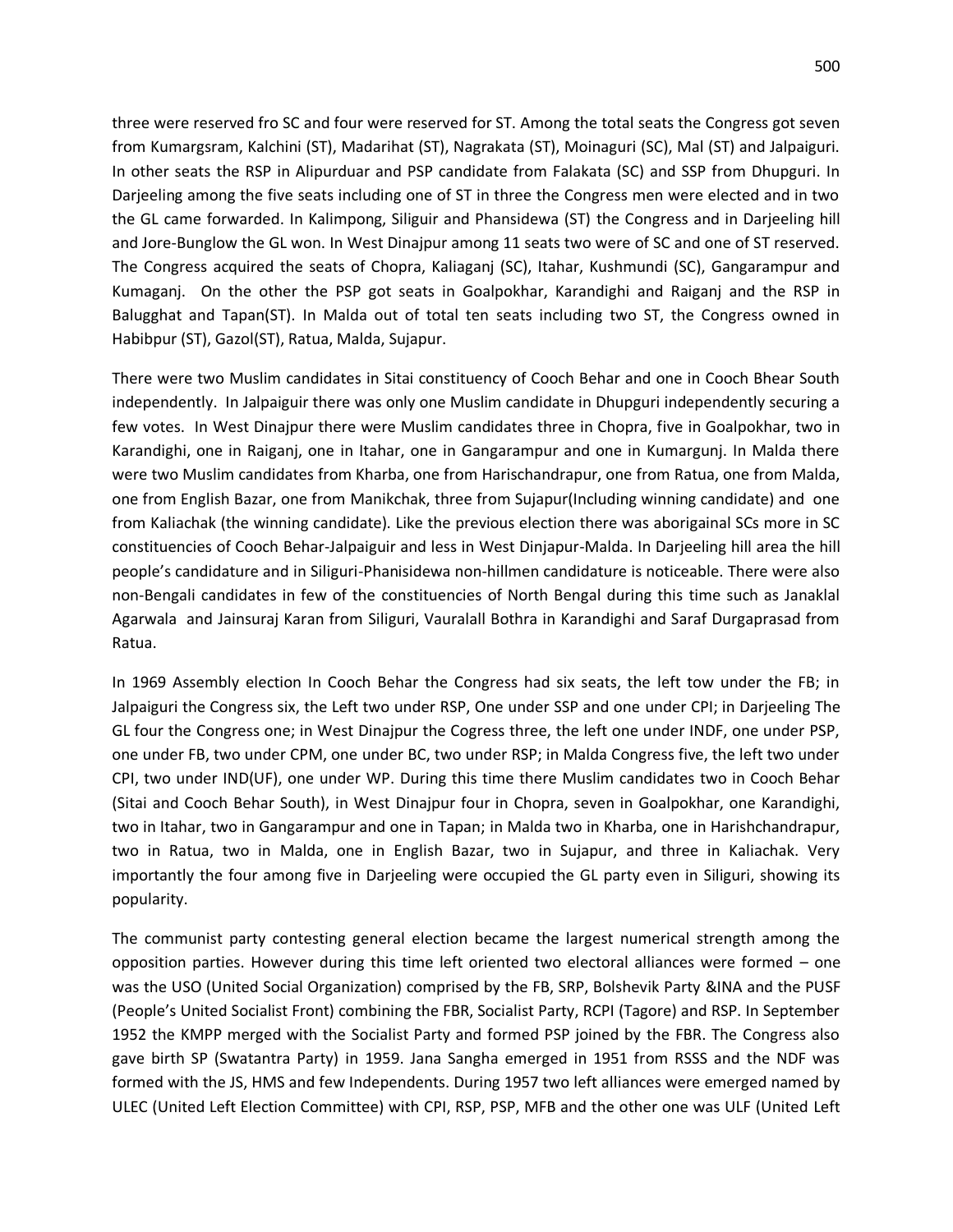Front) with SUC (Socialist Unity Centre), BP (Bolshevik Party), RP (Republican Party). UDPF (united Democratic People's Front) was formed by the parties other the Left. In 1962 the communist oriented leftist parties formed ULF (United Left Front) combined with CPI, FB, BP, RSP and RCPI. In 1967 ULF (Untied Leftist Front) led by CPI (M) and PULF (Peoples' United Left Front) led by CPI (M) contested the Assembly. The PDF (Progressive Democratic Front) was formed by PC Ghosh resigning from the ministry of ruling United Front. This led to the Governor's rule in West Bengal in 1968.The second UF ministry was formed in 1969But the resignation of Sri Ajoy Mukherjee led the net election of 1971. At the time the Congress became divided into Congress(R) and Congress (O) and the United Front became divided into ULF (United Left Front) with CPI (M), RCPI,MFB, BBC, WPI,BP and ULDF (United Left Democratic Front) with CPI, FB, SUC, SSP, PSP, GL and faction of BP&RCPI. In the election of 1971 the Democrtic Coalition ministry was formed by BC (Bengal Congress), ML, GL, PSP and SSP with outside support of CPI, FB and Cong (O). But within two month it broke down and election of 1972 happened. From the following tables we may have ideas of Political Party position in parliamentary election and Assembly election of West Bengal since 1971.

# **Table-7.1 Party position in Parliamentary Election 1971 North Bengal**

| otal S<br>oeats۔ | $-$<br>,,,,, | -- |
|------------------|--------------|----|
|                  |              |    |

**Compiled from Banerjee, Election Recorder: An Analytical Reference, Bengal , West Bengal (1862- 2012), Revised Edition, 2012 Star Publishing House, Kolkata,2012 (Sixth Edition),p.156** 

|            |                          |                          | North Bengal             |                          |       |       |
|------------|--------------------------|--------------------------|--------------------------|--------------------------|-------|-------|
| Party Won  | Cooch Behar              | Jalpaiguri               | Darjeeling               | West<br>Dinajpur         | Malda | Total |
|            |                          |                          |                          |                          |       |       |
| Congress-R | 7                        | 9                        | 2                        | 11                       | 5     | 34    |
| <b>FB</b>  |                          |                          |                          | $\overline{\phantom{0}}$ |       |       |
| <b>RSP</b> |                          |                          |                          |                          |       |       |
| <b>CPM</b> | ۰                        | 1                        |                          |                          | 2     | 4     |
| GL         | ۰                        |                          | 2                        | $\overline{\phantom{0}}$ |       | 2     |
| CPI        | $\overline{\phantom{a}}$ | $\overline{\phantom{a}}$ | $\overline{\phantom{0}}$ | $\overline{\phantom{a}}$ |       |       |
| <b>WPI</b> | ۰                        |                          |                          |                          |       |       |
| <b>IND</b> |                          |                          |                          |                          |       |       |

# **Table-7.2** Party position in West Bengal State's Assmbly Election 1971

Compiled from Banerjee, Election Recorder: An Analytical Reference, Bengal , West Bengal (1862-2012), Revised Edition, 2012 Star Publishing House, Kolkata,2012 (Sixth Edition),p.445-450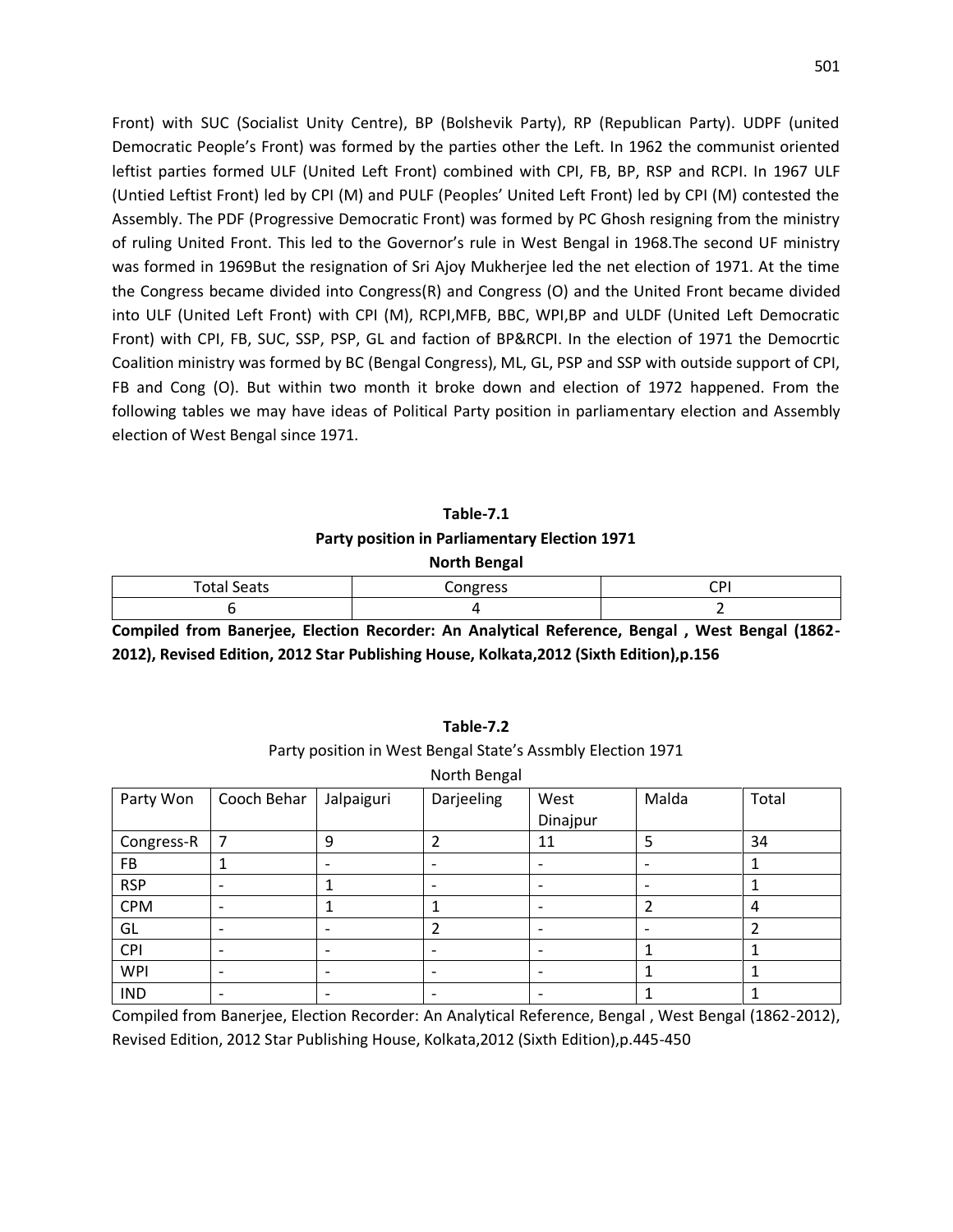## Party position in West Bengal State's Assmbly Election 1972

## North Bengal

| Party Won  | Cooch Behar              | Jalpaiguri | Darjeeling | West     | Malda | Total |
|------------|--------------------------|------------|------------|----------|-------|-------|
|            |                          |            |            | Dinajpur |       |       |
| Congg      | 8                        |            |            | 11       |       | 39    |
| <b>RSP</b> |                          |            |            |          |       |       |
| GL         | $\overline{\phantom{0}}$ |            |            |          |       |       |
| <b>CPU</b> | $\overline{\phantom{0}}$ |            |            |          |       |       |
| CPI        |                          |            |            |          |       |       |

Compiled from Banerjee, Election Recorder: An Analytical Reference, Bengal , West Bengal (1862-2012), Revised Edition, 2012 Star Publishing House, Kolkata,2012 (Sixth Edition),p. 478-483

## **Table-7.4**

#### Party position in Parliamentary Election 1977

#### North Bengal

| <b>Total Seats</b> | Congress | CPI(M) | <b>RSP</b> | гn<br>◡ | $\mathsf{min}$<br>BLD(Janata) | <b>IND</b> |
|--------------------|----------|--------|------------|---------|-------------------------------|------------|
|                    |          |        |            |         |                               |            |

Compiled from Banerjee, Election Recorder: An Analytical Reference, Bengal , West Bengal (1862-2012), Revised Edition, 2012 Star Publishing House, Kolkata,2012 (Sixth Edition),p.

## **Table-7.5**

#### Party position in West Bengal State's Assmbly Election 1977

#### North Bengal

| Party Won  | Cooch Behar | Jalpaiguri | Darjeeling | West     | Malda | Total |
|------------|-------------|------------|------------|----------|-------|-------|
|            |             |            |            | Dinajpur |       |       |
| <b>FB</b>  |             |            |            |          |       | 6     |
| <b>CPM</b> | 4           | 6          |            | 4        |       | 23    |
| <b>RSP</b> |             |            |            |          |       |       |
| Cong       |             |            |            |          |       |       |
| <b>IND</b> |             |            |            |          |       |       |
| GL         |             |            |            |          |       |       |
| Jan        |             |            |            |          |       |       |

Compiled from Banerjee, Election Recorder: An Analytical Reference, Bengal , West Bengal (1862-2012), Revised Edition, 2012 Star Publishing House, Kolkata,2012 (Sixth Edition),p. 503-509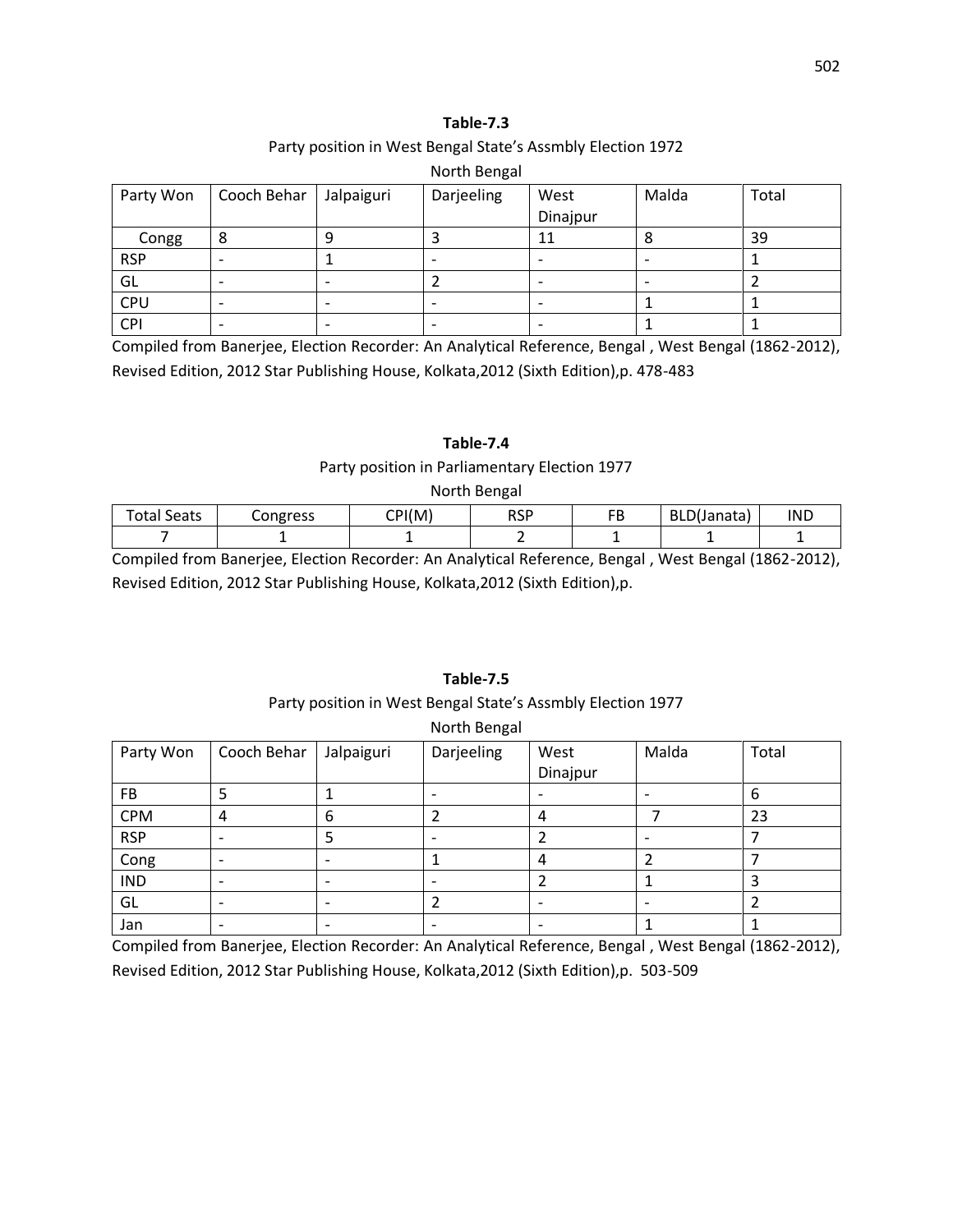### Party position in Parliamentary Election 1980

#### North Bengal

| $T_{\alpha}$ tou<br>$\sim$ $\sim$ $\sim$<br>วeaเร<br>ાતા | ongress | 'М<br>$\sim$ ni/ | - -<br>. . | ncr<br>ישיי |
|----------------------------------------------------------|---------|------------------|------------|-------------|
|                                                          |         |                  |            |             |

Compiled from Banerjee, Election Recorder: An Analytical Reference, Bengal , West Bengal (1862-2012), Revised Edition, 2012 Star Publishing House, Kolkata,2012 (Sixth Edition),p.

## **Table-7.7**

## Party position in West Bengal State's Assmbly Election 1982

|            |             |            | North Bengal |          |       |       |
|------------|-------------|------------|--------------|----------|-------|-------|
| Party Won  | Cooch Behar | Jalpaiguri | Darjeeling   | West     | Malda | Total |
|            |             |            |              | Dinajpur |       |       |
| FB         |             |            |              |          |       |       |
| <b>CPM</b> |             | h          |              |          |       | 21    |
| <b>RSP</b> |             |            |              |          |       |       |
| GL         |             |            |              |          |       |       |
| CONG-I     |             |            |              |          |       | 10    |
| CONG - S   |             |            |              |          |       |       |

Compiled from Banerjee, Election Recorder: An Analytical Reference, Bengal , West Bengal (1862-2012), Revised Edition, 2012 Star Publishing House, Kolkata,2012 (Sixth Edition),p. 539-544

## **Table-7.8**

## Party position in Parliamentary Election 1984

#### North Bengal

| Tota <sub>1</sub><br>Seats | .<br>$\sim$<br>$\scriptscriptstyle\sim$ | M<br>$\tilde{}$ | pcp<br>. .<br>ື |  |
|----------------------------|-----------------------------------------|-----------------|-----------------|--|
|                            |                                         |                 |                 |  |

Compiled from Banerjee, Election Recorder: An Analytical Reference, Bengal , West Bengal (1862-2012), Revised Edition, 2012 Star Publishing House, Kolkata,2012 (Sixth Edition),p.156

## **Table-7.9**

#### Party position in Parliamentary Election 1989

North Bengal

| otal<br>Seats                 | INIC                                          | CDI(MA) | <b>RSP</b>       | <b>CD</b><br>◡                | .                |
|-------------------------------|-----------------------------------------------|---------|------------------|-------------------------------|------------------|
|                               |                                               |         |                  |                               |                  |
| $\sim$<br>$\cdot$ .<br>$\sim$ | $-1$<br>$\overline{\phantom{a}}$<br>$\cdot$ . | .       | $\sim$<br>$\sim$ | .<br>$\overline{\phantom{a}}$ | $\left  \right $ |

Compiled from Banerjee, Election Recorder: An Analytical Reference, Bengal , West Bengal (1862-2012), Revised Edition, 2012 Star Publishing House, Kolkata,2012 (Sixth Edition),p.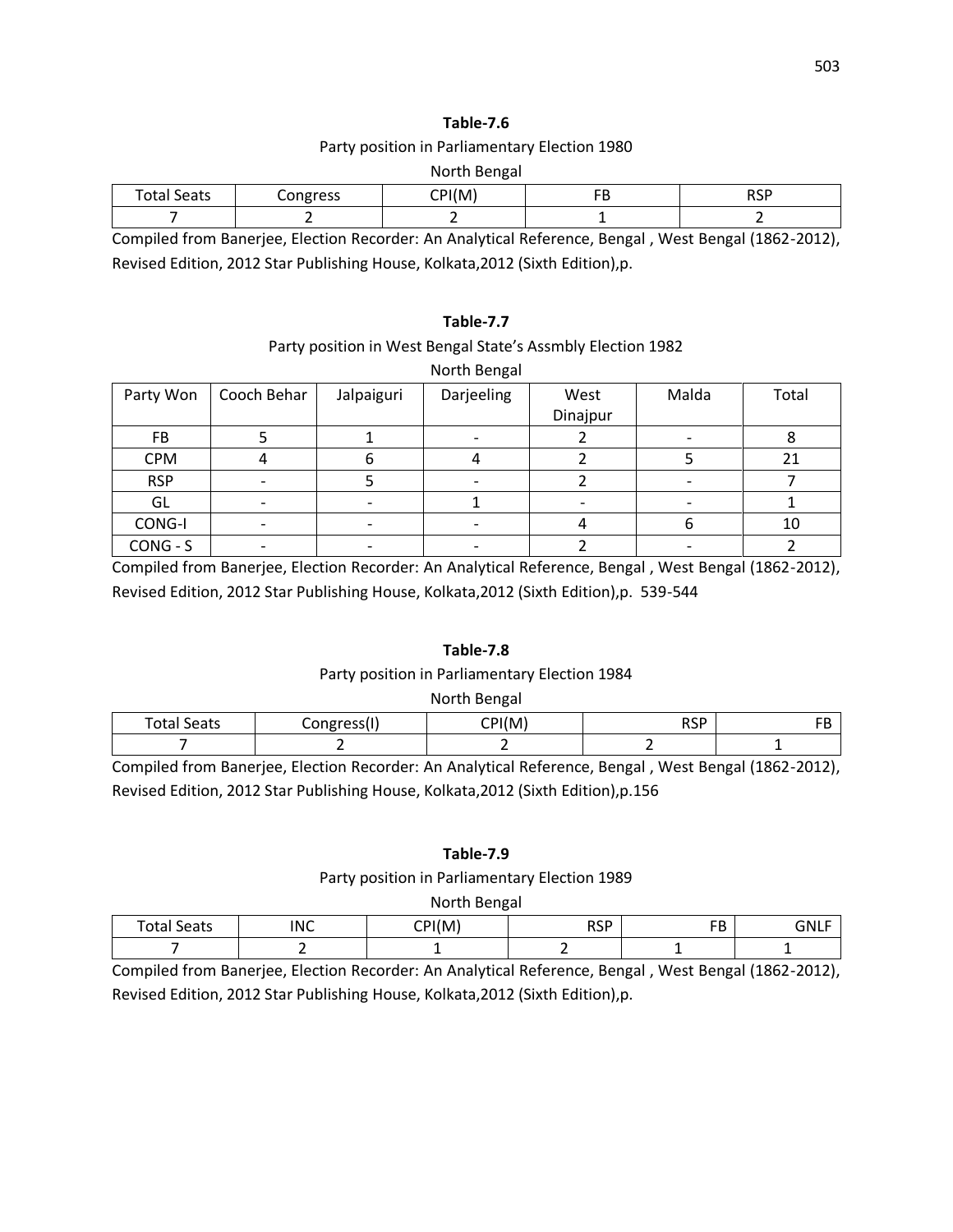## Party position in West Bengal State's Assmbly Election 1987

#### North Bengal

| Party Won  | Cooch Behar | Jalpaiguri | Darjeeling | West     | Malda | Total |
|------------|-------------|------------|------------|----------|-------|-------|
|            |             |            |            | Dinajpur |       |       |
| FB         |             |            |            |          |       |       |
| <b>CPM</b> |             |            |            |          | 10    | 30    |
| <b>RSP</b> |             |            |            |          |       |       |
| CONG-1     |             |            |            |          |       |       |
| <b>CPI</b> |             |            |            |          |       |       |

Compiled from Banerjee, Election Recorder: An Analytical Reference, Bengal , West Bengal (1862-2012), Revised Edition, 2012 Star Publishing House, Kolkata,2012 (Sixth Edition),p.570-575

## **Table-7.11**

#### Party position in Parliamentary Election 1991

North Bengal

| Tota.<br>$\overline{\phantom{a}}$<br>Seats | חוחו<br>∼ | CDI(0,0) | ncn<br>יש. | $-1$ |
|--------------------------------------------|-----------|----------|------------|------|
|                                            |           |          |            |      |

Compiled from Banerjee, Election Recorder: An Analytical Reference, Bengal , West Bengal (1862-2012), Revised Edition, 2012 Star Publishing House, Kolkata,2012 (Sixth Edition),p.

## **Table-7.12**

## Party position in West Bengal State's Assmbly Election 1991

| Party Won   | Cooch Behar | Jalpaiguri | Darjeeling | West     | Malda | Total |
|-------------|-------------|------------|------------|----------|-------|-------|
|             |             |            |            | Dinajpur |       |       |
| AIFB        |             |            |            |          |       |       |
| <b>CPIM</b> |             |            |            |          |       | 25    |
| <b>RSP</b>  |             |            |            |          |       |       |
| <b>INC</b>  |             |            |            |          |       |       |
| <b>IND</b>  |             |            |            |          |       |       |
| <b>GNLF</b> |             |            |            |          |       |       |

## North Bengal

Compiled from Banerjee, Election Recorder: An Analytical Reference, Bengal , West Bengal (1862-2012), Revised Edition, 2012 Star Publishing House, Kolkata,2012 (Sixth Edition),p. 604-609

In the 1971 parliamentary election of 1971 the Congress Got four seats (Cooch Behar (SC), Jalpaiguri (ST), Raiganj, and Balurghat (SC) and the CPI(M) two seats (Darjeeling and Malda) from North Benga. In the Assembly electioin of the same year the Congress total 34 seats from North Bengal (7 in Cooch Behar, 9 in Jalpaiguri, 2 in Darjeeling, 11 in West Dinajpur, 5 in Malda. The FB (1), the RSP (1), the CPI (M) (4), the GL (2 in Darjeeling), CPI (1), WPI(1) and Ind. (1) in North Bengal. But the Democratic Coalition Ministry of Bangala Congress, M.L., G.L. PSP and SSP under Chief Minister Ship of Ajoy Mukherjee did not run long and it broke down within a short period and the next election was held in 1972. The Congress achieved more success in this election and achieved 39 seats (8 from Cooch Behar, 9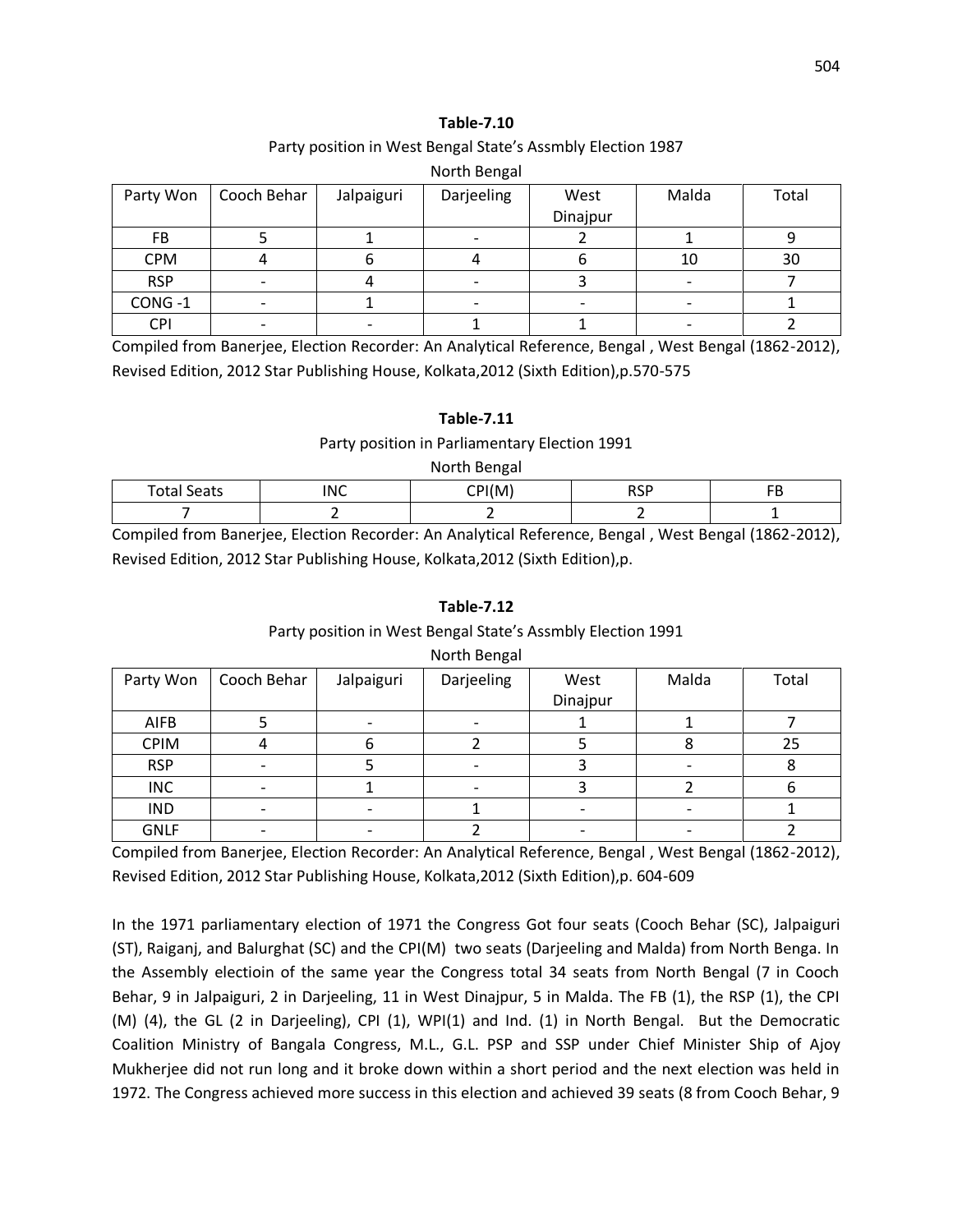from Jalpaiguri, 3 from Darjeeling, 11 from West Dinajpur, 8 from Malda) from North Bengal. GL had its total domination in Darjeeling hill. However in the Parliamentary election of 1977 the left achieved five seats and the Congress only one with Independent also one. During the Assembly election of 1977 the Left Front supported two sears of GL , a new political balance began at the time. In the election the Left Front achieved great success having 36 seats in pocket excluding two supported seats of GL and one of Janatadal. In this the FB had five seats in Cooch Behar, One in Jalpaiguri; the CPM had four in Cooch Behar, six in Jalpaiguri, 2 in Darjeeling, four in West Dinajpur, seven in Malda. This unprecedented success of the Left is being described as the changing demography politics taking refugees voting in side. It was also true in case of North Bengal. For taking the various issues specially the scarcity of food a great movement was broke out in different parts of North Bengal and the incident of being death with the police firing in Cooch Behar also provoked the people taking side of the Left leading to all the seats in their pockets. The Congress at the time had only three seats two from West Dinajpur and one from Malda. The reflection was also seen in the Parliamentary election of 1980 in which the Congress could have only two seats and the left the remaining five from North Bengal.

The success of he Left also continued during the election of 1982 in the state Assembly and they occupied 38 seats out of total 48 seats in North Bengal districts having all the nine seats from Cooch Behar, all the 12 seats from Jalpaiguir, four out of five from Darjeeling, six from West Dinajpur and five from Malda. On the other the Congres s pocketed six from West Dinajpur and six from Malda. The GL achieved single victory in in Kalimpong. In the parliamentary election of 1984 and 1989 the Congress achieved two in each from North Bengal whereas the Left five and four respectively. Most importantly the GNLF got political hold in the Parliamentary constituency of Darjeeling in 1989 having 56.49 percent of the polled vote defeating the CPI (M) leader (37.65 % vote). In the Assembly election of 1987 the Left swept all the seats of North Bengal 48 out of 49 leaving one for the Congress from Jalpaiguri. The political development continued in the same way in North Bengal but in 1991 taking small turn. In 1991 Parliamentary election the Congress procured the previous two seats and in Assembly election secured six seats one from Jalpaiguri, three from West Dinajpur and two from Malda. On the other most important turn was the securing of two seats in State's Assembly by the GNLF.

In discussing the political composition of demography and political mobilization of the people I have relating with demographic profile of North Bengal I have used Electoral Records of Dilip Banerjee **<sup>65</sup>** Report of the first General Election and different Annual Report of the Election Commission of India. In the Report of the First General Election in India it was reported that in case of delimitation the Commission intended to form SC or ST constituency in the two-member constituencies. **<sup>66</sup>**]Bu in the Report of third General Election the Commission accorded SC or ST seat even in the singles member constituency in condition to the demographic profile of the constituency being 'more than one half of the total population' belonged to the SC and ST population. **<sup>67</sup>** And it was found by the Commission there were only three such single member constituencies to be reserved for the Schedule Castes and those were in West Bengal . **<sup>68</sup>** The North Bengal demography provided such constituencies. From the tables below we may observe that the Parliamentary Constituencies and Assembly Constituencies were greatly influenced by the changing demographic profile of North Bengal.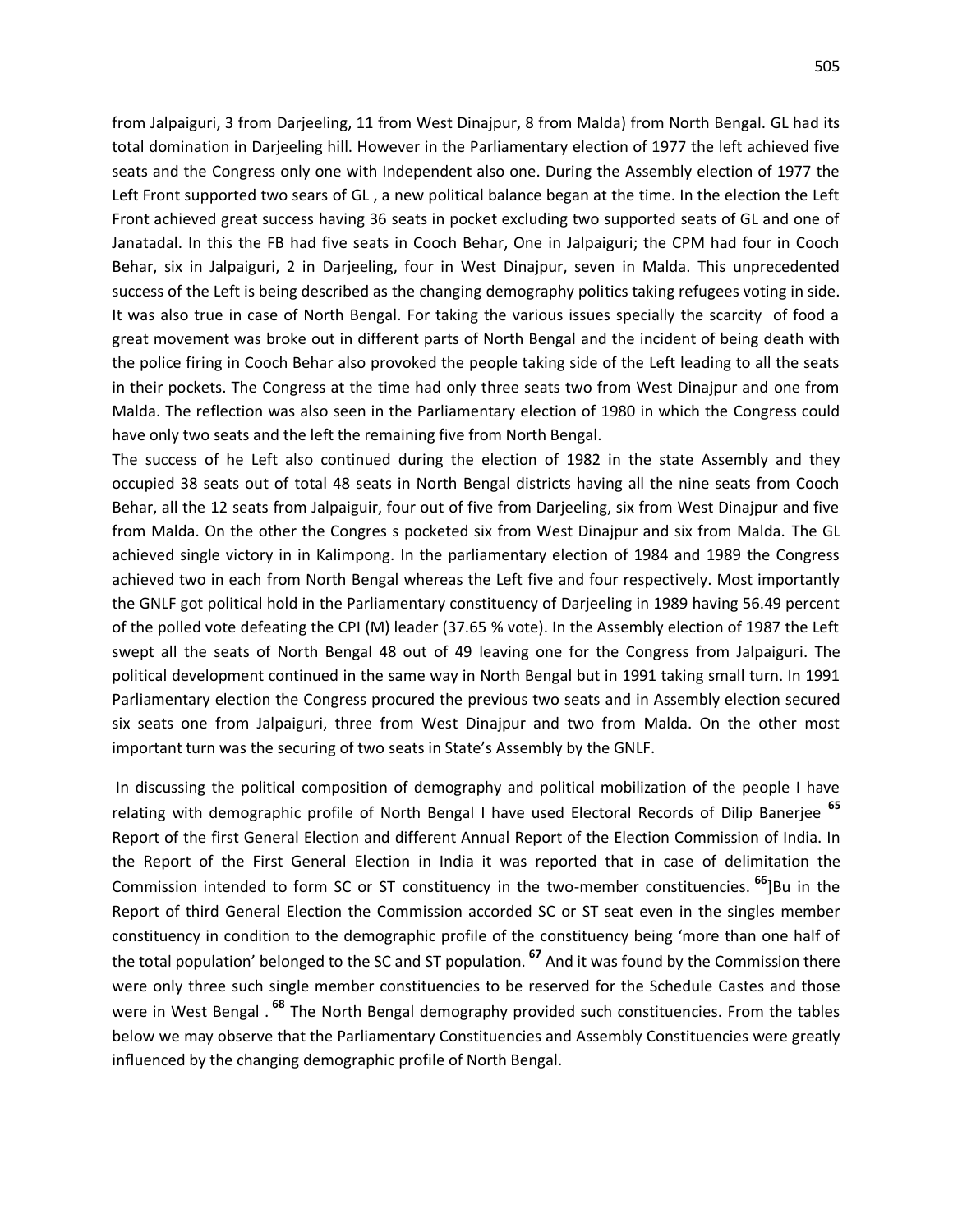# **Distribution of SC & ST Seats Assembly Constituency of North Bengal Districts**

## **1952**

| Name of Districts |                          | <b>Total Seats</b> |
|-------------------|--------------------------|--------------------|
| Cooch Behar       | $\overline{\phantom{0}}$ |                    |
| Jalpaiguri        |                          | 10                 |
| Darjiling         |                          |                    |
| West Dinajpur     |                          |                    |
| Malda             | $\overline{\phantom{0}}$ |                    |

**Source: Compiled from Banerjee, Election Recorder: An Analytical Reference, Bengal , West Bengal (1862-2012), Revised Edition, 2012 Star Publishing House, Kolkata,2012 (Sixth Edition),**P.307

## **Table-7.14**

**Distribution of SC & ST Seats** 

## **Assembly Constituency of North Bengal Districts**

## **1957**

| Name of Districts    |  | <b>Total Seats</b> |
|----------------------|--|--------------------|
| Cooch Behar          |  |                    |
| Jalpaiguri           |  |                    |
| Darjiling            |  |                    |
| <b>West Dinajpur</b> |  | 10                 |
| Maldah               |  |                    |

Source: **Compiled from Banerjee, Election Recorder: An Analytical Reference, Bengal , West Bengal (1862-2012), Revised Edition, 2012 Star Publishing House, Kolkata,2012 (Sixth Edition),**P.337

## **Table-7.15**

# **Distribution of SC & ST Seats**

## **Assembly Constituency of North Bengal Districts**

**1962**

| Name of Districts |  | <b>Total Seats</b> |
|-------------------|--|--------------------|
| Cooch Behar       |  |                    |
| Jalpaiguri        |  |                    |
| Darjiling         |  |                    |
| West Dinajpur     |  | 10                 |
| Maldah            |  |                    |

Source: **Compiled from Banerjee, Election Recorder: An Analytical Reference, Bengal , West Bengal (1862-2012), Revised Edition, 2012 Star Publishing House, Kolkata,2012 (Sixth Edition),**P.362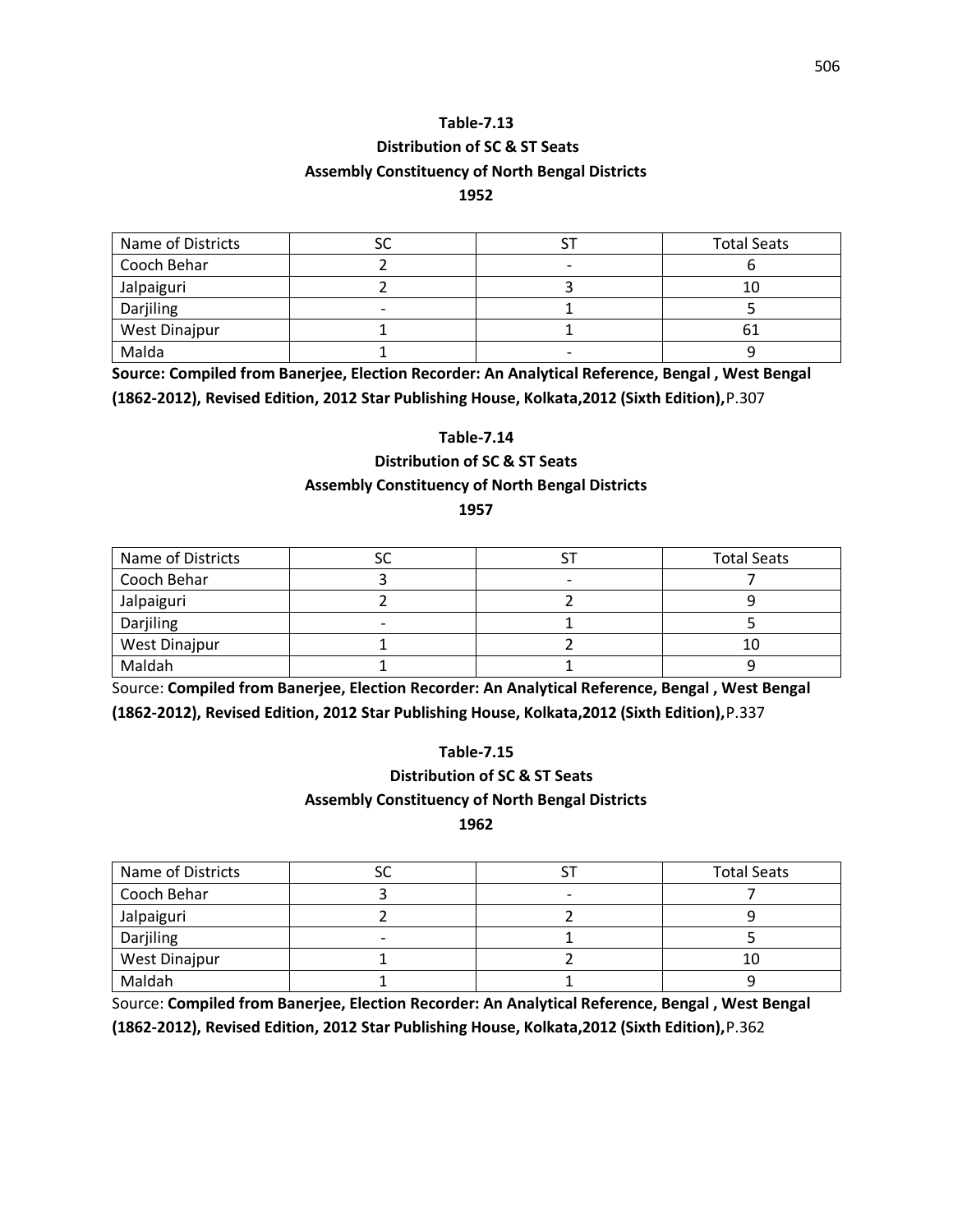## **Distribution of SC & ST Seats Assembly Constituency of North Bengal Districts**

#### **1967**

| Name of Districts | ┘ | <b>Total Seats</b> |
|-------------------|---|--------------------|
| Cooch Behar       |   |                    |
| Jalpaiguri        |   |                    |
| Darjiling         |   |                    |
| West Dinajpur     |   |                    |
| Maldah            |   | 10                 |

Source: **Compiled from Banerjee, Election Recorder: An Analytical Reference, Bengal , West Bengal (1862-2012), Revised Edition, 2012 Star Publishing House, Kolkata,2012 (Sixth Edition),**P. 388

## **Table-7.17**

# **Distribution of SC & ST Seats**

## **Assembly Constituency of North Bengal Districts**

| 1969              |  |  |                    |
|-------------------|--|--|--------------------|
| Name of Districts |  |  | <b>Total Seats</b> |
| Cooch Behar       |  |  |                    |
| Jalpaiguri        |  |  |                    |
| Darjiling         |  |  |                    |
| West Dinajpur     |  |  |                    |
| Maldah            |  |  |                    |

SWource: **Compiled from Banerjee, Election Recorder: An Analytical Reference, Bengal , West Bengal (1862-2012), Revised Edition, 2012 Star Publishing House, Kolkata,2012 (Sixth Edition),**P.417

## **Table-7.18**

# **Distribution of SC & ST Seats**

## **Assembly Constituency of North Bengal Districts**

| ×<br>۰. |  |  |
|---------|--|--|
|---------|--|--|

| Name of Districts | ັ                        | <b>Total Seats</b> |
|-------------------|--------------------------|--------------------|
| Cooch Behar       |                          |                    |
| Jalpaiguri        |                          |                    |
| Darjiling         |                          |                    |
| West Dinajpur     | $\overline{\phantom{0}}$ |                    |
| Maldah            |                          |                    |

Source: **Compiled from Banerjee, Election Recorder: An Analytical Reference, Bengal , West Bengal (1862-2012), Revised Edition, 2012 Star Publishing House, Kolkata,2012 (Sixth Edition),**P.445-450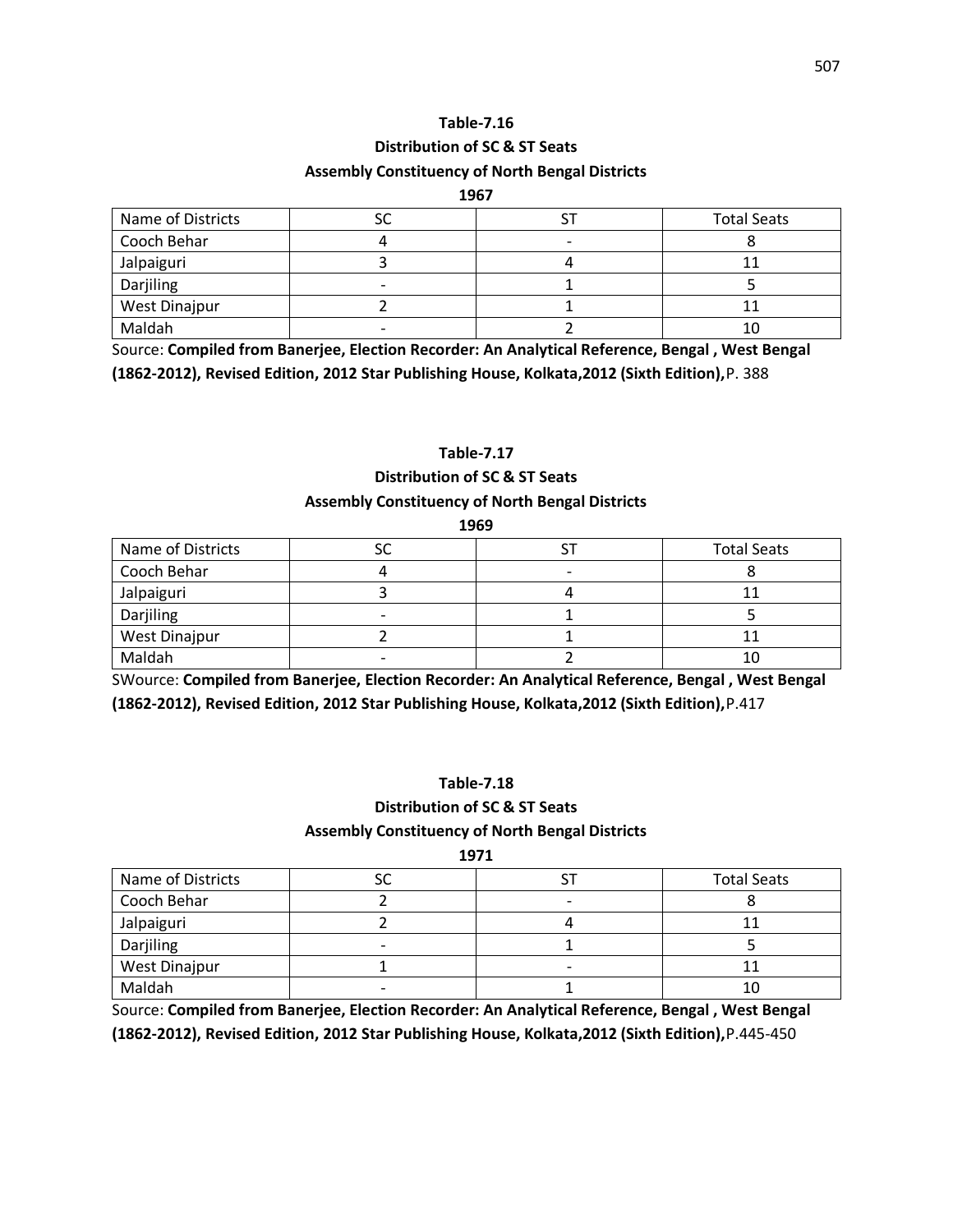# **Distribution of SC & ST Seats Assembly Constituency of North Bengal Districts**

#### **1972**

| Name of Districts | J | <b>Total Seats</b> |
|-------------------|---|--------------------|
| Cooch Behar       |   |                    |
| Jalpaiguri        |   |                    |
| Darjiling         |   |                    |
| West Dinajpur     |   |                    |
| Maldah            |   | 10                 |

Source: **Compiled from Banerjee, Election Recorder: An Analytical Reference, Bengal , West Bengal (1862-2012), Revised Edition, 2012 Star Publishing House, Kolkata,2012 (Sixth Edition),**P.478

## **Table-7.20**

# **Distribution of SC & ST Seats**

## **Assembly Constituency of North Bengal Districts**

| 1977              |  |  |                    |
|-------------------|--|--|--------------------|
| Name of Districts |  |  | <b>Total Seats</b> |
| Cooch Behar       |  |  |                    |
| Jalpaiguri        |  |  |                    |
| Darjiling         |  |  |                    |
| West Dinajpur     |  |  |                    |
| Maldah            |  |  |                    |

**Source: Compiled from Banerjee, Election Recorder: An Analytical Reference, Bengal , West Bengal (1862-2012), Revised Edition, 2012 Star Publishing House, Kolkata,2012 (Sixth Edition),P.503**

## **Table-7.21**

# **Distribution of SC & ST Seats**

## **Assembly Constituency of North Bengal Districts**

#### **1982**

| Name of Districts |  | <b>Total Seats</b> |
|-------------------|--|--------------------|
| Cooch Behar       |  |                    |
| Jalpaiguri        |  |                    |
| Darjiling         |  |                    |
| West Dinajpur     |  |                    |
| Maldah            |  |                    |

Source: **Compiled from Banerjee, Election Recorder: An Analytical Reference, Bengal , West Bengal (1862-2012), Revised Edition, 2012 Star Publishing House, Kolkata,2012 (Sixth Edition),** P.539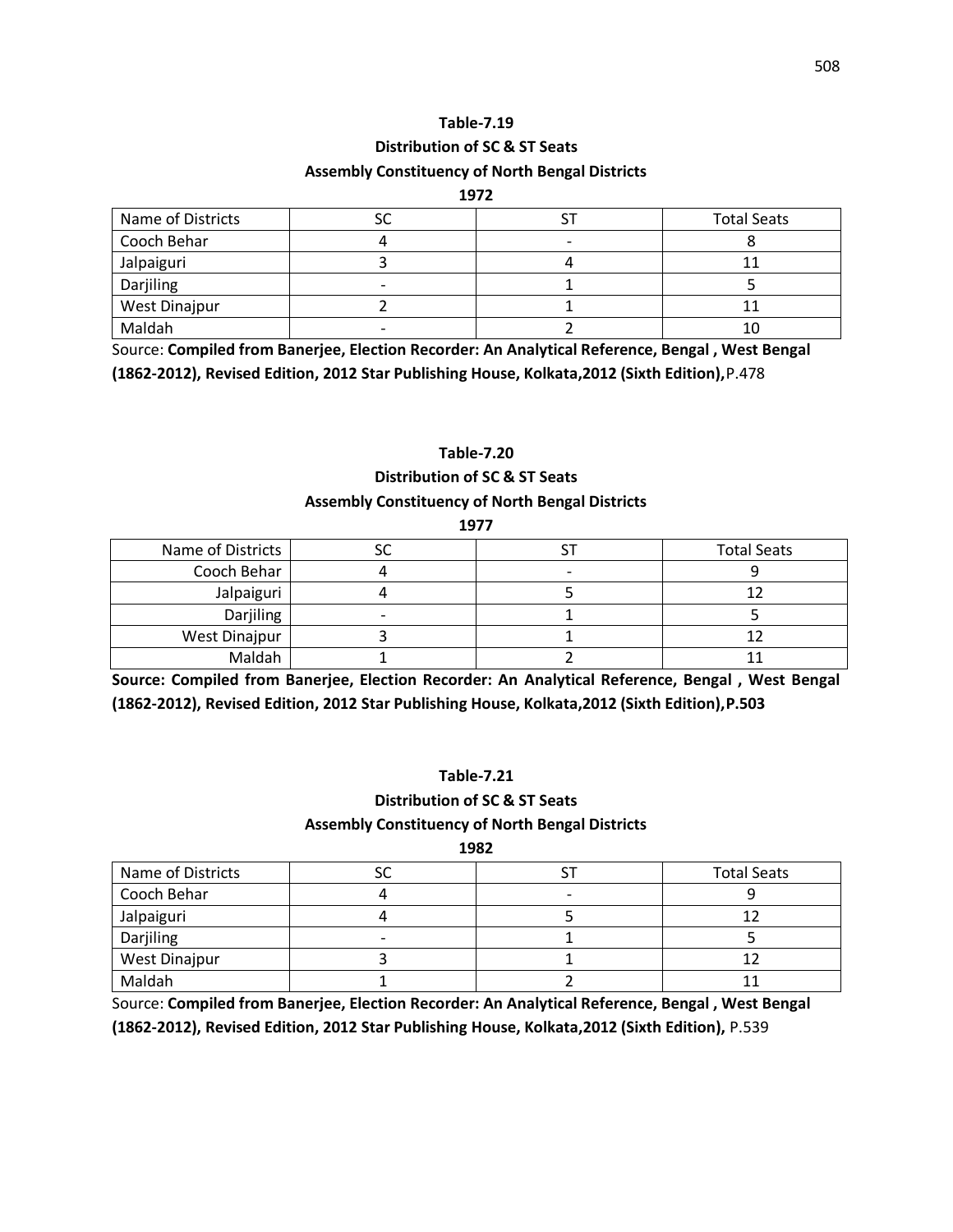# **Distribution of SC & ST Seats Assembly Constituency of North Bengal Districts**

#### **1987**

| Name of Districts |  | <b>Total Seats</b> |
|-------------------|--|--------------------|
| Cooch Behar       |  |                    |
| Jalpaiguri        |  |                    |
| Darjiling         |  |                    |
| West Dinajpur     |  |                    |
| Maldah            |  |                    |

Source: **Compiled from Banerjee, Election Recorder: An Analytical Reference, Bengal , West Bengal (1862-2012), Revised Edition, 2012 Star Publishing House, Kolkata,2012 (Sixth Edition),** P.570

#### **Table-7.23**

## **Distribution of SC & ST Seats**

## **Assembly Constituency of North Bengal Districts 1991**

| ----              |    |  |                    |  |
|-------------------|----|--|--------------------|--|
| Name of Districts | ںد |  | <b>Total Seats</b> |  |
| Cooch Behar       |    |  |                    |  |
| Jalpaiguri        |    |  |                    |  |
| Darjiling         |    |  |                    |  |
| West Dinajpur     |    |  |                    |  |
| Maldah            |    |  |                    |  |

Source: **Compiled from Banerjee, Election Recorder: An Analytical Reference, Bengal , West Bengal (1862-2012), Revised Edition, 2012 Star Publishing House, Kolkata,2012 (Sixth Edition),**P. 604-609

The Parliamentary Constituency of Cooch Behar in 1957 was SC and two seats of this constituency in 1957 were reserved for SC candidate. Since 1962 to 1991 the constituency was always remained reserved for the SC candidate. Interestingly enough that barring a one or two exceptions all the contesting candidates belonged to the Rajjabansi community since 1957 to 1991 parliamentary election. Jalpaiguri in 1967 and 1971 was reserved for ST and after creation of Alipur seats the Jalpaiguri seat remained unreserved from 1977 to 1991 and within this period Alipur Duar remained reserved for ST candidate. So the demographic profile of Jalpaiguri including Alipurduar constituency and excluding Alipur Duar may be realized. In 1962 Balurghat constituency was reserved for ST but in 1967 and 1971 it became reserved for SC. Afterwards Balurghat constituency from 1977 onwards (up to the period of my study) remained reserved for SC. On the other Raiganj remained unreserved during the period between 1962 and 1991. Though in most cases in Raiganj's unreserved seat the upper caste candidates were dominated, the Muslim candidates (from 1971) also were given in good number and persons belonged to SC community also contested the unreserved seats. On the other in the reserved seat of Baurghat non-Rajbansi person also contested in the parliamentary election. Malda and Darjeeling remained un reserved since 1957 up to 1991.in case of Malda candidates from SC community both the Rajbansis and the non-Rajbansis and Muslim candidates contested in Parliamentary election. In case of parliamentary election both the hill men and non hill men contested the seat.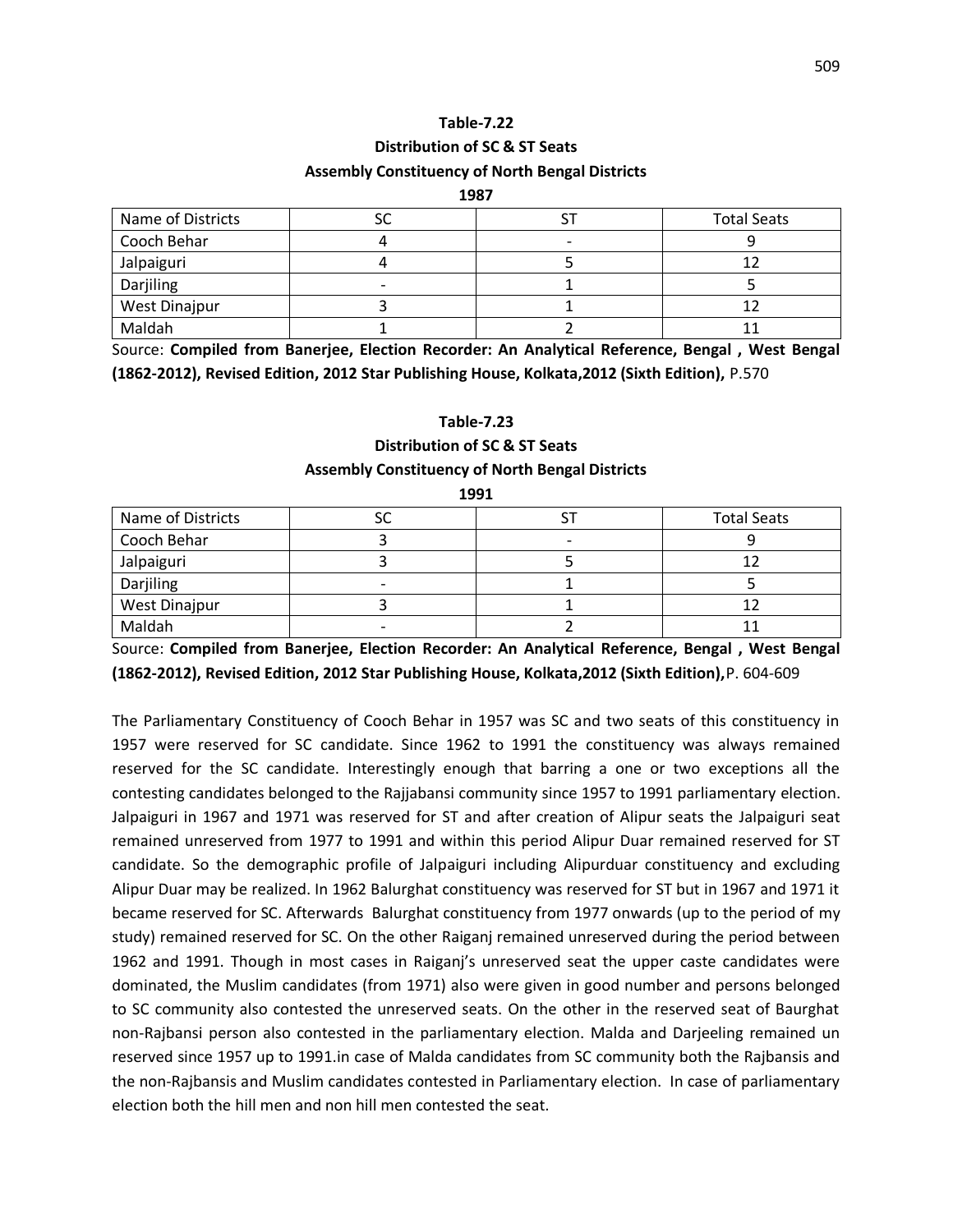In the election of State's Legislative Assembly in 1952 out of total 36 seats in North Bengal total 11 seats were reserved (6 for SC and 5 for ST). In Jalpaiguir there were fifty percent seats were reserved 2 for SC and 3 for ST community. In 1957 out of total 40 seats in North Bengal districts there were 7 seats reserved for SC and 6 seats for the ST community. Cooch Behar had 3 seats for SC, Jalpaiguri had 2 seats for SC and 2 for ST. in West Dinajpur it was 1 was reserved for SC and 2 for ST. Malda had one for each reserved seats. In 1962 also in the same way out of 40 seats 13 were reserved for the SC and ST. in the Assembly election of 1967 out of total 45 seats 17 seats were reserved (9 for SC and 8 for ST). In Cooch Behar half of the seats (4) were reserved for SC. On the other in Jalpaiguri out of 11 seats 7 were (3 for SC and 4 for ST) were reserved. In 1969 and 1972 the distribution of the seats was same. In 1977 Jalpiguri had large number of reserved candidates. Out of 12 seats nine were reserved (4 for SC and 5 for ST). In West Dinajpur out of 12 seats 4 were reserved (3 for SC and 1 for ST). In Mlada 3 out of 11 became reserved (1for SC and 2 for ST). During 1977-1991 periods the distribution remained more or less same. In 1982 on wards Assembly elections (up to 1991) it will be found that in Cooch Behar-Jalpaaiguri region and also in Dinajjpur region the SC seats were mostly contested by the Rajbansi people. On the other in the Duars of Jalpaiguir the ST seats have been contested by mostly the Santal-Oaon-Mech tribal people as it has been found in the ST seat of Darjeeling plain area. But during this period in Darjeeling hill the hill men mostly belonged to the Nepali community contested. In Chopra fifty percent, in Islampur and Goalpokhar sixty percent candidates contested by the Muslims. In Kharba, Manikchak, Kaliachak, Sujapur most of the contestants were Mslims. This indicates the political mobilization of the different communities in their dominating regions.

So the nature of participation of the people of North Bengal changes throughout the period of my study. During the colonial period the participation of the indigenous aborigine people was less and influenced by the trend of national movement with the leadership of upper caste people. However, during the immediate pre-partition period the ethno-cultural issue was influencing the political arena of this region which came from the different demands raised by the different communities regarding the politicoadministrative status of North Bengal. This trend of political mobility reflected in the ethno-regional political development. This development again with the association of the different political parties was mobilized and de-mobilized in different ways. Thus, as we have seen, the changing profile of demography led to the emergence of demography based politics.

# **Notes and Reference**

- 1. **Bhattacharya, Maheshwar,** *Swadhinata Sangarame Malda* **in** *Uttarbanger Swadhinata sangramider Jebanalekhya, Part-II (Uttar and Dakshin Dinajpur and Malda),* **Khudiram Smriti Raksha Committtee, Cooch Behar, 2014, p.169**
- 2. **Ibid., pp. 173-74**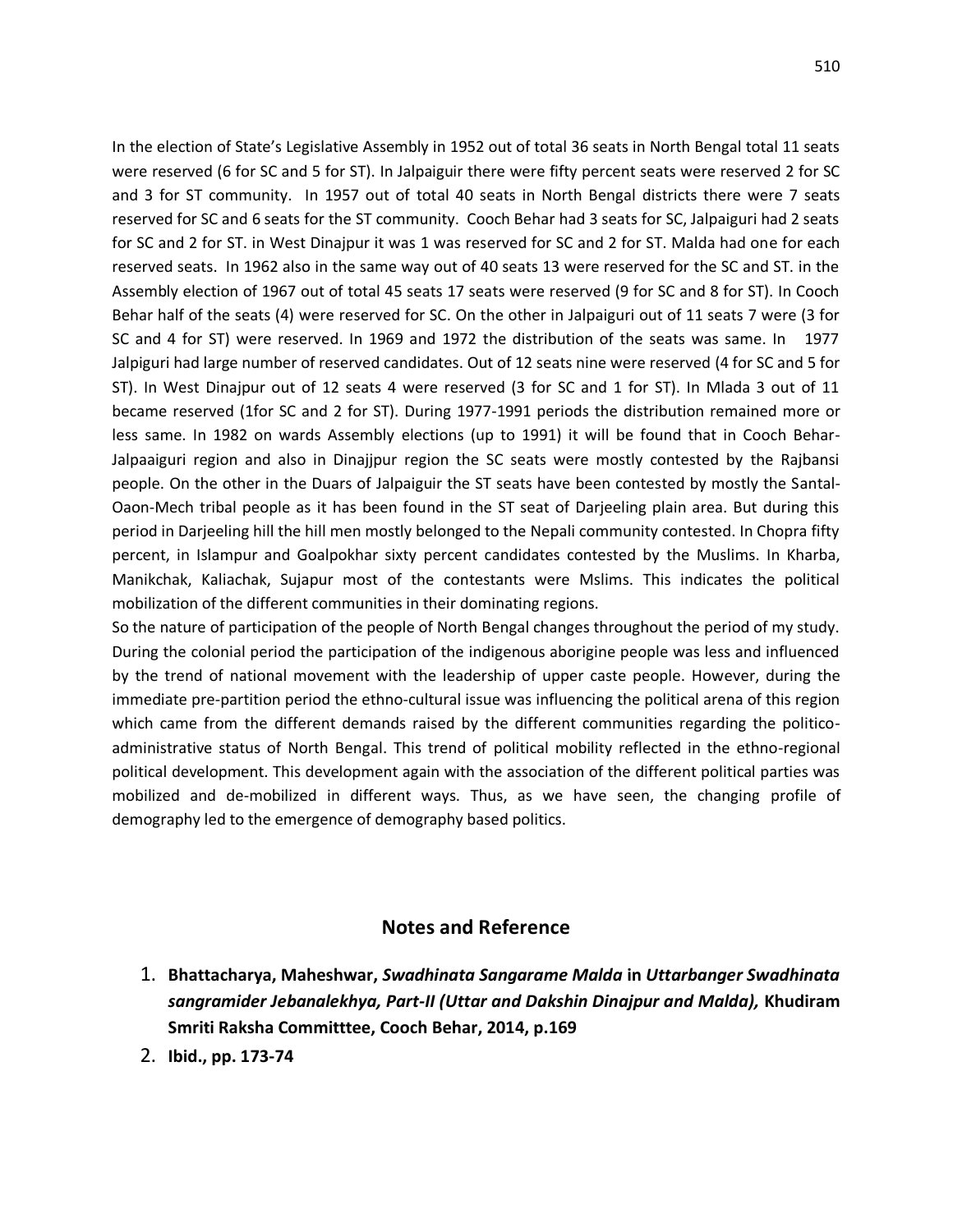- 3. **Sengupta, Jatindra Chandra,** *West Bengal District Gazetteers, Malda***, published by State Editor, West Bengal District Gazetteers, Printed by Shri S.N. Guha Ray, Sree Saraswaty Press Ltd. Calcutta, 1969, p.61**
- 4. **Bhattacharya, Maheshwar, op.cit., pp.174 78**
- 5. **Sengupta, Jatindra Chandra,** *West Bengal District Gazetteers, Malda***, op.cit.. Calcutta, 1969, p.61**
- 6. **Bhattacharya, Maheshwar, op.cit., pp. 180-90**
- 7. **Sengupta, Jatindra Chandra,** *West Bengal District Gazetteers, Malda***, op.cit., p.62**
- 8. **Das, Satyaranjan, in Preface of** *Uttarbanger Swadhinata sangramider Jebanalekhya***,**  *Part-II (Uttar and Dakshin Dinajpur and Malda***), Khudiram Smriti Raksha Committtee, Cooch Behar, 2014, p.27**
- 9. **Sengupta, Jatindra Chandra,** *West Bengal District Gazetteers, West Dinajpur***, published by State Editor, West Bengal District Gazetteers, Printed by Shri S.N. Guha Ray, Sree Saraswaty Press Ltd. Calcutta, 1964,pp.53-54**
- 10.**Das, Satyaranjan, in Preface of** *Uttarbanger Swadhinata sangramider Jebanalekhya***, Part-II, pp. 29-31**
- 11.**Sengupta, Jatindra Chandra,** *West Bengal District Gazetteers, West Dinajpur***, published by State Editor, West Bengal District Gazetteers, Printed by Shri S.N. Guha Ray, Sree Saraswaty Press Ltd. Calcutta, 1964,p.54**
- 12.**Majumdar, Arun Kumar,** *Tebhaga Andolon, Prekshapat Dinajpur Jela* **in** *Madhuparni, Pashchim Dinajpur Jela sankhya,* **(ed). Bhattacharya, Ajitesh, printed from Kolkata, 1399 B.S., p.64**
- 13.**Guha, Bibhuti,** *Abismaraniya Adhiar Bidroho* **in** *Uttarbanger Adhiar Bidroha O Tebhaga Andolan***, ed. Roy, Dhanajay, Varendra Sahitya Parishad, Malda, 1984, p.5**
- 14..**Das, Satyaranjan, in Preface of** *Uttarbanger Swadhinata sangramider Jebanalekhya***, Part-II, pp.31-32**
- 15.**Chakraborty, Shachindu,** *Tebhaga Andolaner Alochana in Uttarbanger Adhiar Bidroha O Tebhaga Andolan,* **ed. Roy, Dhanajay, Varendra Sahitya Parishad, Malda, 1984, p.128**
- 16..**Das, Satyaranjan, in Preface of** *Uttarbanger Swadhinata sangramider Jebanalekhya***, Part-II, pp. 33**
- 17.**Sengupta, Jatindra Chandra,** *West Bengal District Gazetteers, West Dinajpur***, published by State Editor, West Bengal District Gazetteers, Printed by Shri S.N. Guha Ray, Sree Saraswaty Press Ltd. Calcutta, 1964,pp.55**
- 18.**Das, Satyaranjan, in Preface of Uttarbanger Swadhinata sangramider Jebanalekhya, Part-II, pp.31**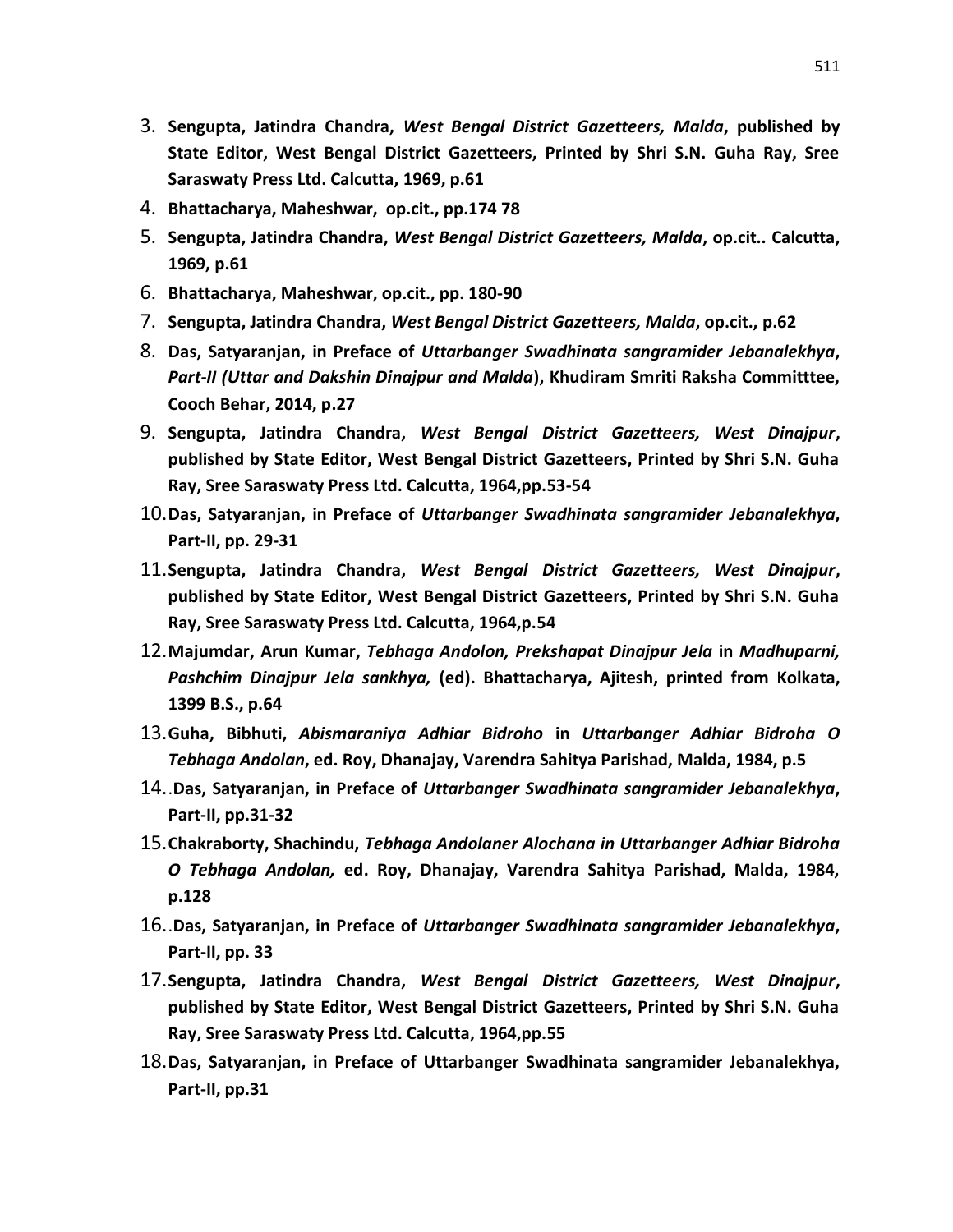- 19..**Ghosh, Ananda Gopal, Sarkar, Sekhar,** *Cooch Bihar Rajye Rajnaitik Andoloner Ruprekha,* **in** *Madhuparni, Special Issue, Cooch Behar District***, ed. Bhatacharya, Ajitesh, Lipi Printers, Kolkata, 1990, p.400**
- 20.**Paul, Dr. Nripendra Nath,***Cooch Bihare Rajnaitik Andoloner Chalchitra*, **in Uttarbanger Swadhinata sangramider Jebanalekhya, Part-I (Cooch Behar, Jalpaiguri and Darjeeling), Khudiram Smriti Raksha Committtee, Cooch Behar, 2013,pp.30-31**
- 21.**Ghosh, Ananda Gopal, Sarkar, Sekhar,** *Cooch Bihar Rajye Rajnaitik Andoloner Ruprekha***, in** *Madhuparni, Special Issue, Cooch Behar District***, ed. Bhatacharya, Ajitesh, Lipi Printers, Kolkata, 1990, p.395**
- 22.**Barman, U.N.,** *Uttar Banglar Sekal O Jiban Smriti***, Published by Sri Bijay Kr. Barman, Sri Durga Press, Jalpaiguri,1392 B.S. p.32**
- 23..**Ghosh, Ananda Gopal, Sarkar, Sekhar,** *Cooch Bihar Rajye Rajnaitik Andoloner Ruprekha,* **in** *Madhuparni, Special Issue, Cooch Behar District***, ed. Bhatacharya, Ajitesh, Lipi Printers, Kolkata, 1990, pp.401-402**
- 24.**Paul, Dr. Nripendra Nath,** *Cooch Bihare Rajnaitik Andoloner Chalchitra*, **in** *Uttarbanger Swadhinata sangramider Jebanalekhya, Part-I***, op.cit. pp. 40-43**
- 25.**De, Barun, et.al., West Bengal District Gazetteers, Jalpaiguri, printed by N.K. Gossain, & Co. Pvt. Ltd. , Calcutta, 1981, Government of West Bengal, 1980, pp.63-64**
- 26.**Roy, Umesh Chandra,** *Swadhinata Sangrame Jalpaiguri***, in** *Uttarbanger Swadhinata sangramider Jebanalekhya, Part-I (Cooch Behar, Jalpaiguri and Darjeeling***), Khudiram Smriti Raksha Committtee, Cooch Behar, 2013,pp.116-117**
- 27.**Sanyal, Mukulesh,** *Swadhinata Andolane Jalpaiguri***, in** *Mdhuparni, Jallpaiguri District, Special Issue,* **Vol. 21, No. 3, printed by Nabamudran Shilpa, Calcutta, 1987, p.267**
- 28.**De, Barun, et.al.,** *West Bengal District Gazetteers, Jalpaiguri***, printed by N.K. Gossain, & Co. Pvt. Ltd. , Calcutta, 1981, Government of West Bengal, 1980, p.64**
- 29.**Chodhury, Nirmal Chandra,** *Swadhinata Sangrame Rajbanshi Sampraday***, Uttarbanga Anusandhan Samiti, Jalpaiguri, 1985,p.9**
- 30.**Roy, Umesh Chandra,** *Swadhinata Sangrame Jalpaiguri***,op.cit., pp.118-127**
- 31.**De, Barun, et.al., West Bengal District Gazetteers, Jalpaiguri, op.cit., p.64**
- 32.*Trisrota***, the Weekly, Jalpaiguri, ed. Sri Suresh Ch. Paul, 19 February, 1928**
- 33.**Roy, Umesh Chandra,** *Swadhinata Sangrame* **Jalpaiguri,op.cit, pp.127-28**
- 34..**Bhattacharya, Malayshankar,** *Sanbadpatrer Darpane Jalpaiguri Jelar Jatiyatabadi Andolan,* **in** *Mdhuparni, Jallpaiguri District, Special Issue, Vol. 21, No. 3***, printed by Nabamudran Shilpa, Calcutta, 1987, p.289**
- 35.**De, Barun, et.al., West Bengal District Gazetteers, Jalpaiguri, op.cit., pp.65-66**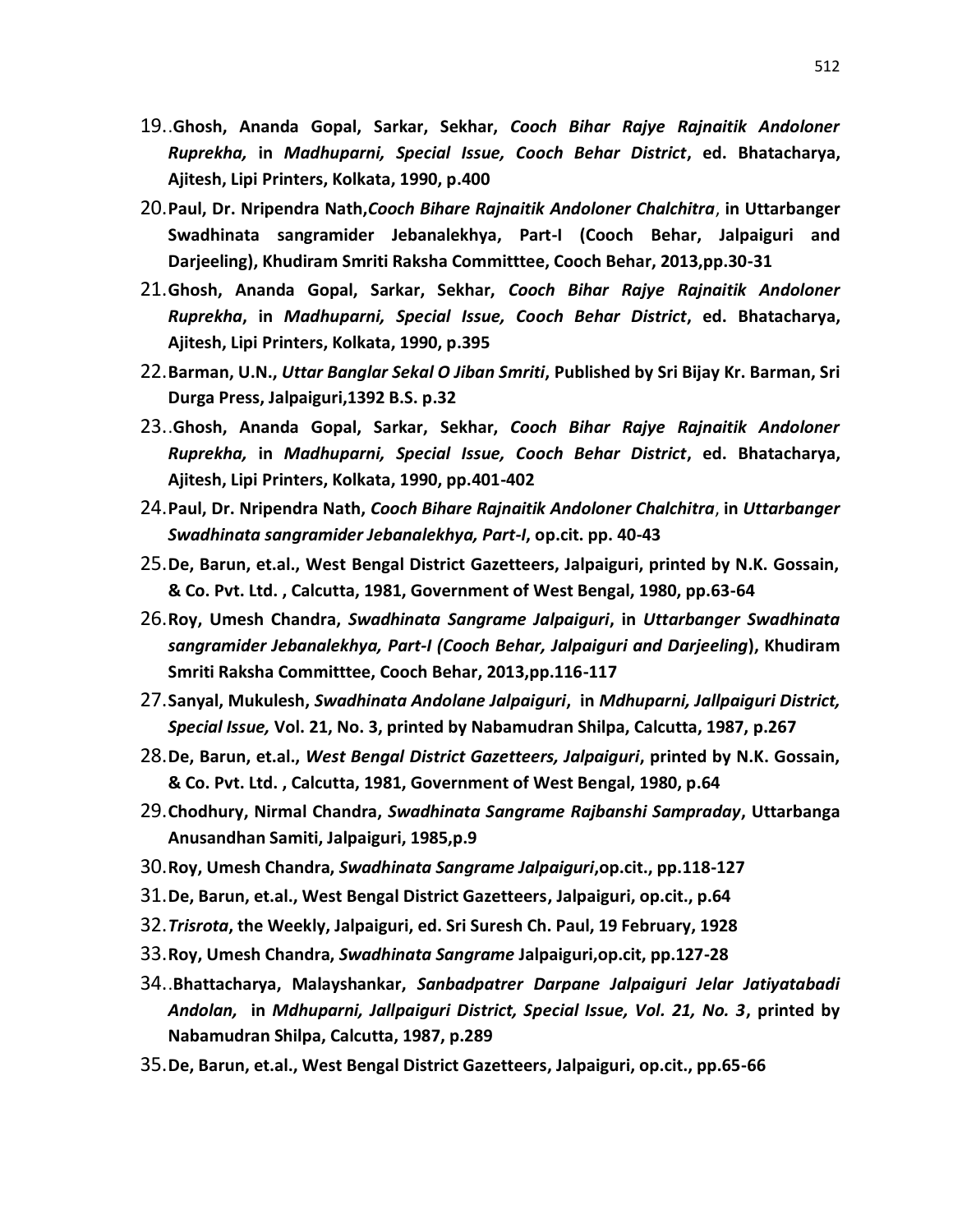- 36..**Sanyal, Mukulesh,** *Swadhinata Andolane Jalpaiguri***,** *in Mdhuparni, Jallpaiguri District, Special Issue, Vol. 21, No. 3,* **printed by Nabamudran Shilpa, Calcutta, 1987, pp.272-273**
- 37.**Sanyal, Mukulesh,** *Swadhinata Andolane Jalpaiguri***, in** *Mdhuparni, Jallpaiguri District, Special Issue, Vol. 21, No. 3***, printed by Nabamudran Shilpa, Calcutta, 1987, p.274**
- 38.**De, Barun, et.al., West Bengal District Gazetteers, Jalpaiguri, op.cit., p.65**
- 39.**Bhowmik, S.K.,** *Tebhaga Movement in Dooars,* **Econ. & Polit. Wkly., Vol. XXI, NO. 22, 1986**
- *40.***Sikdar,** *Rabidnranat, Jelar Jatiya Andolaner Dhara in Mdhuparni, Jallpaiguri District, Special Issue, Vol. 21, No. 3, printed by Nabamudran Shilpa, Calcutta, 1987, p.264*
- 41.*Roy, Umesh Chandra, Swadhinata Sangrame Jalpaiguri***,op.cit, pp.132-34**
- 42.*Bhattacharya, Malay Shankar, Darjeeling Jelay Swadhinata Sangram O Jaiyatabadi Andolan, in Madhuparni, Special Issue, Darjeeling***, (ed.), Bhattacharya, Ajitesh, printed by Dotline Print & Process, Kolkata, 1996, p.91**
- 43.**Chakraqborty, Anjan, and Basnet, Kabir,** *Darjeeling Parbatya Anchale Swadhinata Sangramer Bikash,* **in Uttarbanger** *Swadhinata sangramider Jebanalekhya***, Part-I (Cooch Behar, Jalpaiguri and Darjeeling), Khudiram Smriti Raksha Committtee, Cooch Behar, 2013,pp.268-72**
- 44.**Chakraqborty, Anjan, and Basnet, Kabir,** *Darjeeling Parbatya Anchale Swadhinata Sangramer Bikash***, , in Uttarbanger Swadhinata sangramider Jebanalekhya, Part-I, op.cit., p274**
- 45.**Gangopadhyaya, Ashoke,** *Darjeeling Jelar Cha Bagichay Shramik Andolan***, in Madhuparni, Special Issue, Darjeeling, (ed) op. cit., p.**
- 46.**Chakraborty, Debasihs, Darjeeling Jelar Swadhinata Sangrmira, , in Uttarbanger Swadhinata sangramider Jebanalekhya, Part-I (Cooch Behar, Jalpaiguri and Darjeeling), Khudiram Smriti Raksha Committtee, Cooch Behar, 2013,pp.277-81**
- 47.**Bhattacharya, Malay Shankar, Darjeeling Jelay Swadhinata Sangram O Jaiyatabadi Andolan, in Madhuparni, Special Issue, Darjeeling, (ed.), Bhattacharya, Ajitesh, printed by Dotline Print & Process, Kolkata, 1996, p.98**
- 48.**Ghosh Roy, Dilip,** *Shahar Kendrik Gana Andolon: Raiganj Mahakuma***, in** *Madhuparni, Pashchim Dinajpur Jelasankhya,* **(ed). Bhattacharya, Ajitesh, printed from Kolkata, 1399 B.S., pp.214-15**
- 49.**Ghosh Roy, Dilip, Shahar Kendrik Gana Andolon: Raiganj Mahakuma, in** *Madhuparni, Pashchim Dinajpur Jelasankhya, (ed). Bhattacharya***, Ajitesh, printed from Kolkata, 1399 B.S., pp.216-17**